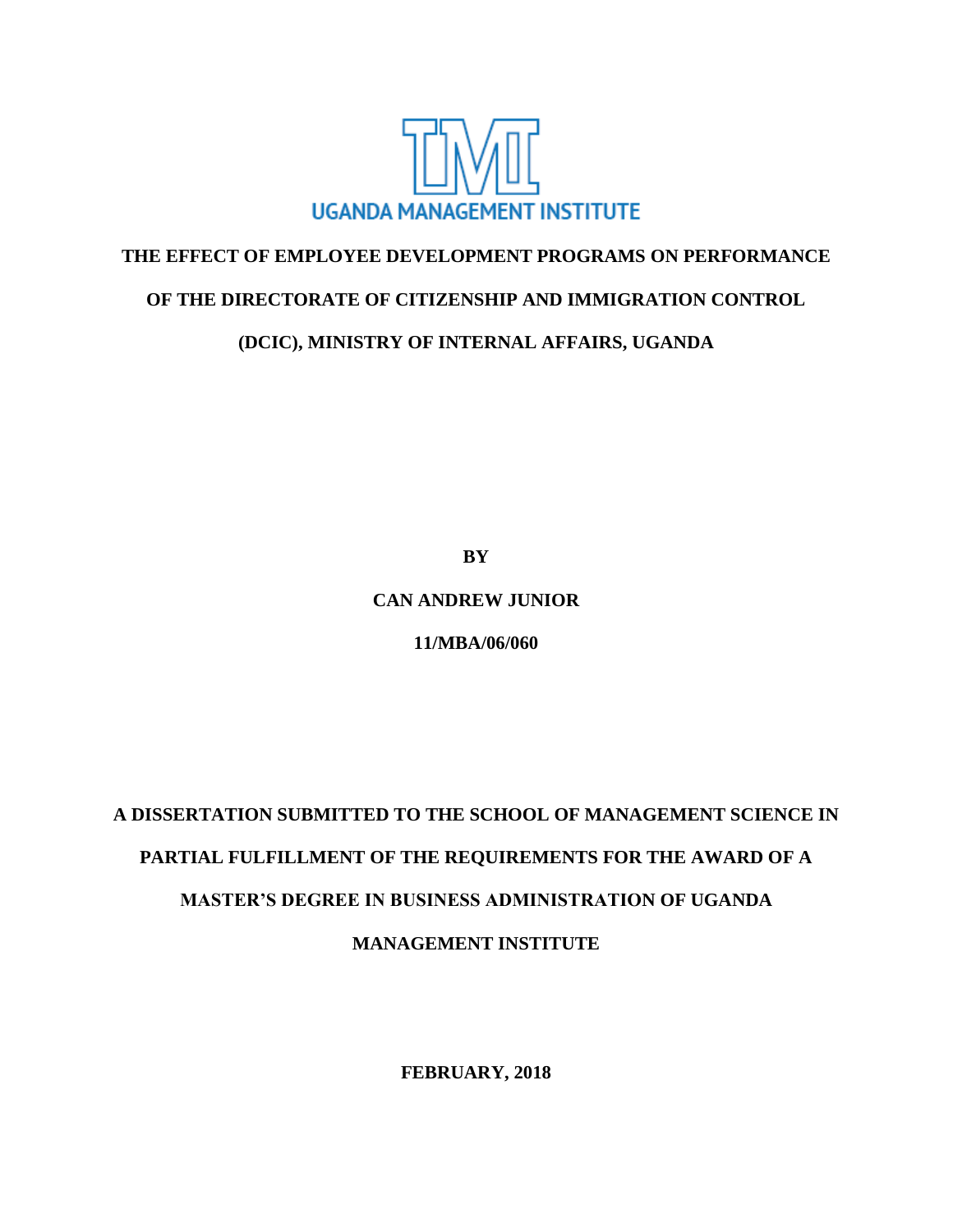# **DECLARATION**

<span id="page-1-0"></span>I, Can Andrew Junior, hereby declare that this research is my own work and has not been produced by any previous researcher for any award and no person is allowed to reproduce it without my permission.

Date…………………………………….. Signature…………………………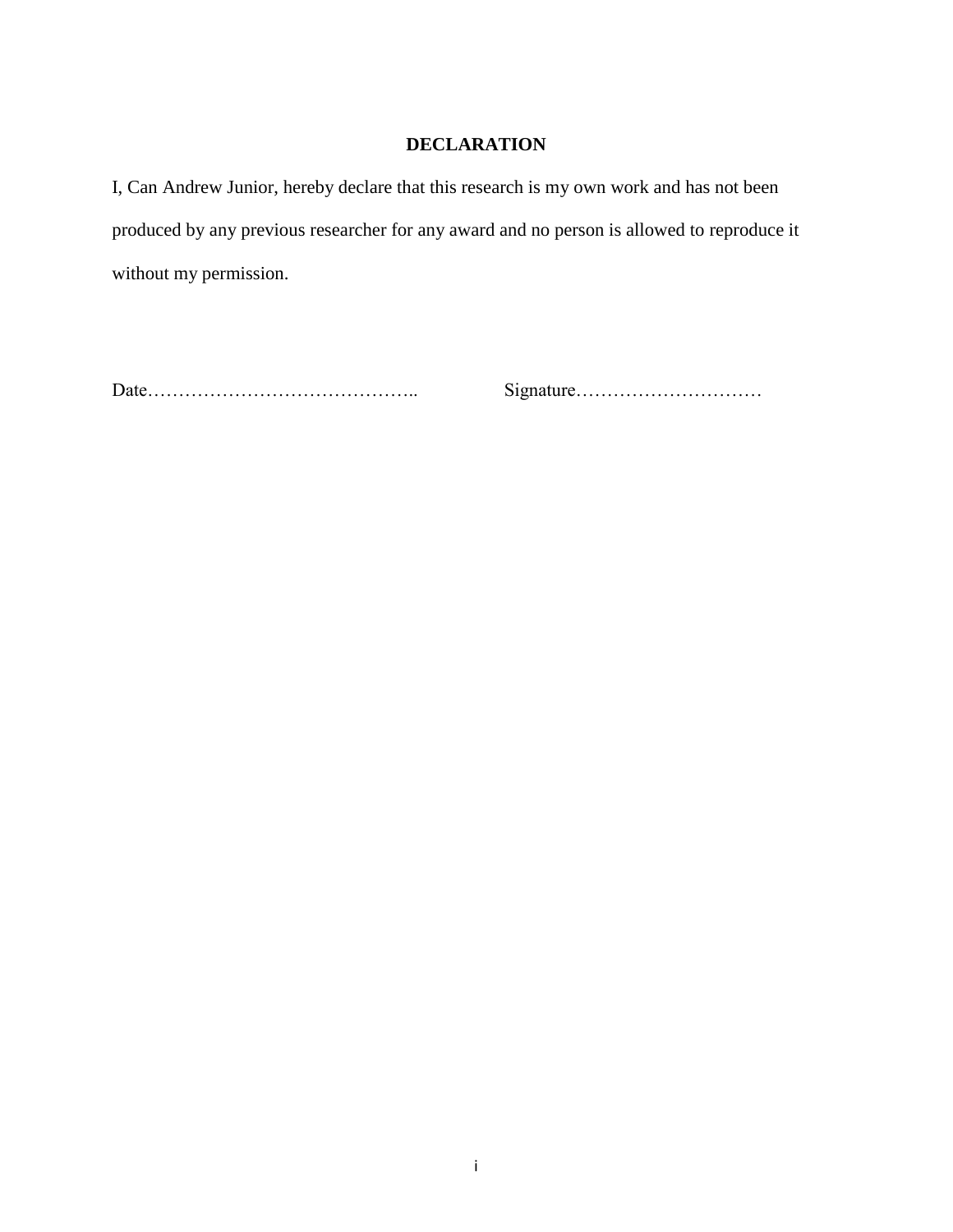#### **APPROVAL**

<span id="page-2-0"></span>We, the undersigned, certify that we have read and here by recommend for acceptance by Uganda Management Institute a dissertation by Can Andrew Junior titled "to examine the influence of employee development programs on public service performance, a case study of Directorate of Citizenship and Immigration Control (DCIC)" in partial fulfillment of the requirements for the award of the degree of Masters in Business Administration.

| <b>Mrs. Oluka Pross Nagitta</b>       |  |
|---------------------------------------|--|
| Lecturer, Uganda Management Institute |  |
|                                       |  |
|                                       |  |
|                                       |  |
|                                       |  |
| Dr. Stella Kyohairwe                  |  |
| Lecturer, Uganda Management Institute |  |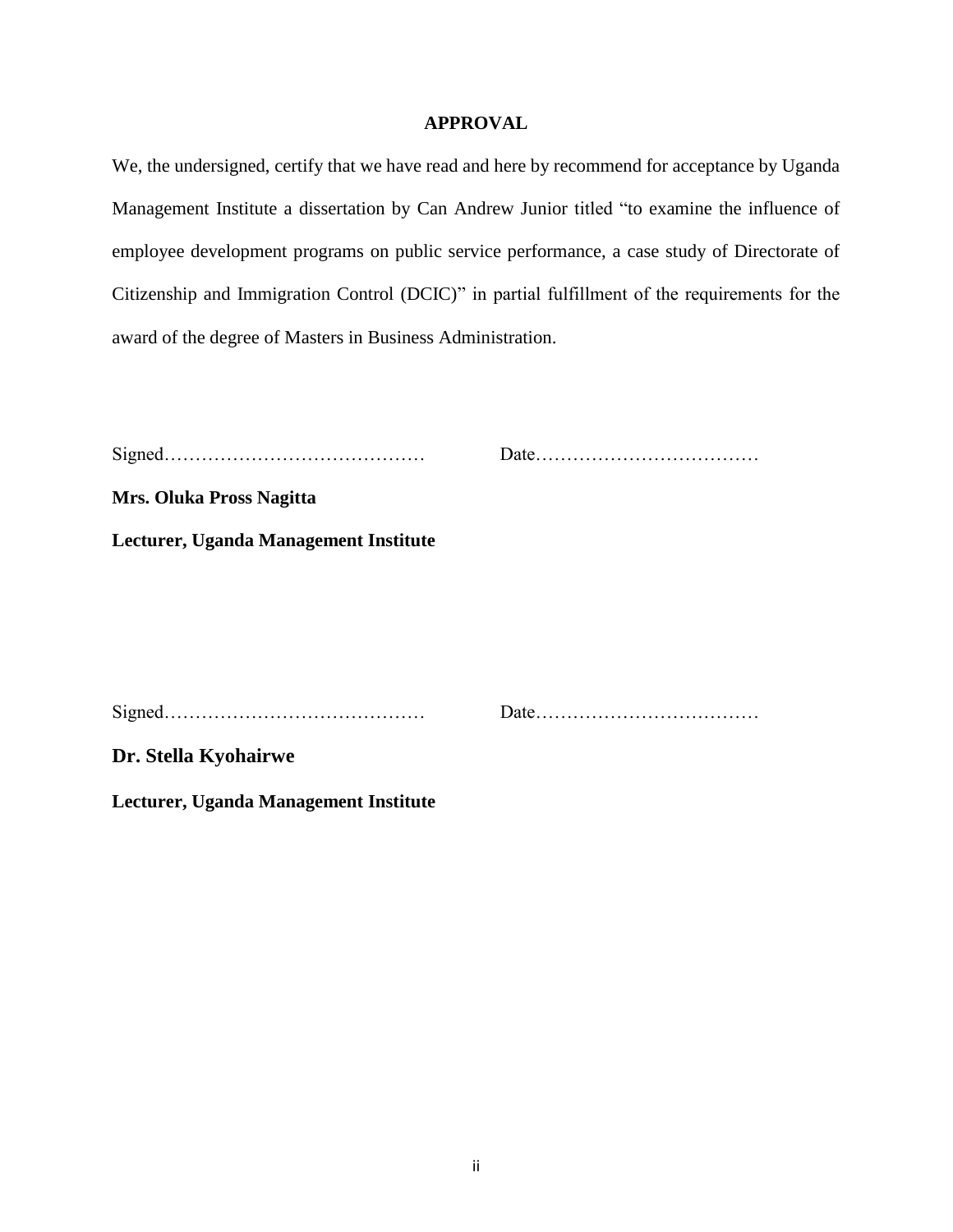# **DEDICATION**

<span id="page-3-0"></span>This research work is dedicated to all those who are struggling to fulfill their academic ambitions in Uganda.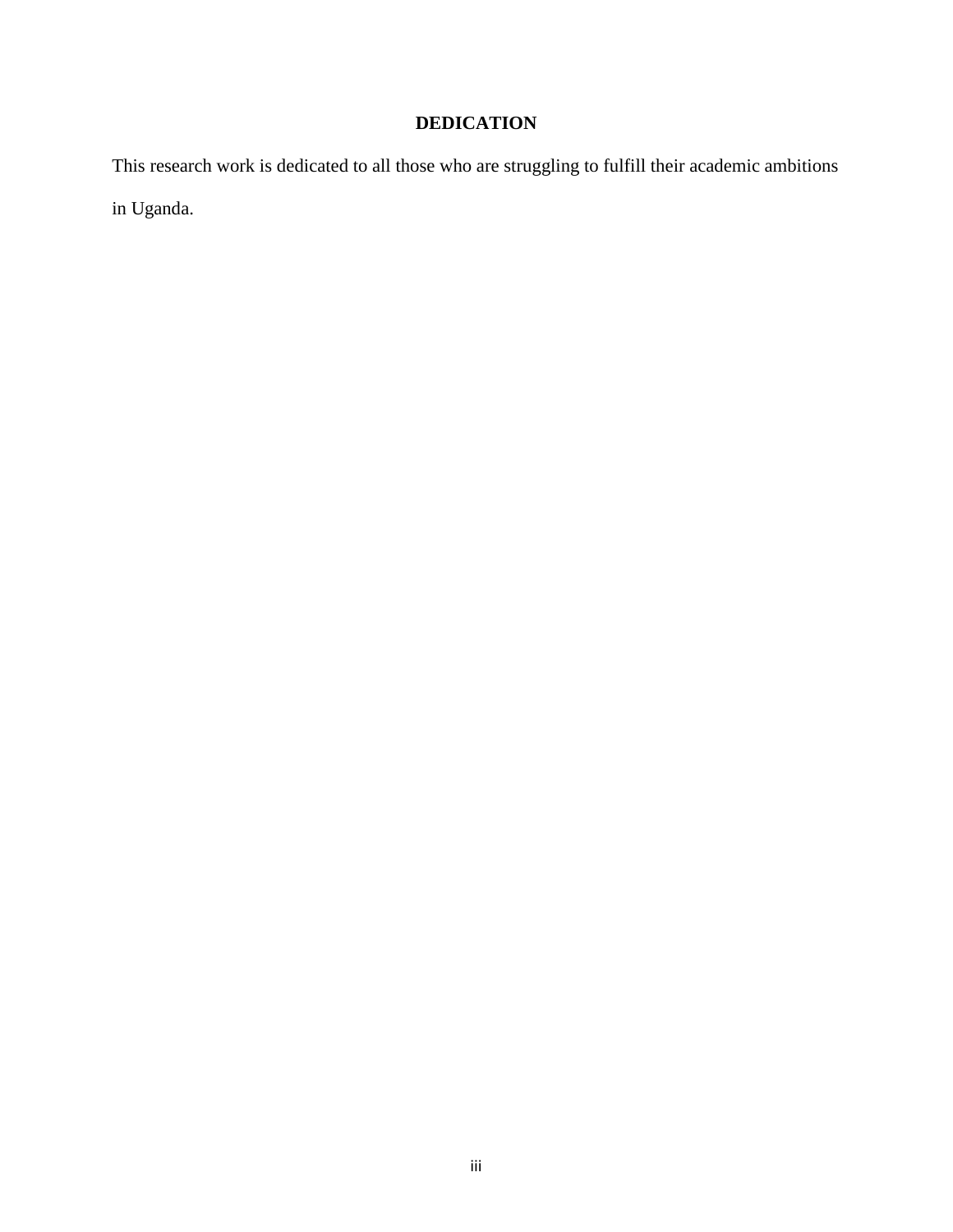#### **ACKNOWLEDGEMENT**

<span id="page-4-0"></span>My primary debt of gratitude goes to Almighty God for his grace, mercy and protection all these years of my educational life. Glory be unto his name. I am also profoundly grateful to my eminent supervisors Dr. Stella Kyohairwe and Ms Pross Oluka for spending substantial part of their time reading my entire manuscript, carefully pointing out errors and enthusiastically offering many useful suggestions for improvement. I extend my appreciation to the heads of Department and entire UMI lecturer team for the knowledge growth experience. I wish to express my heartfelt thanks to DCID Staff. I am also thankful to my parents, relatives and friends who in diverse ways contributed to the success of my education. I wish them in returns abundance of love, peace, success and prosperity.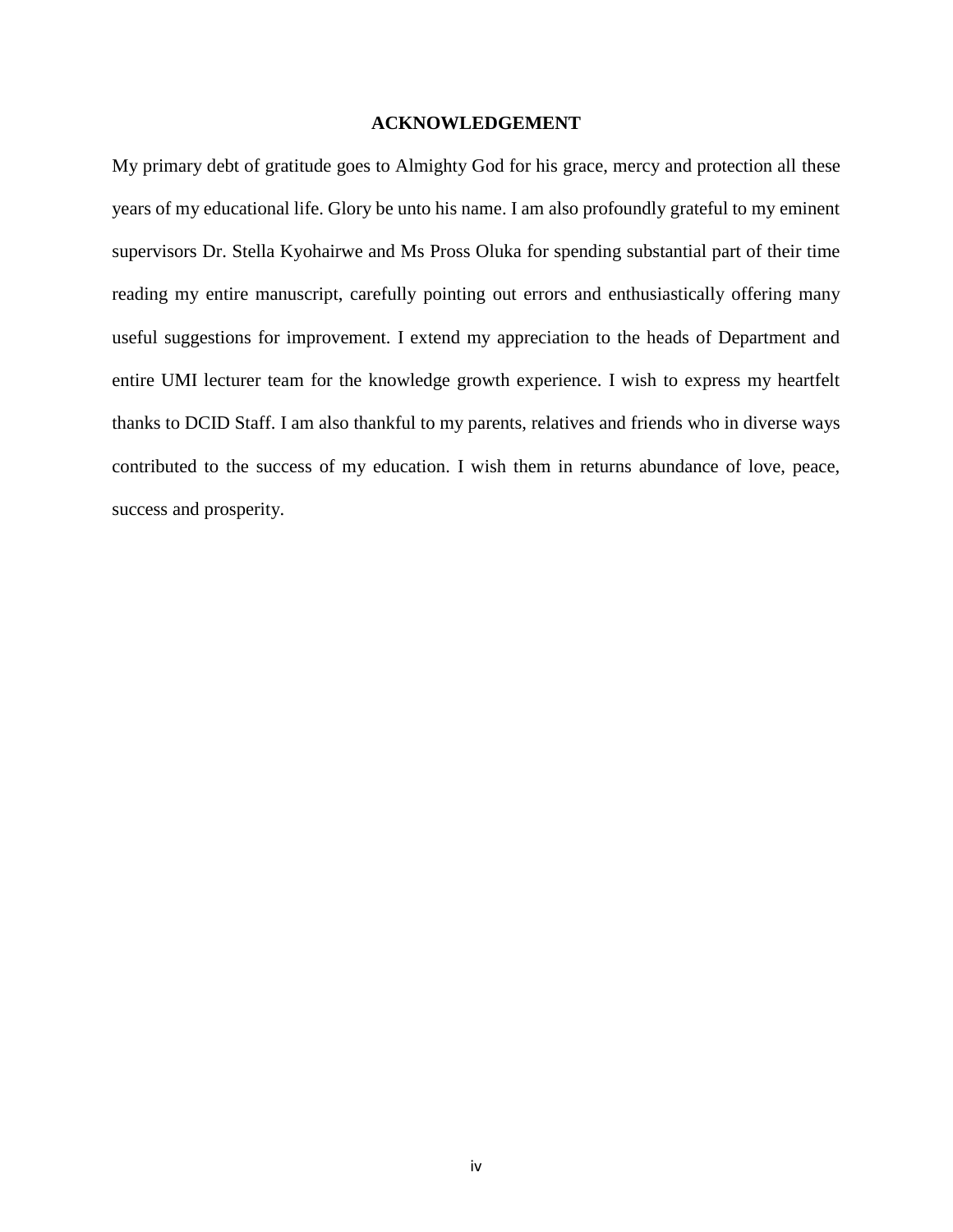| <b>TABLE OF CONTENTS</b> |  |
|--------------------------|--|
|--------------------------|--|

<span id="page-5-0"></span>

| 1.1   |
|-------|
| 1.2   |
| 1.2.1 |
| 1.2.2 |
| 1.2.3 |
|       |
| 1.3   |
| 1.4   |
| 1.5   |
| 1.6   |
| 1.7   |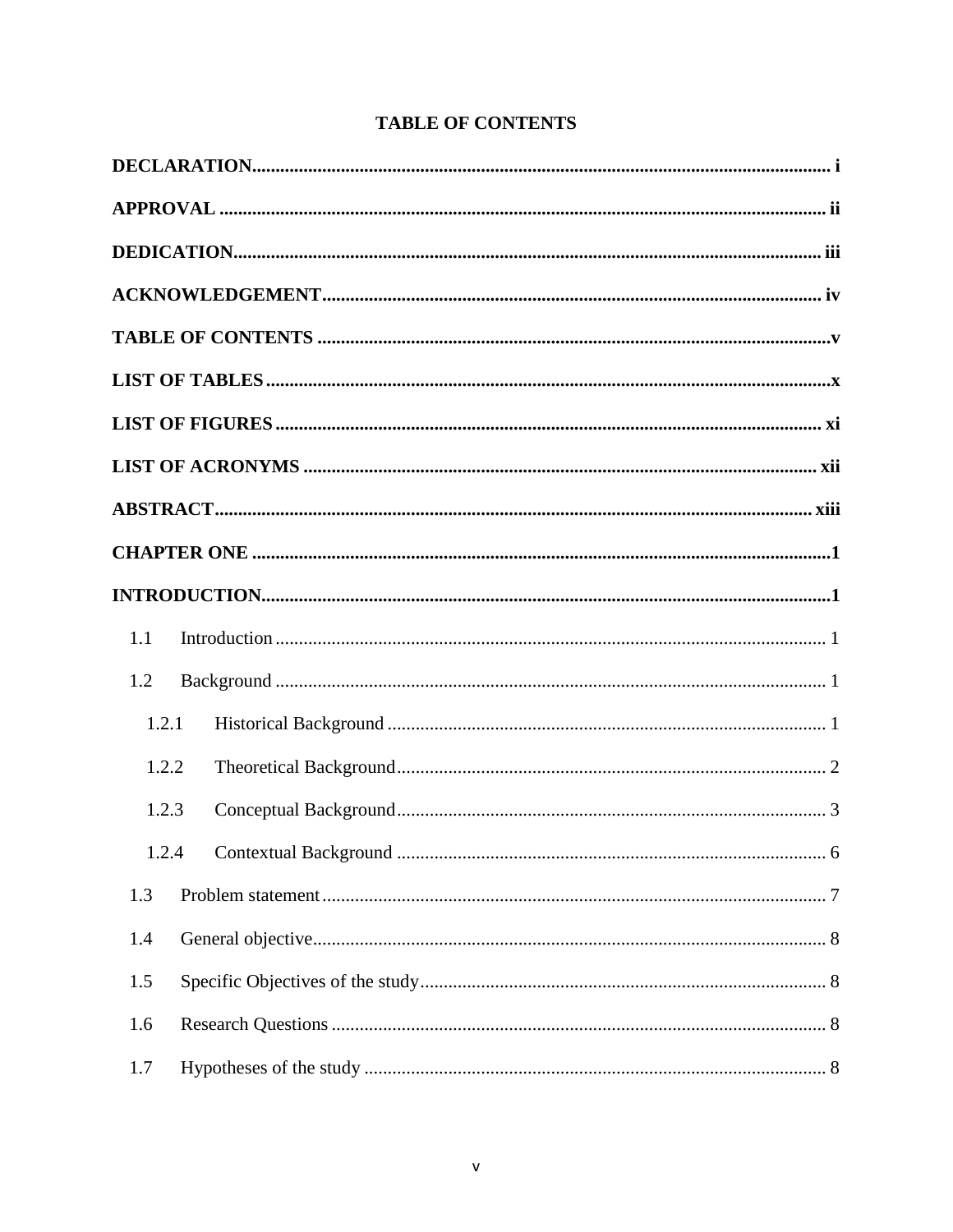| 1.8  |  |
|------|--|
| 1.9  |  |
| 1.10 |  |
|      |  |
|      |  |
|      |  |
|      |  |
| 1.12 |  |
|      |  |
|      |  |
|      |  |
| 2.2  |  |
|      |  |
| 2.4  |  |
| 2.5  |  |
| 2.6  |  |
|      |  |
|      |  |
| 3.1  |  |
| 3.2  |  |
| 3.3  |  |
| 3.4  |  |
| 3.5  |  |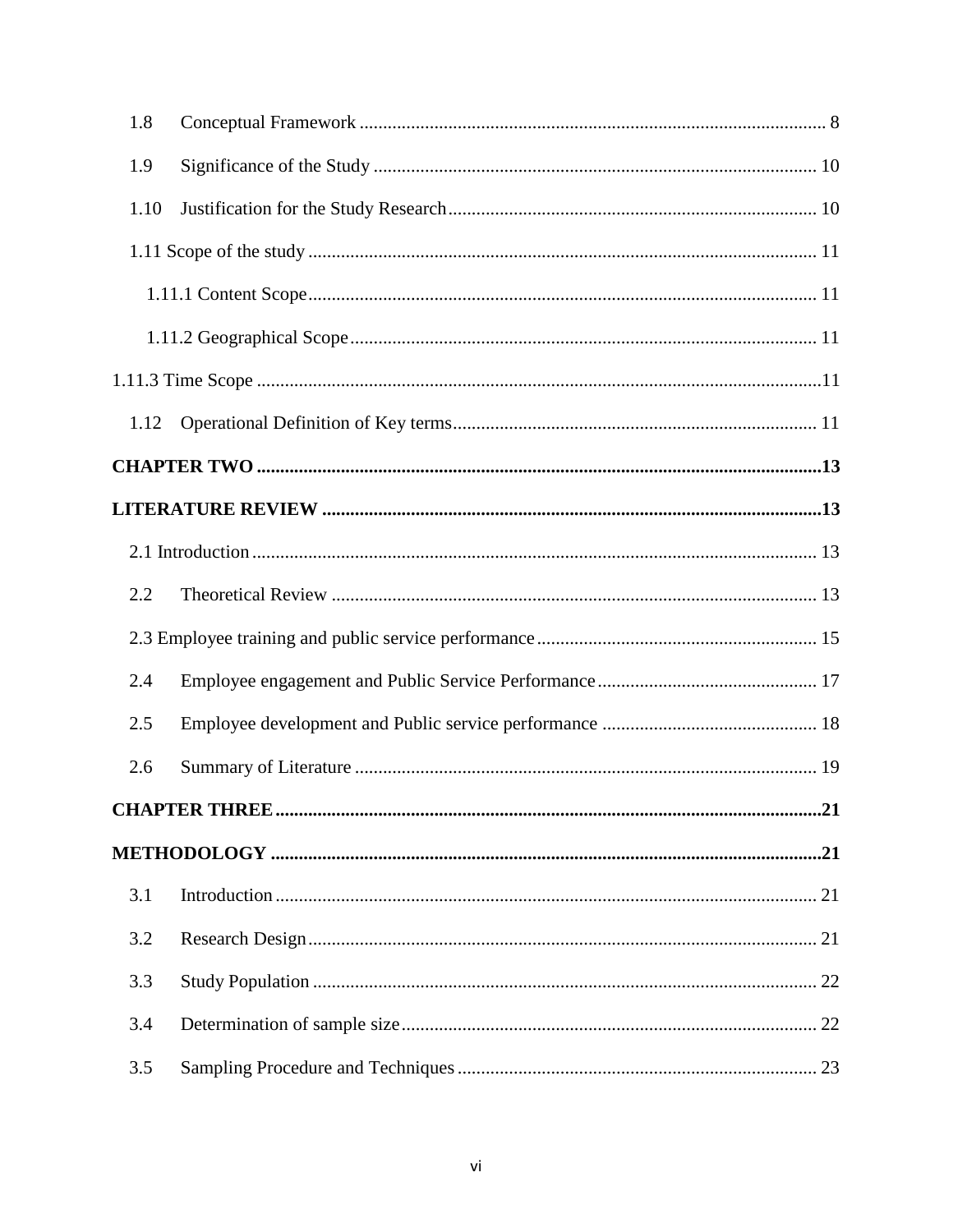| 3.6   |                                                        |  |
|-------|--------------------------------------------------------|--|
| 3.6.1 |                                                        |  |
|       |                                                        |  |
|       | 3.6.3                                                  |  |
| 3.7   |                                                        |  |
|       | 3.7.1                                                  |  |
|       | 3.7.2                                                  |  |
|       | 3.7.3                                                  |  |
| 3.8   |                                                        |  |
| 3.9   |                                                        |  |
|       | 3.9.1                                                  |  |
| 3.9.2 |                                                        |  |
| 3.10  |                                                        |  |
|       |                                                        |  |
|       |                                                        |  |
| 3.11  |                                                        |  |
|       |                                                        |  |
|       |                                                        |  |
|       | ANALYSIS, INTERPRETATION AND PRESENTATION OF RESULTS30 |  |
|       |                                                        |  |
|       |                                                        |  |
|       |                                                        |  |
|       |                                                        |  |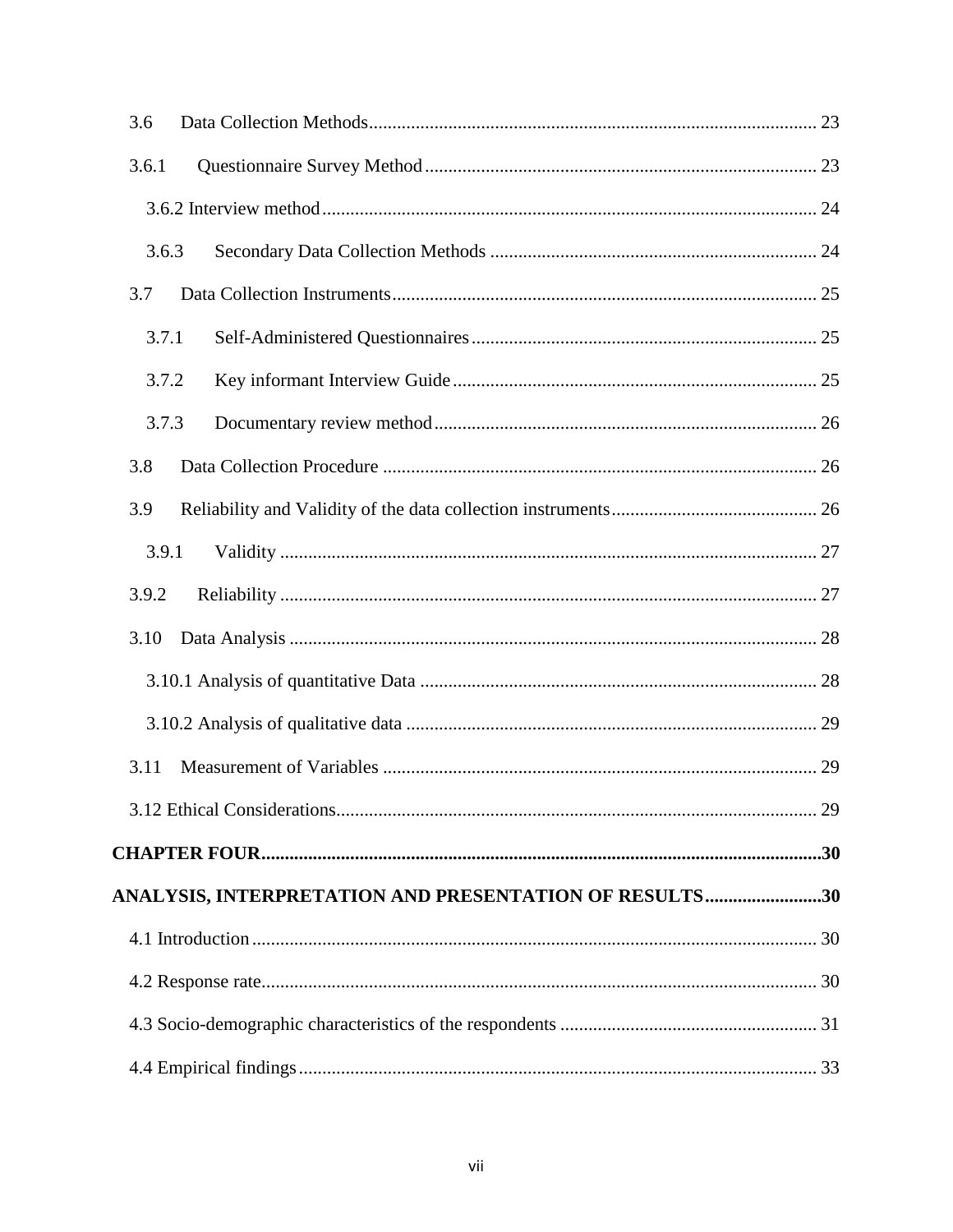| 4.4.1 Results on performance of the Directorate of Citizenship and Immigration Control     |
|--------------------------------------------------------------------------------------------|
|                                                                                            |
| 4.4.2 Results on employee training and performance of the Directorate of Citizenship and   |
|                                                                                            |
| 4.4.3 Results on employee engagement and performance of the Directorate of Citizenship and |
|                                                                                            |
| 4.4.4 Results on employee development and performance of the Directorate of Citizenship    |
|                                                                                            |
| 4.4.4.1 Correlation results for employee development and performance of DCIC 46            |
|                                                                                            |
| SUMMARY OF KEY FINDINGS, DICUSSION, CONCLUSION AND                                         |
|                                                                                            |
|                                                                                            |
|                                                                                            |
|                                                                                            |
|                                                                                            |
| 5.2.2 The effect of employee engagement on organisational performance of DCIC  50          |
| 5.2.3 The effect of employee development on organisational performance of DCIC 50          |
|                                                                                            |
|                                                                                            |
| 5.3.2 The effect of employee engagement on organisational performance of DCIC  51          |
| 5.3.3 The effect of employee development on organisational performance of DCIC 53          |
|                                                                                            |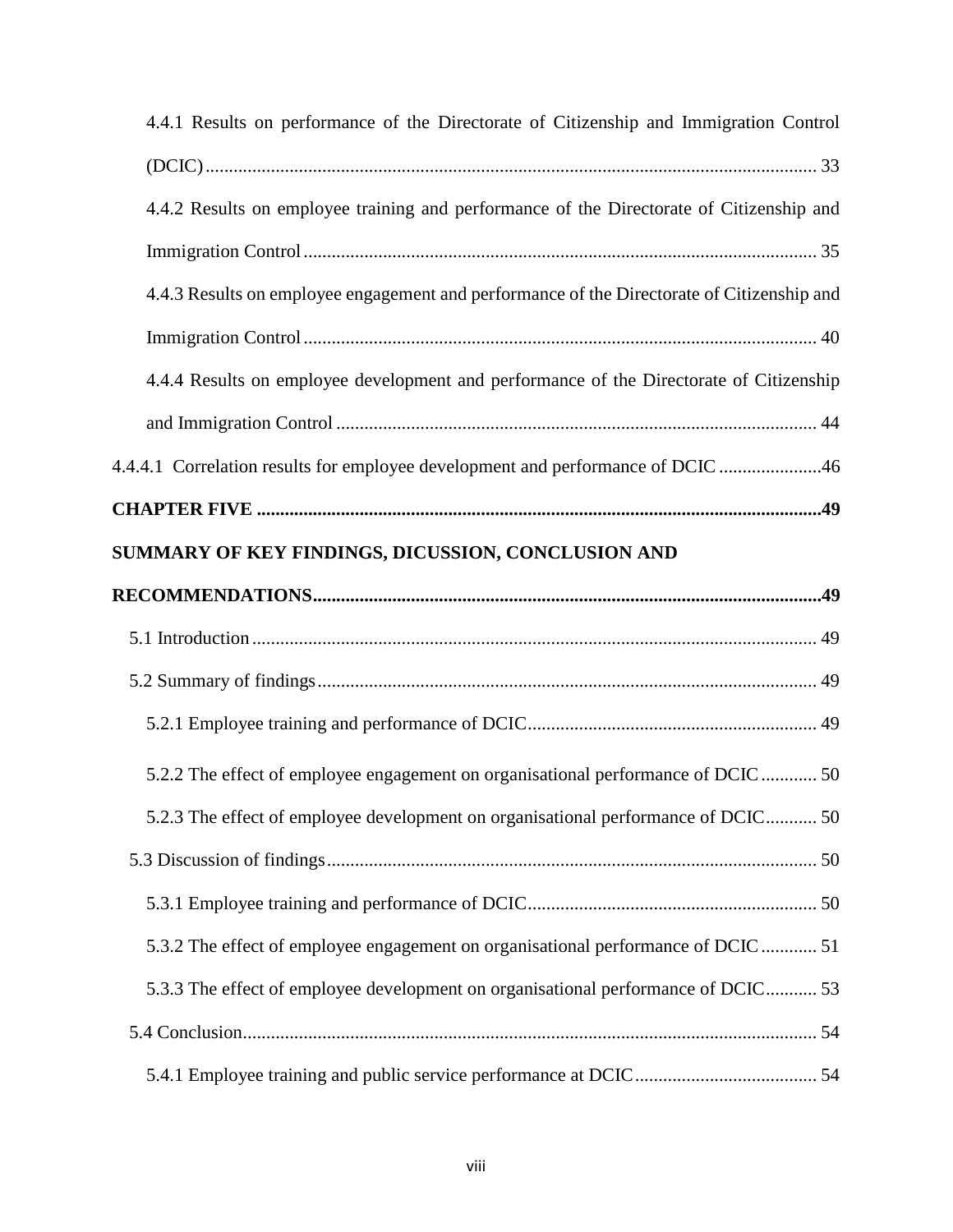<span id="page-9-0"></span>

| 5.5.3 Employee development and organisational performance of DCIC 57                  |
|---------------------------------------------------------------------------------------|
|                                                                                       |
|                                                                                       |
|                                                                                       |
|                                                                                       |
| Appendix I: Interview Guide for Senior Immigration officers/Supervisors and Principal |
|                                                                                       |
|                                                                                       |
|                                                                                       |
|                                                                                       |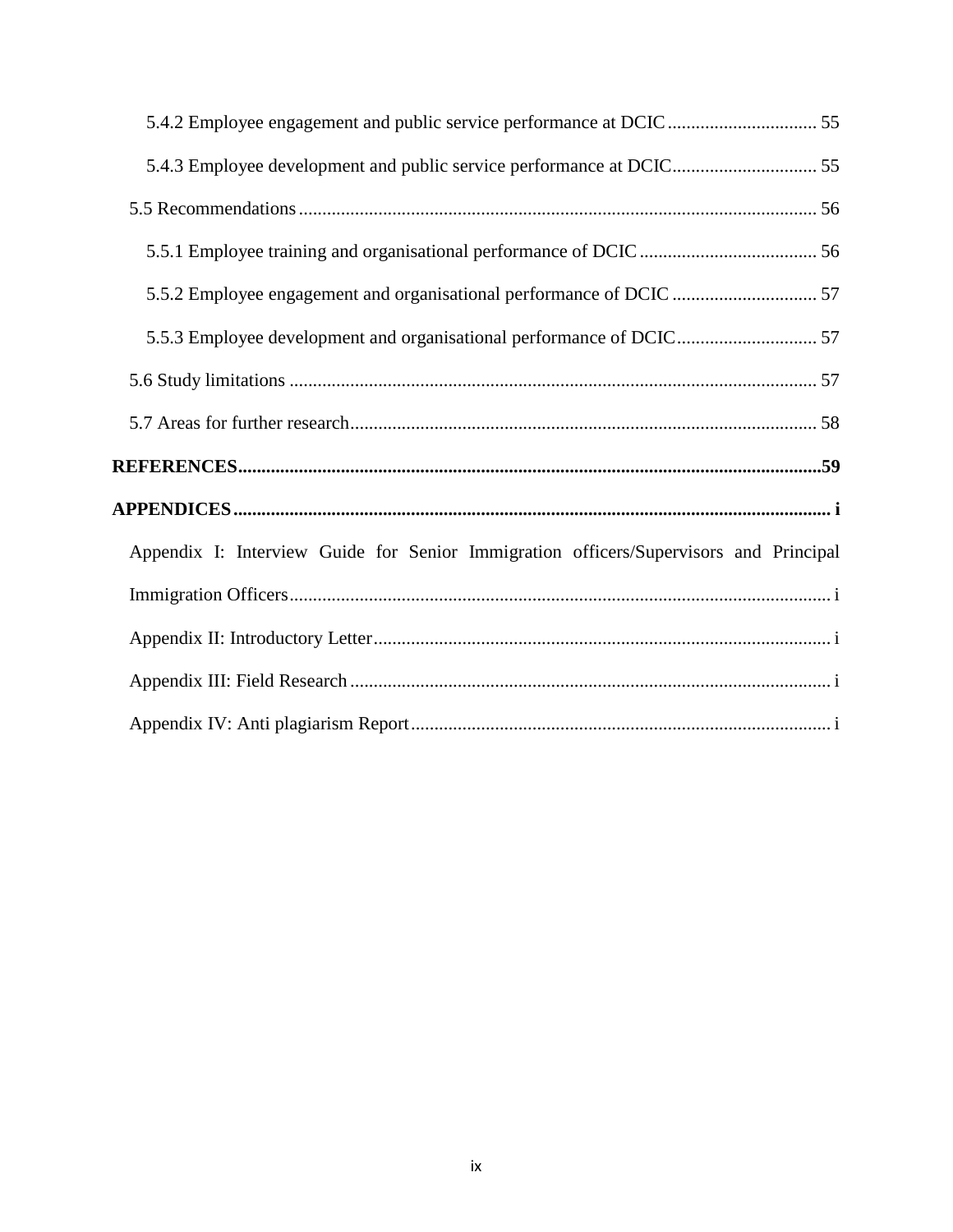# **LIST OF TABLES**

| Table 6: Correlation results for employee training and performance of DCIC  38           |
|------------------------------------------------------------------------------------------|
| Table 7: a Regression Model Summary results showing the effect of training on DCIC       |
|                                                                                          |
|                                                                                          |
|                                                                                          |
| Table 10: a: Regression model summary results for employee engagement and performance of |
|                                                                                          |
|                                                                                          |
|                                                                                          |
|                                                                                          |
|                                                                                          |
| Table 12: Correlation matrix for employee development and DCIC performance  46           |
| Table 12a: Regression model summary results for employee development and performance of  |
|                                                                                          |
|                                                                                          |
|                                                                                          |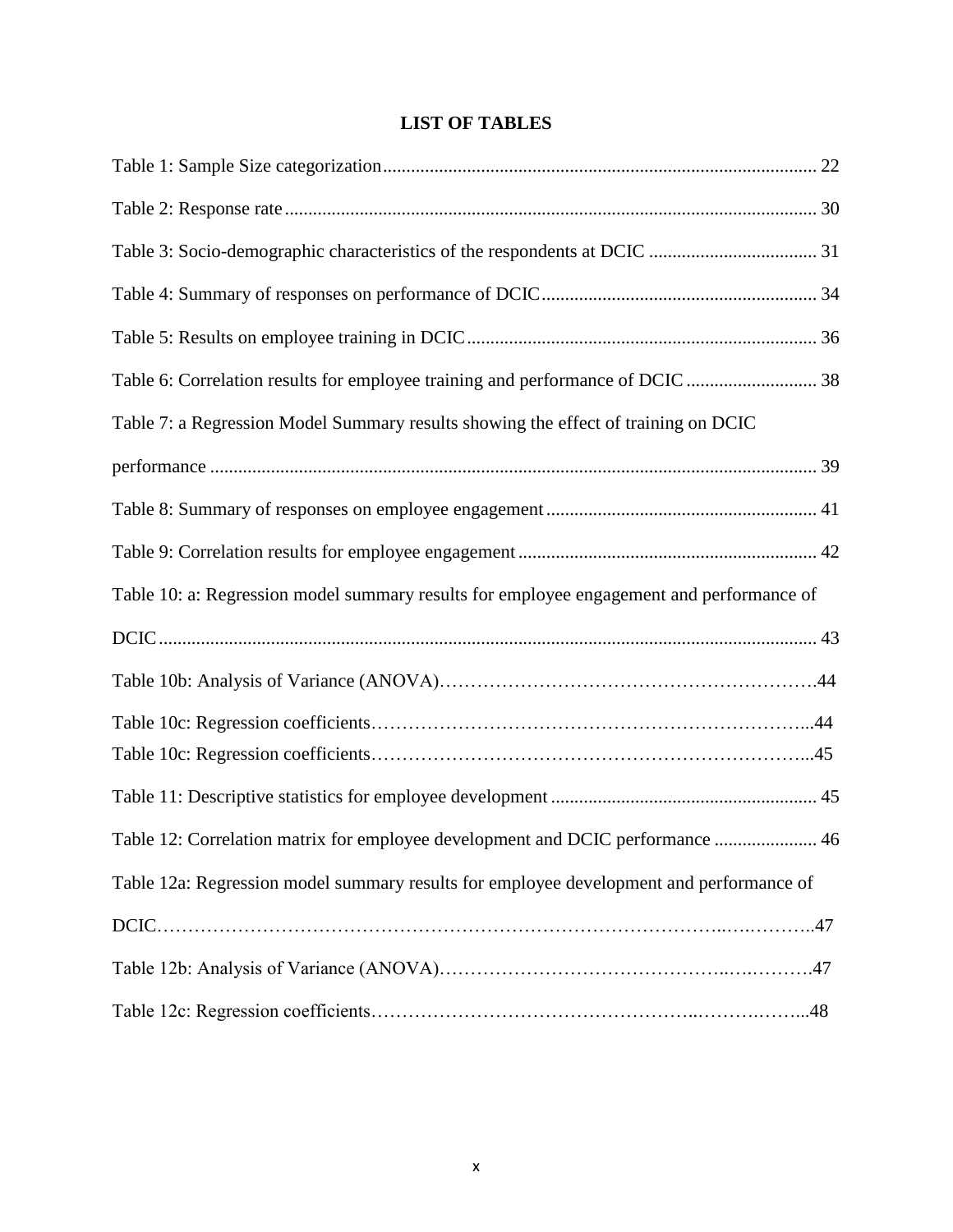# **LIST OF FIGURES**

<span id="page-11-0"></span>

| Figure 1: Conceptual Framework for the Relationship between Employee Training and |  |
|-----------------------------------------------------------------------------------|--|
|                                                                                   |  |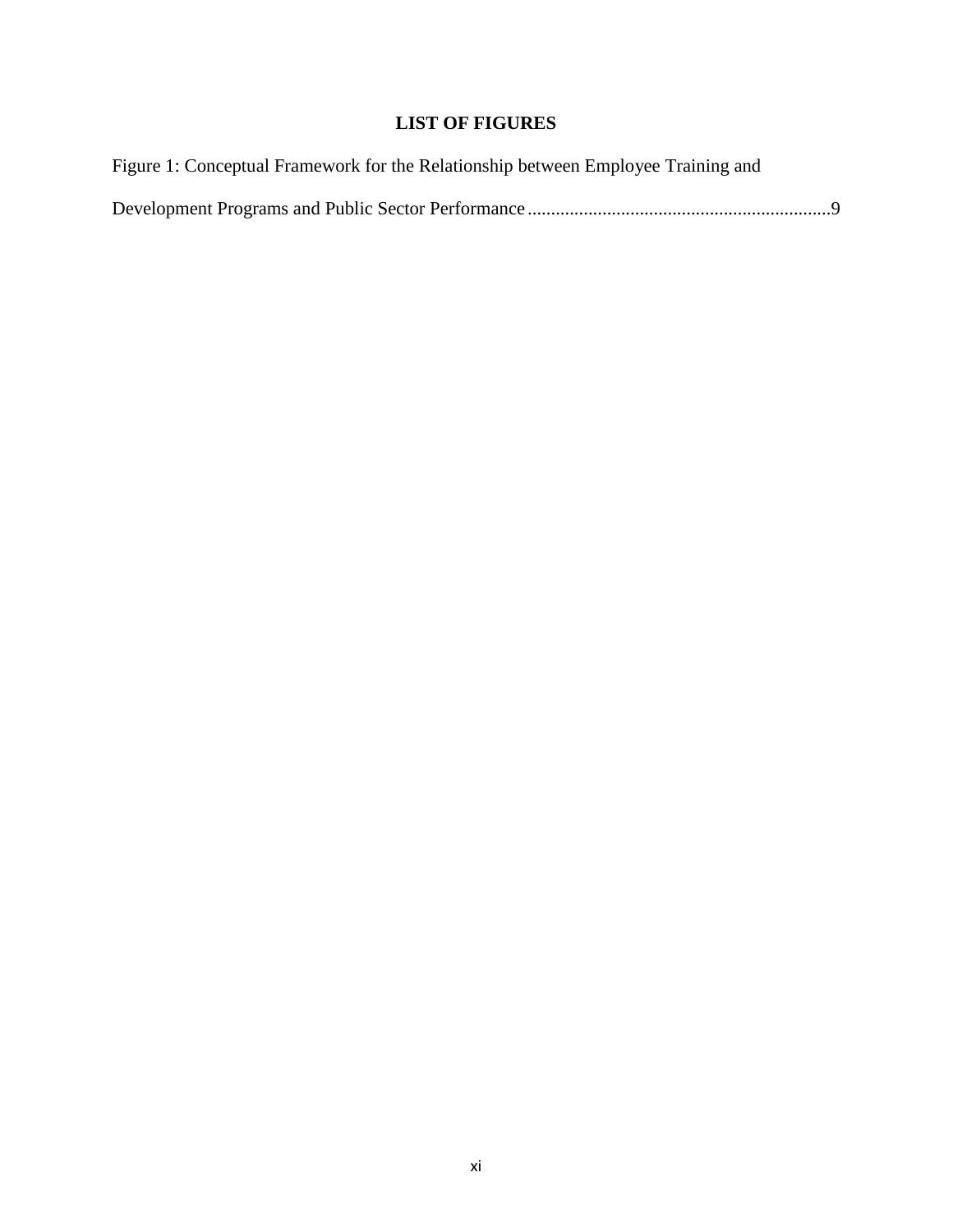# **LIST OF ACRONYMS**

<span id="page-12-0"></span>

| <b>CVI</b>  | <b>Content Validity Index</b>                      |
|-------------|----------------------------------------------------|
| <b>DCIC</b> | Directorate of Citizenship and Immigration Control |
| DV          | Dependent Variable                                 |
| <b>HCT</b>  | Human Capital Theory                               |
| <b>HR</b>   | Human Resource                                     |
| <b>HRM</b>  | Human Resource Management                          |
| IA          | <b>Immigration Assistant</b>                       |
| <b>ICT</b>  | <b>Information and Communication Technologies</b>  |
| IO          | <b>Immigration Officer</b>                         |
| IV          | <b>Independent Variable</b>                        |
| <b>MIA</b>  | Ministry of Internal Affairs                       |
| <b>NCIB</b> | National Citizenship and Immigration Control Board |
| PhD         | Doctor of Philosophy                               |
| <b>PIO</b>  | Principal Immigration Officer                      |
| SIO         | Senior Immigration Officer                         |
| <b>SPSS</b> | <b>Statistical Package for Social Science</b>      |
| T&D         | <b>Training and Development</b>                    |
| <b>TNA</b>  | <b>Training Needs Assessment</b>                   |
| <b>UMI</b>  | <b>Uganda Management Institute</b>                 |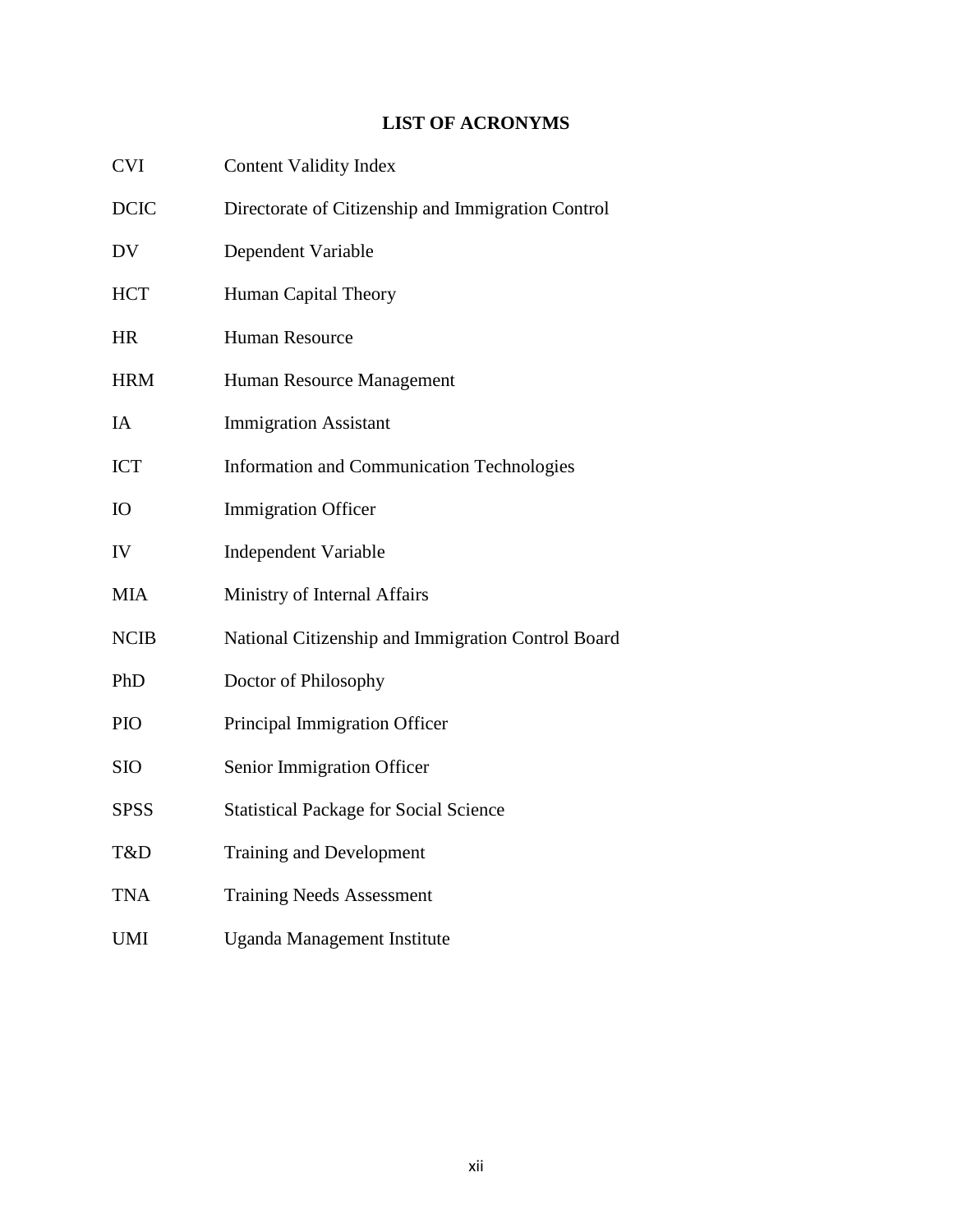#### **ABSTRACT**

<span id="page-13-0"></span>The study assessed the effect of employee development programmes on performance of Directorate of Citizenship and Immigration Control (DCIC). Specifically, the study sought to: Examine the influence of employee training, employee engagement and employee development on public service performance at DCIC. The adopted a cross-sectional design, alongside a triangulation of both qualitative and quantitative approaches of data collection and analysis. Out of the targeted sample size of 130 respondents, 90 fully participated in the study, representing a response rate of 69.2%. Quantitative data were analyzed using descriptive statistics, Pearson correlation and regression analysis techniques. Qualitative data were summarized and presented using verbatim statements. The findings showed that, employee training accounted for 30% of the variations in performance of DCIC; employee engagement accounted for 23.2% of the variations in performance of DCIC and employee development accounted for 23.6% of the variations in DCIC performance. It was thus concluded that; enhancing employee skills are through training programmes that take care of employees' needs, alongside having a training policy in place can lead to better organisational performance. More so, failure to actively engage employees in decision making and depriving them of necessary information reduces their commitment and engagement. Lastly, the study concluded that employee development enhances workers' skills and acts as a motivation towards better performance. Basing on the conclusions drawn, it was recommended that; Management of DCIC should consider having in place a sound training policy and be keen on the kind of training that would best benefit all employees; devise mechanisms of ensuring that all employees are effectively involved in decision making and lastly, have in place a mechanism through which supervisors should monitor the career progression of their staff.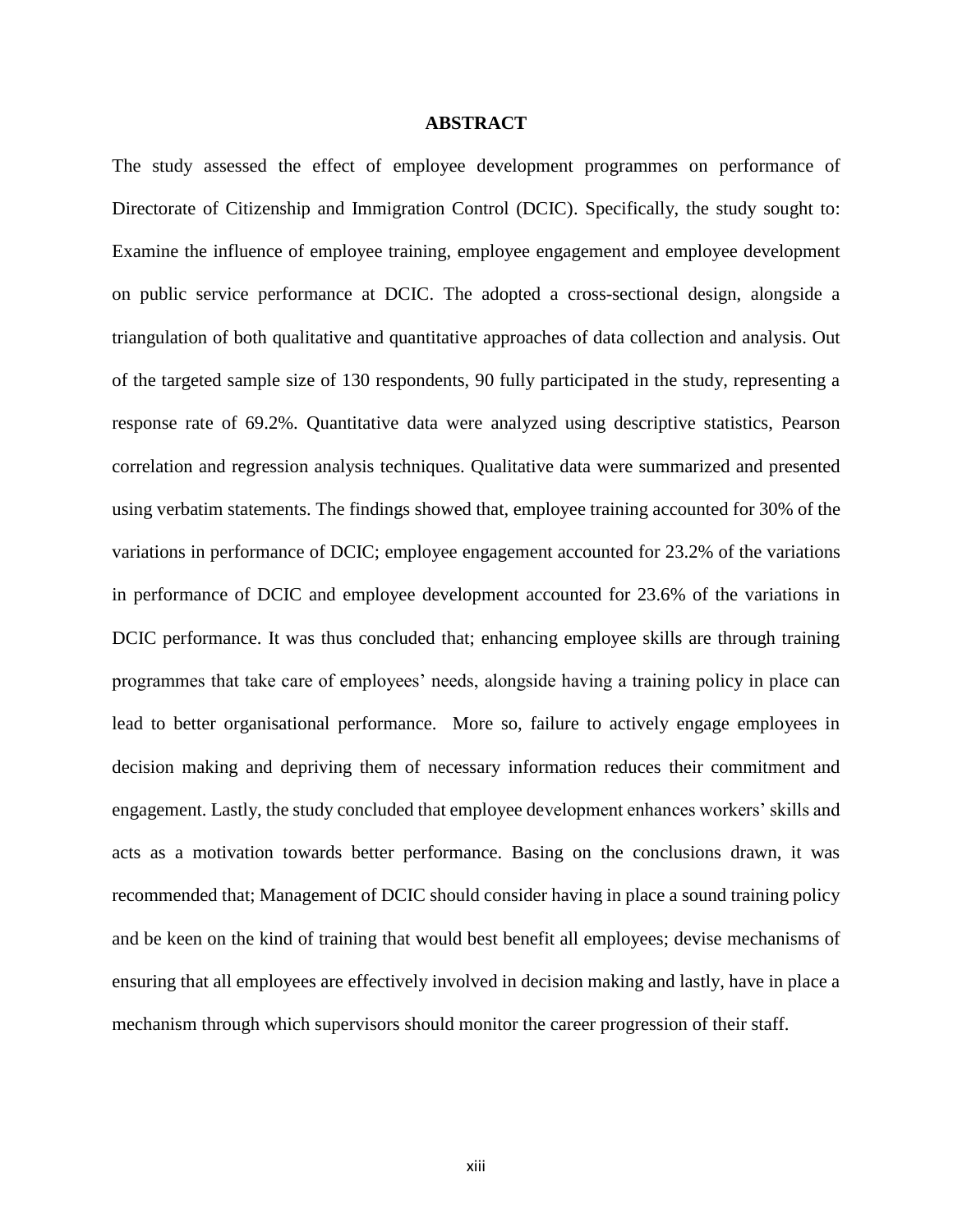#### **CHAPTER ONE**

#### **INTRODUCTION**

#### <span id="page-14-2"></span><span id="page-14-1"></span><span id="page-14-0"></span>**1.1 Introduction**

The success of any organization is immensely dependent on its human resources (Kirkpatrick & Kirkpatrick, 2006). Similarly, Sarah Gilmore & Williams (2009) argue that there is a clear relationship between employee development and performance. This study focused on the effect of employee development programs on performance of the Directorate of Citizenship and Immigration Control (DCIC), Ministry of Internal Affairs (MIA), Uganda. Employee development programs were construed as the independent variables of the study, while performance of DCIC was the dependent variable. This chapter thus presents the background to the study, statement of the problem, purpose of the study, objectives of the study, research questions, hypotheses, the conceptual framework, scope and significance of the study, justification of the study and finally, operational definitions of key terms and concepts used in the study.

#### <span id="page-14-3"></span>**1.2 Background**

This section presents the background to the study, structured in accordance with Amin's (2005) four dimensional approach of historical, theoretical, conceptual and contextual perspectives, in order to effectively root the research problem.

#### <span id="page-14-4"></span>**1.2.1 Historical Background**

Employee development programs are not a new idea in the world. In the United States for example, studies show that General Motors established one of the first corporate universities in 1927 with the General Motors Institute (Gerbman, 2000). The concept was slow to catch on, but in the 1950s a variety of organizations followed the same path. Several organization in USA and Europe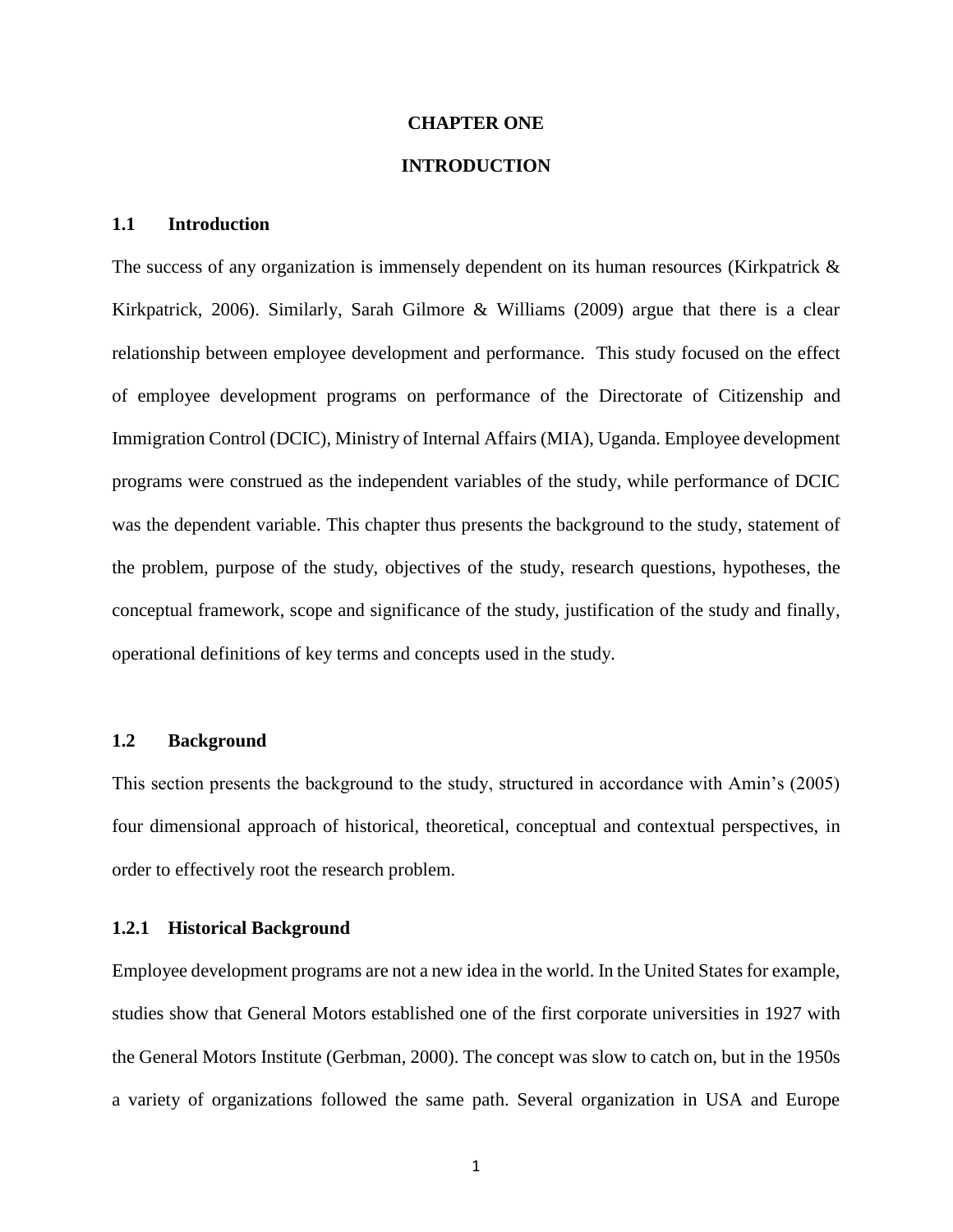established training and development institutions: General Electric (established Crotonville Career development Institute), Walt Disney (Disney University) (Gerbman, 2000); McDonalds (Hamburger University) to train its managers in the early 1960s (Garger, 1999). Despite these progressive organizations, employee training and development still experienced some growing pains.

Employee development has thus taken a necessary shift from focusing on promotion to focusing on skill development (Feldman, 2000). Today, employee development is becoming an increasingly critical and strategic imperative for organizations in the current business environment (Mankin, 2009). For instance, corporate image of organizations enhances when organizations are well organized in terms of their internal stakeholders. Employees provide organizations with competitive advantage through deliberately working with optimal outputs. This results in better organizational performance.

In Uganda, the need for training of public service personnel was at first neglected. It was only in the late 1960s that governments started to discover the need for in-service training for public servants. This was the time when administrative reform was on the agenda and new management techniques, including budget systems, planning methods and organisation techniques found their way into the public service (Kruger & Smith, 2006).

#### <span id="page-15-0"></span>**1.2.2 Theoretical Background**

This study was guided by the Human Capital Theory as presented by Becker (1964). According to this theory, employee development raises the productivity of workers by imparting useful knowledge and skills. The theory posits that human resources in any work settings are worth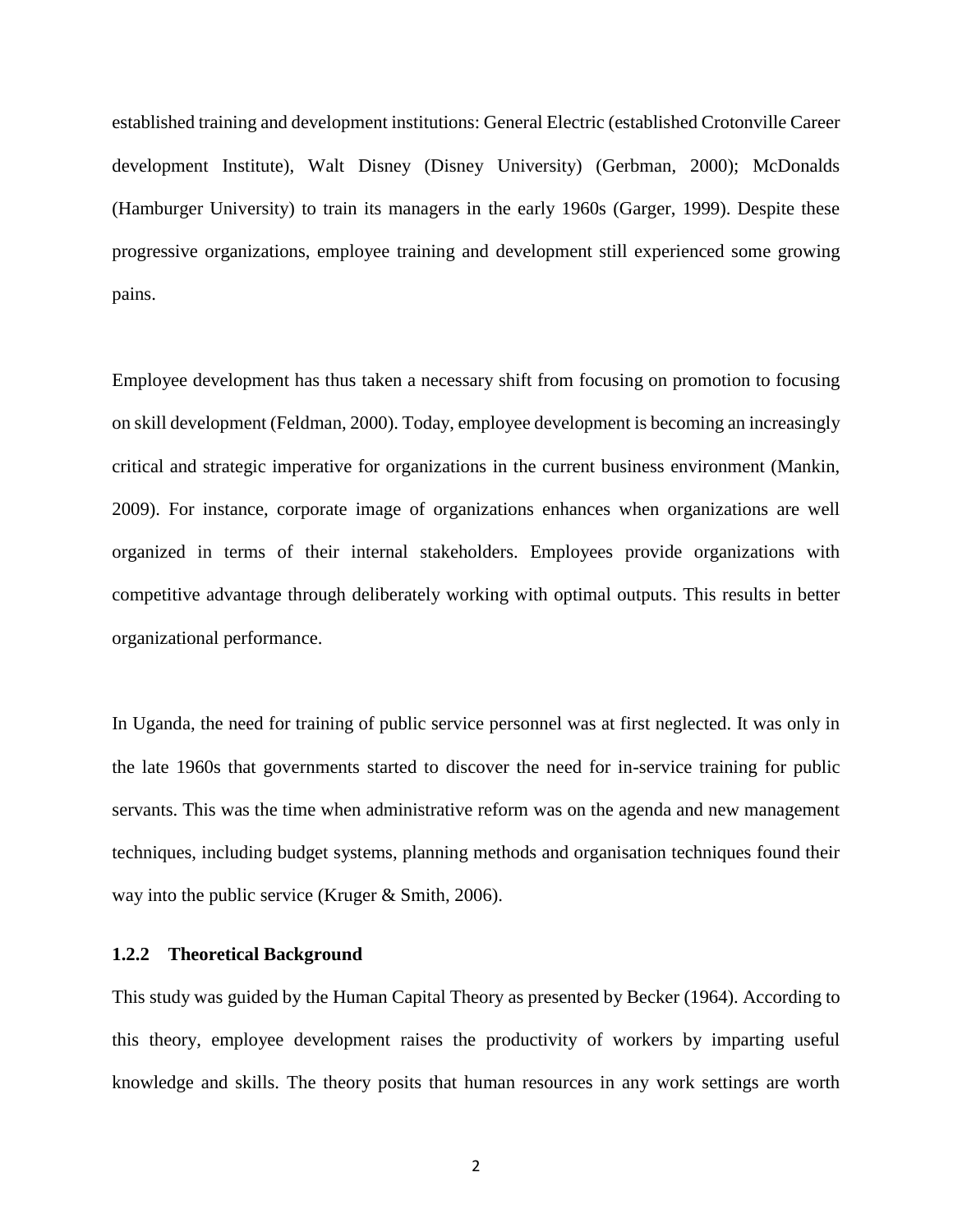investing in as a form of capital. People's performance and the results achieved can then be considered as a return on investment and assessed in terms of costs and benefits (Bratton, 2007). The theory further lays emphasis on how education increases the productivity and efficiency of workers by increasing the level of cognitive stock of economically productive human capability which is a product of innate abilities and investment in beings (Olaniyan & Okemakinde, 2008). According to Armstrong (2011) human capital theory focuses attention on resourcing, human resource development, reward strategies and practices, and the importance of knowledge management.

The human capital theory is considered relevant for this study because it best explains the effect of employee development programs on employees and organizational performance. In effect the theory seems to suggest that when employees are provided with opportunity for growth through training, allowing employee engagement in organizational policies and programs and employee development, they are likely to improve their performance and achieve organizational goals. Moreover, Lucas (2006) argues that as employees upgrade their skills, they maintain the mastery of their subject area and are likely to bear more fruit, adding that employee value is determined from their methods of delivery, forwarding arguments or choosing a more informed way and respect by others on their ideas. Such views make HCT relevant to the study since performance of DCIC is most likely to be hinged on employee training and development.

#### <span id="page-16-0"></span>**1.2.3 Conceptual Background**

According to Olu & Erero, (2005), some authors use the terms "training" and "development" as synonyms. However, some view the two concepts as being different. Jones, George  $\&$  Hill, (2000) believe that *training* primarily focuses on teaching employees and managers how to perform their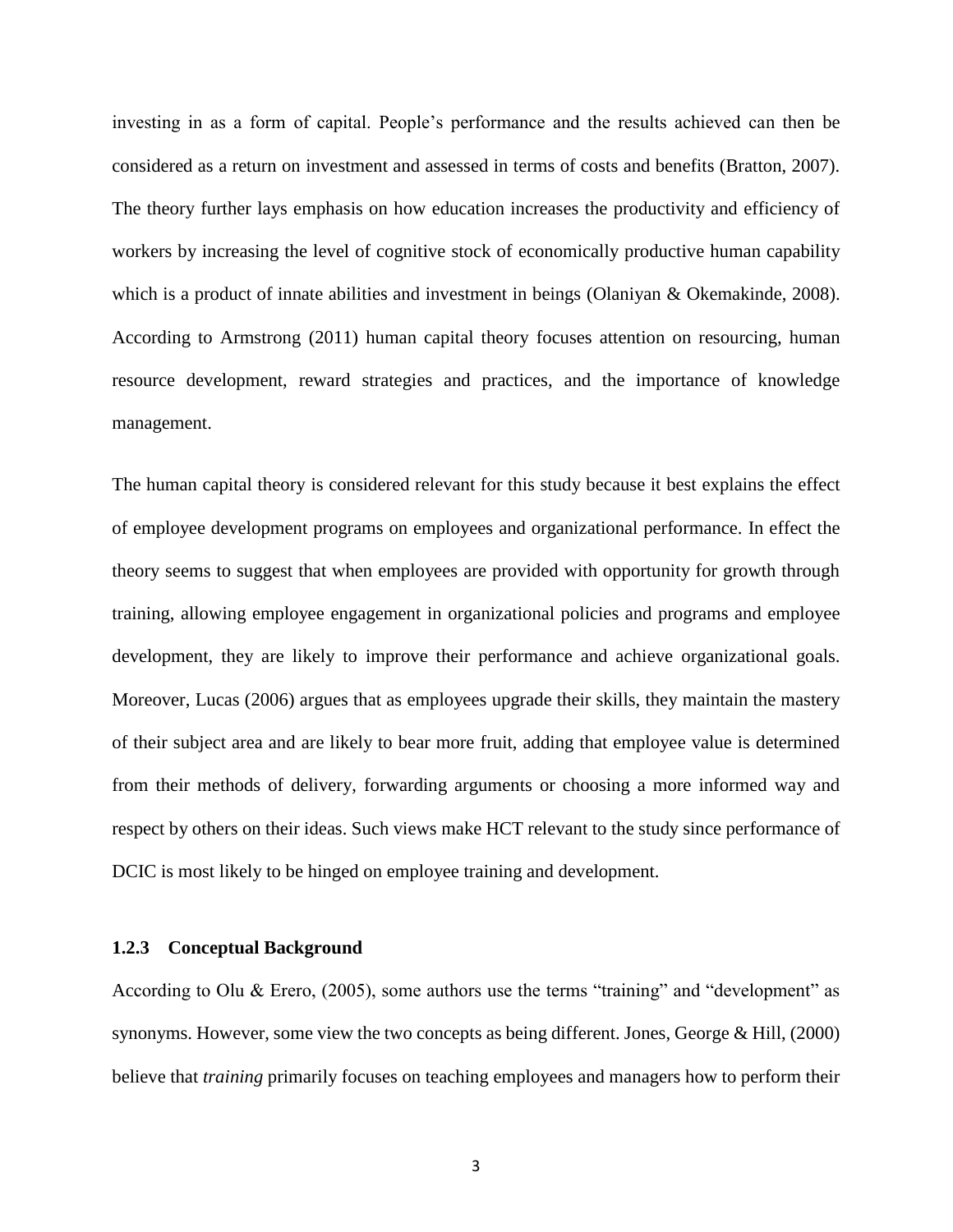current jobs and helping them acquire the knowledge and skills they need to be effective performers. Mathews, et al., (2004) argue that training is concerned with providing an individual with the opportunity to learn what he/she needs in order to do their job more effectively. In this study, employee training was measured in terms of whether; the training at DCIC is relevant, training needs are well identified, the training method is effective, and whether the training policies and guidelines in place are effective.

Armstrong (2011) defines training as the systematic development of the knowledge skills and attitudes required by an individual to perform adequately a given task on the job. To him training involves learning of various kinds and in various situations. In a related view, Tharenou et al (2007) defined training as a systematic acquisition and development of the knowledge, skills, and attitudes required by employees to adequately perform a task or job or to improve performance in the job environment.

Jain and Saakshi (2005) point out that the purpose of training is to achieve a change in the behavior of those trained and to enable them to do their jobs in a better way. In industrial situation, this means that the trainees will acquire manpower skills, technical knowledge, problem-solving ability or attitudes. Employee development on the other hand focuses on building the knowledge and skills of organizational members so that they will be prepared to take on new responsibilities and challenges.

The purpose of training and development has been identified to include: creating a pool of readily available and adequate replacements for personnel who may leave or move up in the organization; enhancing the company's ability to adopt and use advances in technology because of a sufficiently knowledgeable staff; building a more efficient, effective and highly motivated team, which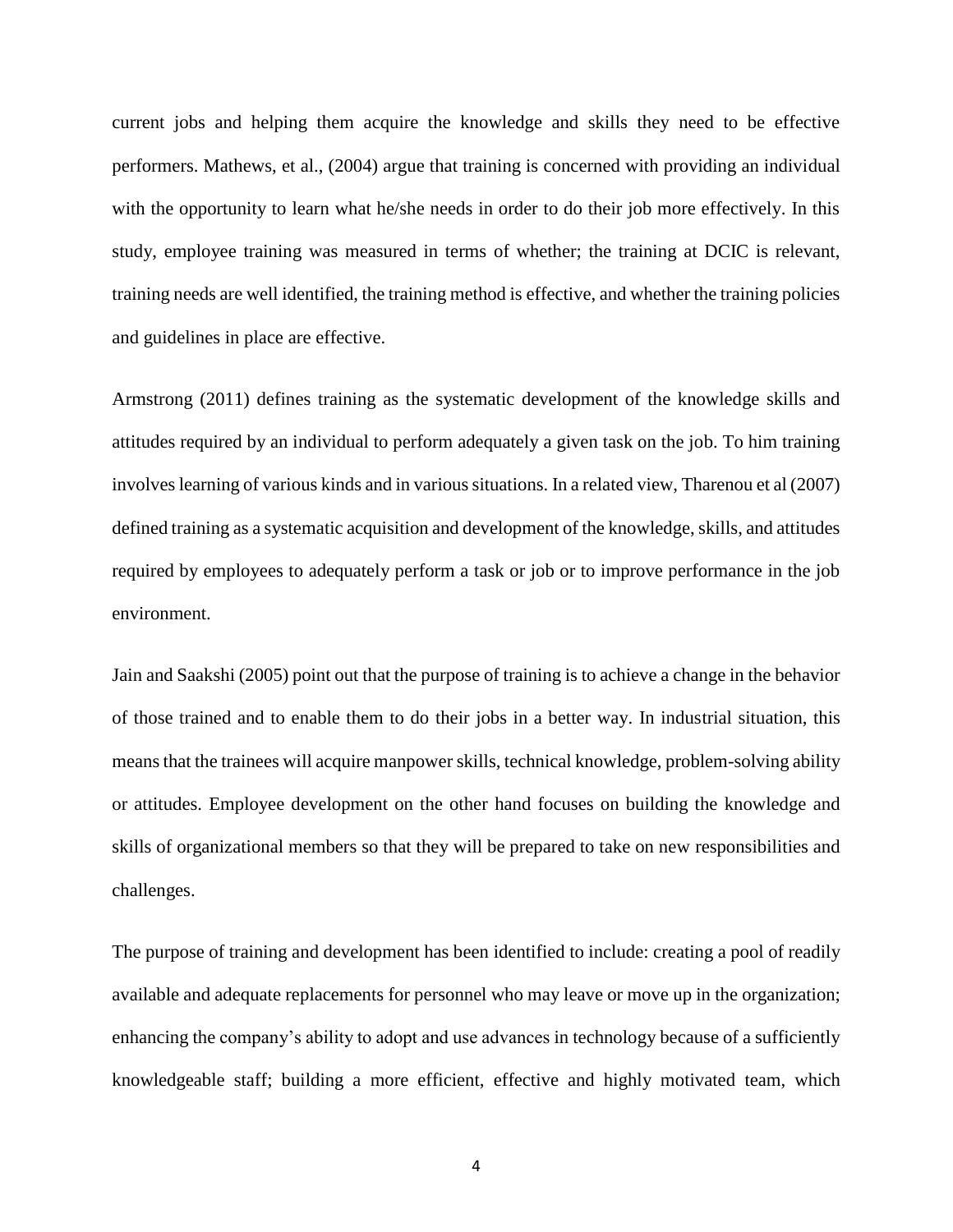enhances the company's competitive position and improves employee morale; and ensuring adequate human resources for expansion into new programs (Kirkpatrick & Kirkpatrick, 2009).

Employee engagement, according to Corporate Leadership Council, is the extent to which employees commit to something or someone in their organization, how hard they work and how long they stay as a result of that commitment. Shuck and Wollard (2010) define engagement as individual employee's cognitive, emotional, and behavioural state directed toward desired organisational outcomes. In yet another definition, Hameed and Waheed (2011) consider employee engagement to be a process of letting employees to participate in the organization's policies or decision making (Hameed and Waheed, 2011). These definitions suggest that engaged employees are committed, dedicated, and invested in their work roles cognitively, psychologically, and behaviourally. In this study, employee engagement was measured in terms of employee involvement, employee consultation, two-way communication and consideration of employee contribution.

Mankin (2009) defines organizational performance as a multi-dimensional system of performance measures combining financial performance, non-financial performance and managerial performance in the organization. Relatedly, Mathis and Jackson (2009) define performance as being associated with quantity of output, quality of output, timeliness of output, presence/attendance on the job, efficiency of the work completed and effectiveness of work completed. Yet according to Mahapatro, (2010), Organizational performance is the ability of an organization to fulfill its mission through sound management, strong governance and a persistent rededication to achieving results. For purposes of this study, performance was conceptualised as; organisation effectiveness, improved public image and customer service.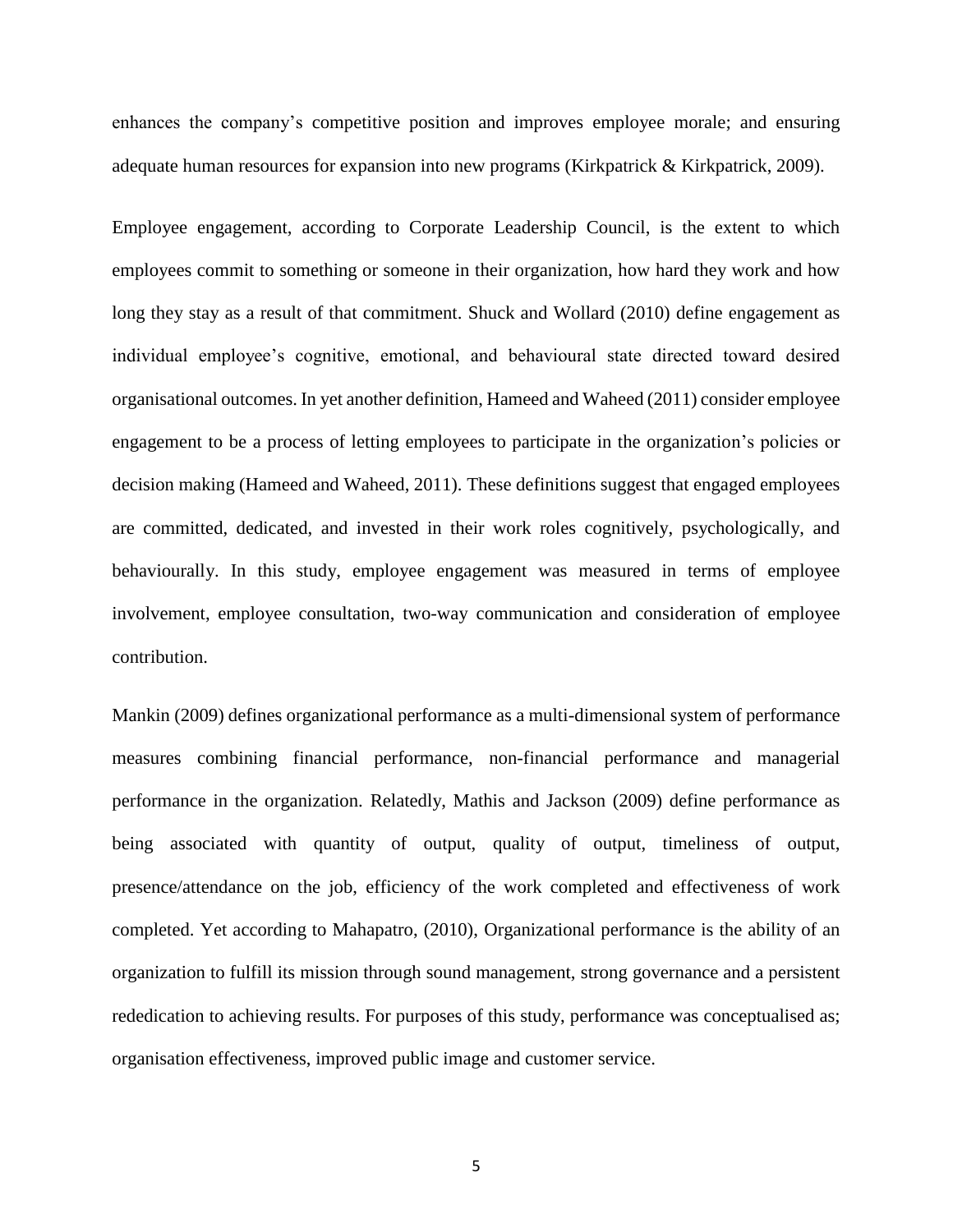#### <span id="page-19-0"></span>**1.2.4 Contextual Background**

The National Citizenship and Immigration Board (NCIB) was established under Article 16 of the Constitution of the Republic of Uganda, 1995. The functions of the NCIB are prescribed under the Uganda Citizenship and Immigration Control Act, Cap.66. The Directorate of Citizenship and Immigration Control (DCIC) was established by the Uganda Citizenship and Immigration Control (Amendment) Act, 2006. This Act repealed the definition of "Commissioner" and replaced it with that of the "Director" and defined it to mean Director for Immigration established under Section 8 of the Uganda Citizenship and Immigration Control Act, Chapter 66. Under Section 8 of Cap 66, the Director shall be responsible for giving effect of the decision of the Board and shall be assisted by the Immigration Officers all of whom shall assist the Board in the performance of its functions under this Act and shall perform such duties in relation to them as the Board may direct the vision of the Directorate is to be a model of excellence in provision of immigration service to Ugandans and Migrants.

However, despite the numerous government interventions to train employees with hope that this would improve on their efficiency and effectiveness, training appeared not to have had a positive effect on their capabilities. A Report on staff capacity in 2005 indicated that DCIC staff was weak in terms of capacity, knowledge, commensurate skills and requisite attitudes (Republic of Uganda, 2005) and thus fell short of delivering service with excellence, as per the vision of the Directorate. One government report observes that there is still persistent *"workers failure to do what they are trained to do. They have remained unable to develop effective strategies to deal with the work environment and they are unwilling to work under low morale conditions*" (Republic of Uganda, ibid). In this regard, a number of questions come to mind; why is there still a continuous failure to improve staff attitudes towards work, despite training provided? Why don't staff who have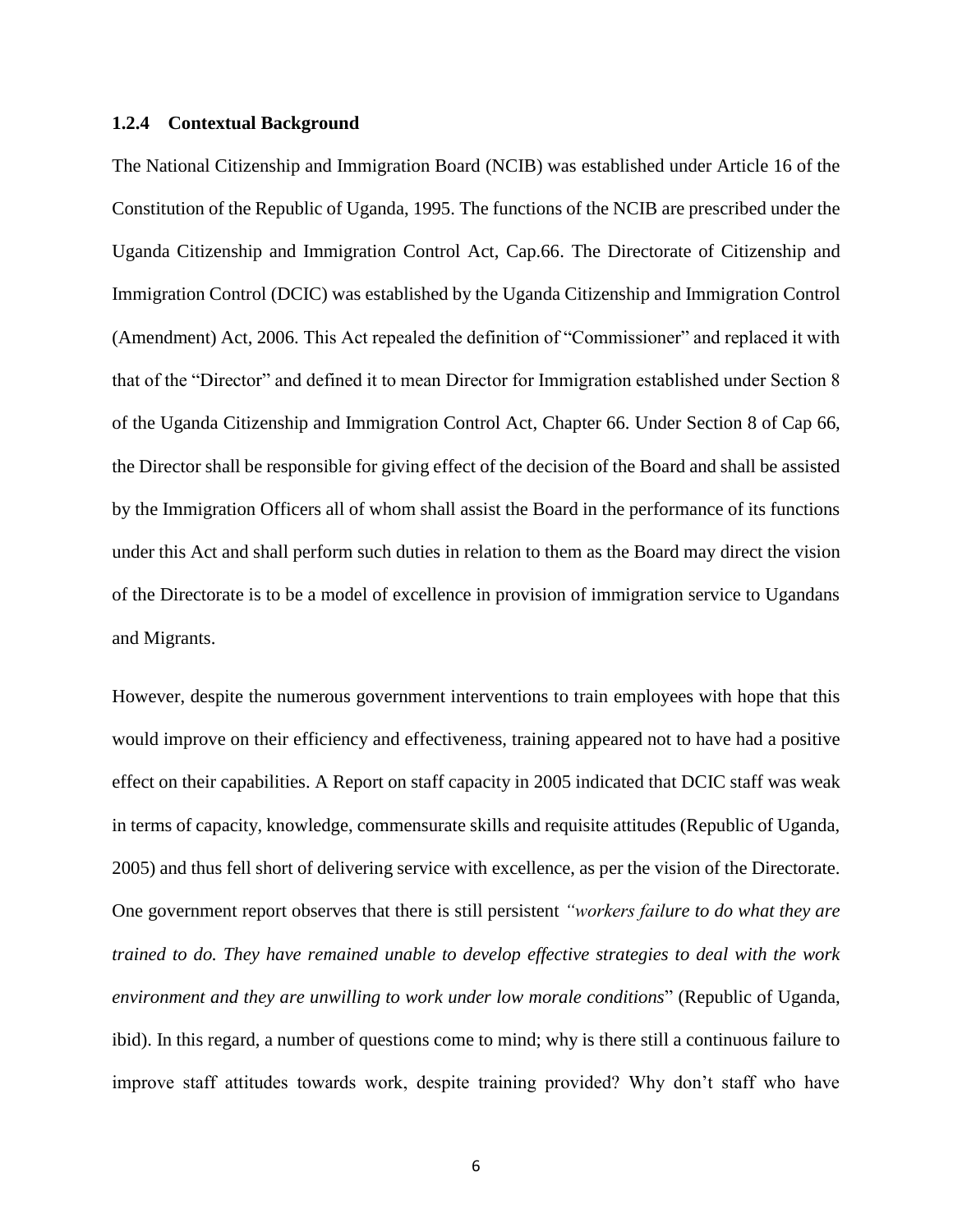undertaken training apply the knowledge acquired? It appeared that there were problems to deal with a balance in mix between individual and institutional training needs.

#### <span id="page-20-0"></span>**1.3 Problem statement**

Employee development programs are intended to improve employee performance and overall organizational performance, where the employee works by upgrading his/her knowledge, skills and abilities. In a bid to improve employee and organizational performance at DCIC, management has put in place a number of employee development programs like training, encouraging employee engagement in decision making, among others (DCIC human resource manual, 2016). A program is drawn specifically for each employee and for each different level of grade in accordance with a training needs assessment. This is intended to enhance achievement of organization objectives, officers' career progression, individual performance appraisal and gender balance. There is also leadership training to prepare individuals for top level positions in the public service (Rugumyamheto, 2010).

However, despite such efforts, there was persistent public concern about long queues at the passport sections, long delivery time for passports, long gestation periods for immigration and citizenship applications, as well as immigration legal technicalities. This inadequate performance of the organization despite efforts to improve its performance through employee development programs is what intrigued the researcher to conduct the this study, so as to find out if employee training and development programs had any impact on the organizational performance.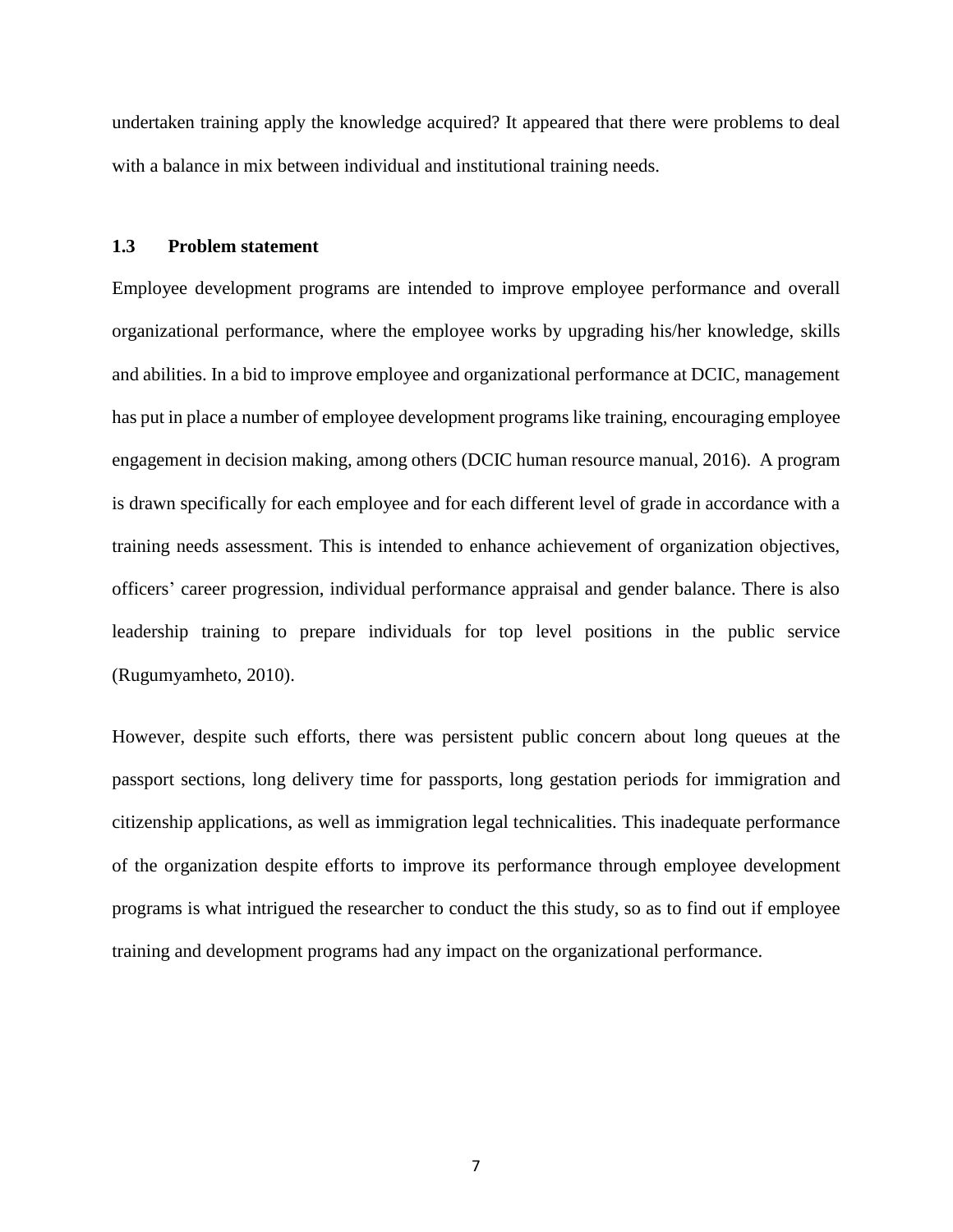#### <span id="page-21-0"></span>**1.4 General objective**

The general objective of this study was to examine the influence of employee development programs on public service performance, a case study of Directorate of Citizenship and Immigration Control (DCIC).

#### <span id="page-21-1"></span>**1.5 Specific Objectives of the study**

1. To examine the influence of employee training on public service performance at DCIC.

2. To assess the influence of employee engagement on public service performance at DCIC.

3. To determine the influence of employee development on public service performance at DCIC.

#### <span id="page-21-2"></span>**1.6 Research Questions**

1. What is the influence of employee training on public service performance at DCIC?

2. What is the influence of employee engagement on public service performance at DCIC?

3. What is the influence of employee development on public service performance at DCIC?

#### <span id="page-21-3"></span>**1.7 Hypotheses of the study**

- 1. Employee training has a significant influence on public service performance.
- 2. Employee engagement has a significant influence on public service performance.
- 3. Employee development has a significant influence on public service performance.

#### <span id="page-21-4"></span>**1.8 Conceptual Framework**

In this study, the researcher conceptualized how the different components of employee development programs influenced organizational performance at DCIC. In the conceptual framework, organizational performance is the dependent variable (D.V) and was operationalized as; organisation effectiveness, improved public image and customer service. The independent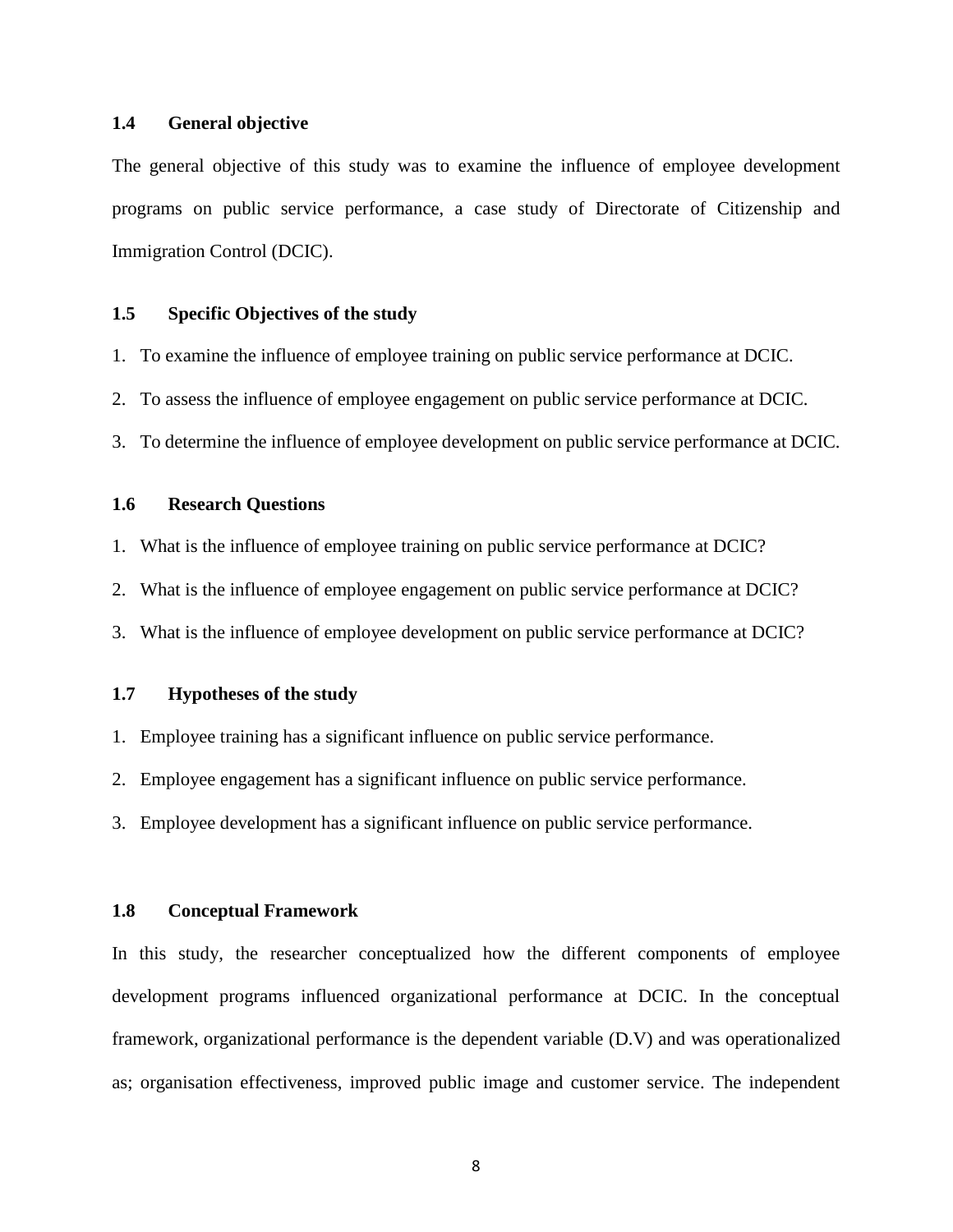variable dimensions of the study constituted employee training, employee engagement and employee development.

#### **Independent Variable 19 Dependent Variable 19 Dependent Variable**

#### **(Employee Development) (DCIC performance)**

# **1. Employee Training** - Needs Assessment Training relevance

- Training methods
- Training policies

#### **2. Employee Engagement**

- Employee involvement
- Employee consultation
- Two way communication
- Consideration of employee contribution

#### **3. Employee Development**

- **Assessment**
- Job enlargement
- Job rotation
- Upward, lateral and downward mobility

*Source: Adopted from Hameed & Waheed (2011) and modified by the researcher.*

<span id="page-22-0"></span>**Figure 1:** Conceptual Framework for the Relationship between Employee Training and Development Programs and Public Sector Performance

The conceptual framework above explains the influence of employee training and development on public service performance. The model assumes that employee development programs like training, engagement in decision making and development have a significant influence on public service performance. According to the model, the more the organization (DCIC) engages in employee development programs through training, engagement and development of employees,



- **•** Organization Effectiveness
- Improved public image
- Customer service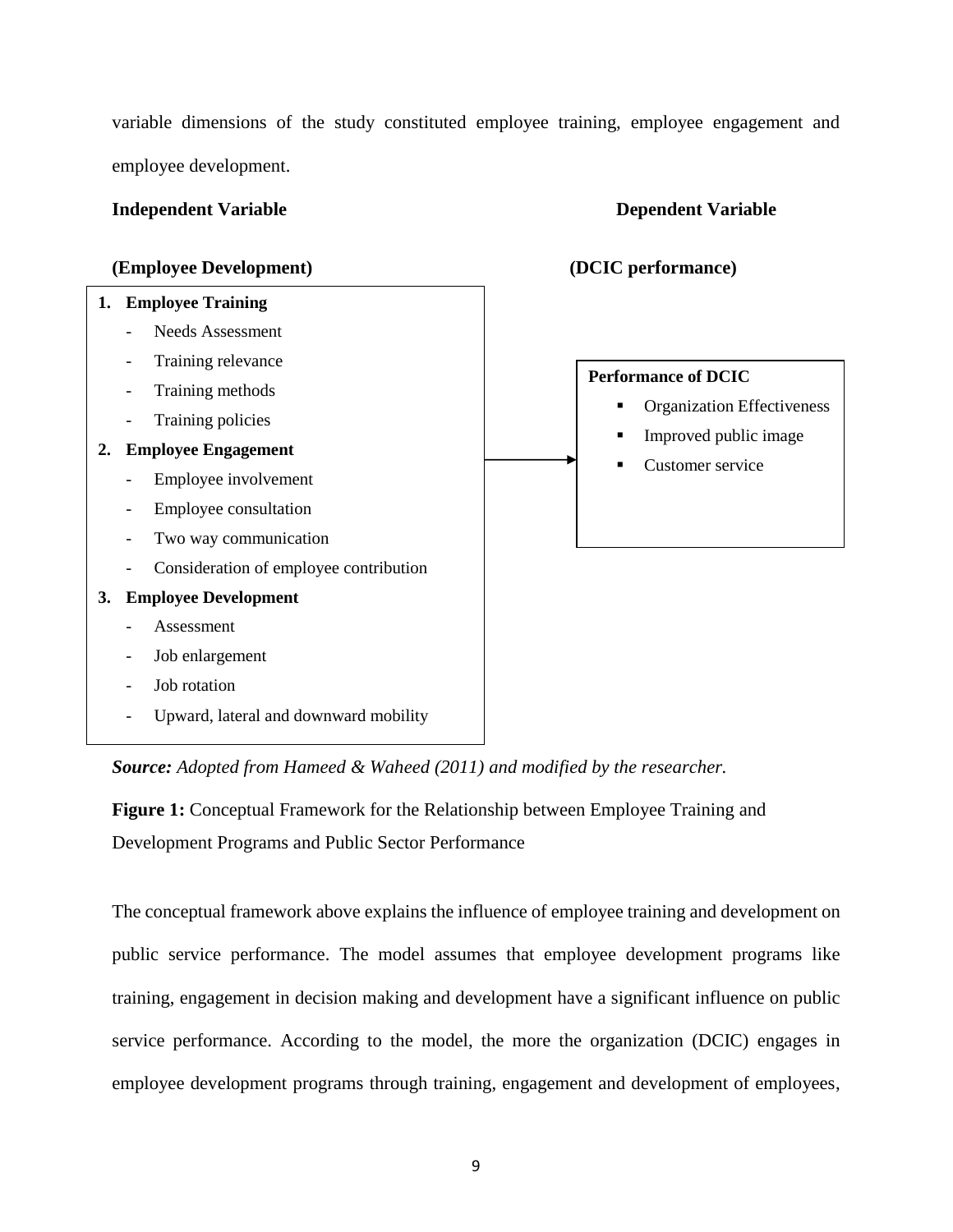the more its performance will be enhanced. On the other hand, any ineffectiveness in the employee development programs may have a negative influence on public service performance.

#### <span id="page-23-0"></span>**1.9 Significance of the Study**

The study findings may foster performance improvement amongst individuals and organizations in the public service sector of Uganda. Further, the findings may help the government in making better decisions on how to maximize the development program interventions. Notably still, the study may guide public service organizations like DCIC to identify selected managerial techniques that contribute to lost productivity and morale. The study findings may further contribute to the body of knowledge on the notion of T&D programs which is relatively, especially in the public service sector for most of the developing countries, such as Uganda.

To academicians and other researchers, the study will contribute to literature on the subject and further facilitate future research. The results of this study will be used to formulate recommendations on developing a comprehensive plan (model) for the creation of effective employee training and development within public service organizations. Lastly, this study will enable the researcher to attain the Master of Business Administration (MBA).

#### <span id="page-23-1"></span>**1.10 Justification for the Study Research**

According to Hameed and Waheed (2011), an employee is a key element of the organization. The authors observe that the success or failure of the organization depends on the employee performance. A Report on staff capacity in 2005 indicated that DCIC staff was weak in terms of capacity, knowledge, commensurate skills and requisite attitudes (Republic of Uganda, 2005) and thus fell short of delivering service with excellence, as per the vision of the Directorate. It was not clear if employee development programs would have the same effect on public organizations in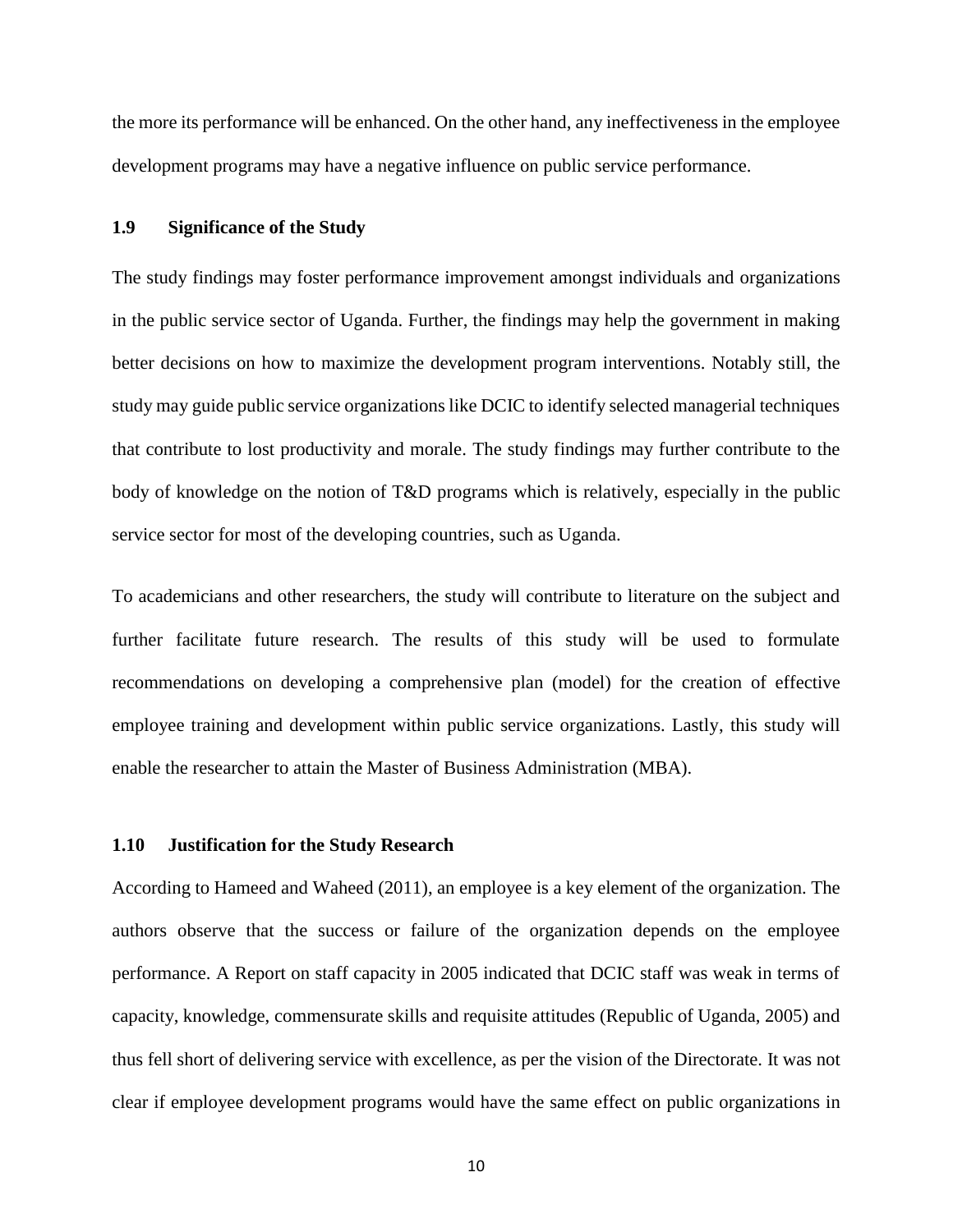the developing world context like Uganda. Consequently, there was need to examine the influence of employee development programs on organizational performance at DCIC.

#### <span id="page-24-0"></span>**1.11 Scope of the study**

The study was limited to the following scope;

#### <span id="page-24-1"></span>**1.11.1 Content Scope**

The study focused on the influence of employee development programs (I.V) on public service performance (D.V). It specifically focused on the influence of employee training, employee engagement and employee development on public service performance, with specific focus on DCIC.

#### <span id="page-24-2"></span>**1.11.2 Geographical Scope**

The study focused on DCIC headquarters in Kampala. The Headquarters provide an optimal location for the study because this is where all the key employee development program decisions are made. Besides, this is where all the decision makers who are capable of providing important information to the study are located.

#### <span id="page-24-3"></span>**1.11.3 Time Scope**

This study covered the period from 2015 to 2017, this the period when performance gaps have been identified in DCIC.

#### <span id="page-24-4"></span>**1.12 Operational Definition of Key terms**

In this study, some words or concepts were defined the way they are used in this study, so as to avoid double meanings.

**Training** is the systematic acquisition of skills, rules, concepts, or attitudes that result in improved performance in another environment. It is a planned process to modify attitude, knowledge or skills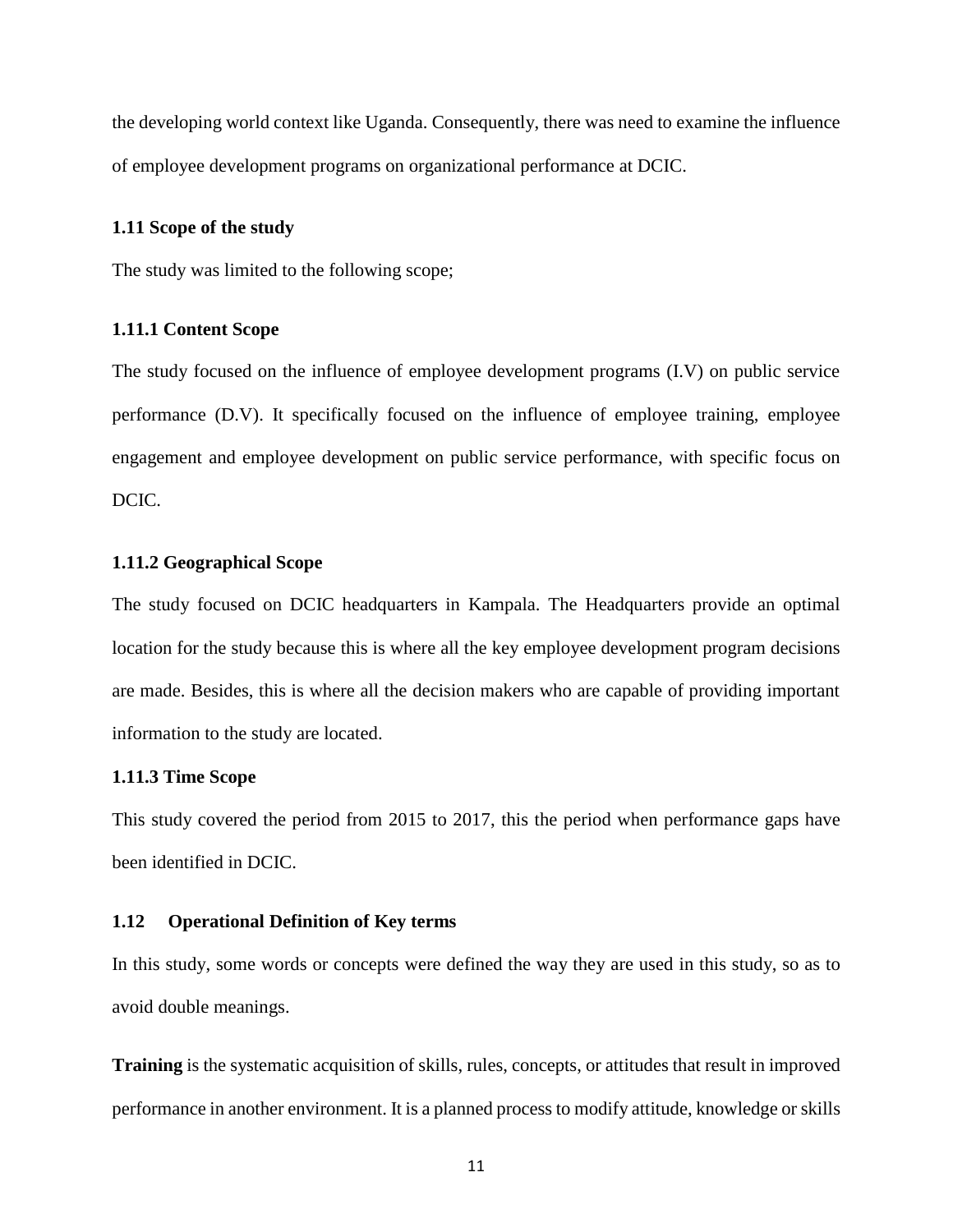and behavior through learning experiences, so as to achieve effective performance in an activity or range of activities. Its purpose, in the work situation, is to develop the abilities of the individual and to satisfy the current and future needs of the organization.

**Employee Development** is the growth or realization of a person's ability, through conscious or unconscious learning. It is a process where the employee with the support of his/her employer undergoes various training programs to enhance his/her skills and acquire new knowledge and skills.

**Effectiveness** from management perspective means completing activities so that organizational goals are attained.

**Engagement** is the increased emotional and intellectual connection that an employee has to their employer, supervisor, and coworkers that result in an increased output of effort.

**Organizational performance** refers to the measure of how well an organization achieves its objectives.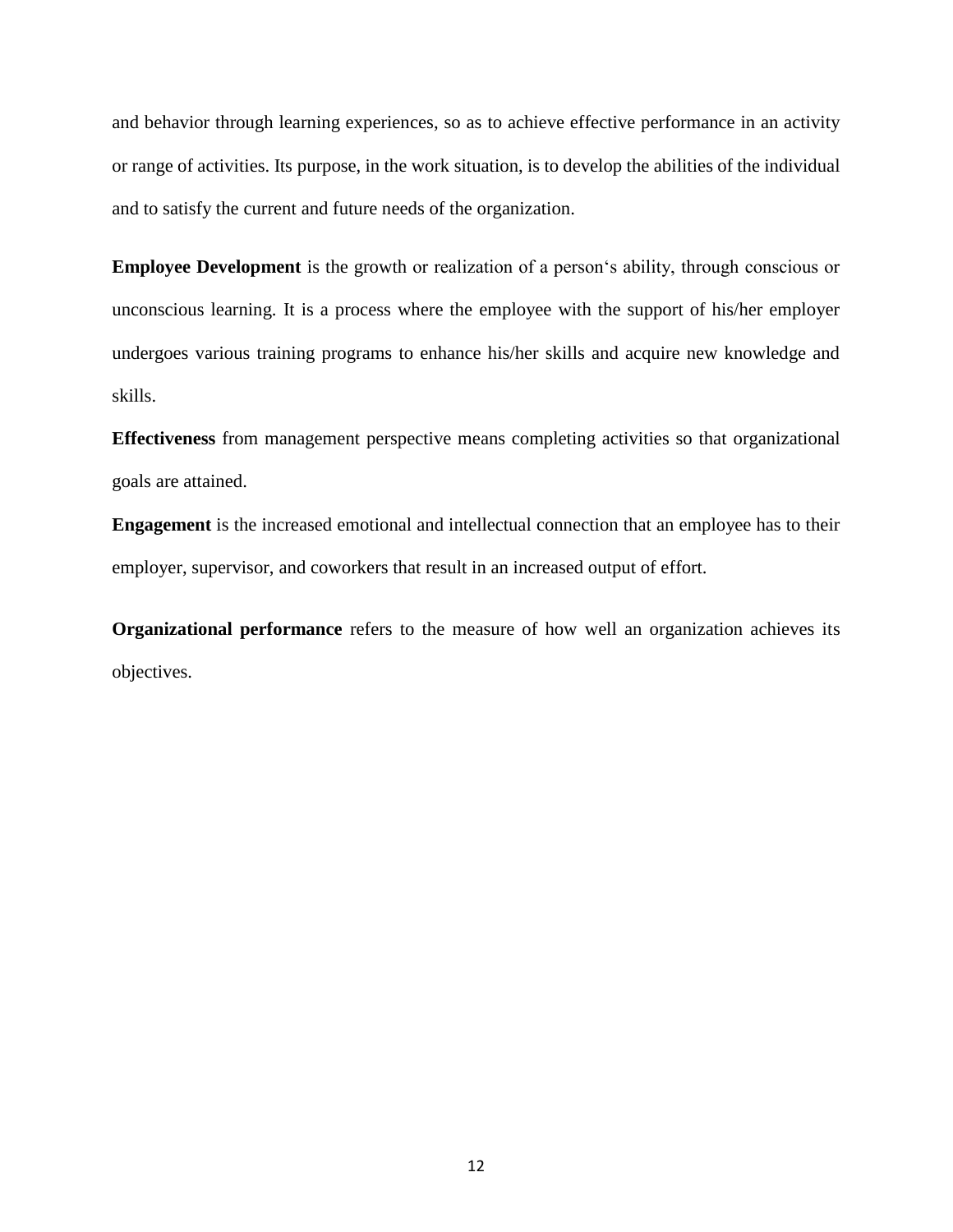#### **CHAPTER TWO**

#### **LITERATURE REVIEW**

#### <span id="page-26-2"></span><span id="page-26-1"></span><span id="page-26-0"></span>**2.1 Introduction**

This chapter presents the review of the relevant literature on the effect of the three employee development dimensions (training, engagement and development) on organizational performance. The three study objectives form the themes against which the review is done. Lastly, the chapter also highlights key gaps emerging from the literature review.

#### <span id="page-26-3"></span>**2.2 Theoretical Review**

The study was hinged on the Human Capital Theory. According to Armstrong (2009), human capital consists of the knowledge, skills and abilities of the people employed in the organization. The theory emphasizes the added value that people can contribute to an organization. It regards people as assets and emphasizes that investment in people will generate worthwhile returns. According to Olaniyan and Ojo (2008), human resources are the most valuable assets of any organization to the effect that even with machines, materials and money, nothing gets done without manpower. Khan, Khan and Khan (2011), assert that organizational performance depends on the employee performance because human resource capital of organizations plays an important role in the growth and the organizational performance. This assertion is in line with the theory, further showing that human capital contributes to the output just like other factors of production.

As stated by Bhambra (1999), a more contemporary perspective recognizes the fact that employees are human assets of an organization, and similar to other assets, they need a reinvestment in them to keep them properly maintained and performing in a productive manner. According to Khan, Khan and Khan (2011), organizations invest huge amounts in the human resource capital because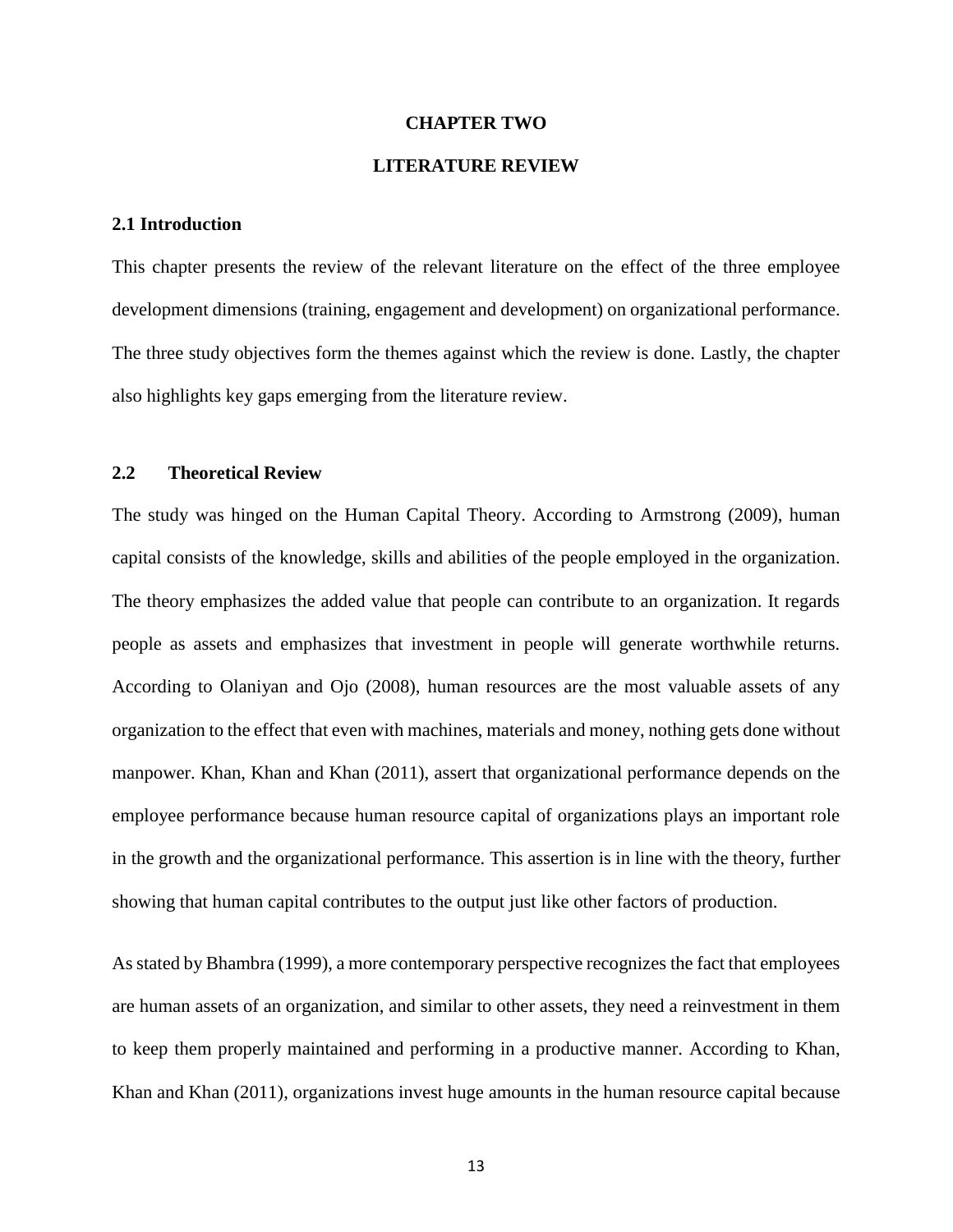the performance of the human resource will ultimately directly affect the performance of the organization. Mello (2006) concurs that if an organization considers its employees to be human assets, training and development represents an ongoing investment in these assets and one of the most significant investments an organization can make.

The central role of employee development is to ensure the human resources of an organization have, and will continue to have the requisite abilities to perform the work they have been assigned. In order to remain competitive, Mello (2006) argued that organizations need to continuously train their employees to use the latest technologies available. However, Olaniyan and Ojo (2008) acknowledge that absence of training programs often manifest tripartite problems of incompetence, inefficiency and effectiveness.

According to Armstrong (2009), human capital theory helps to; determine the impact of people on the business and their contribution to shareholder value, demonstrate that human resource practices produce value for money, provide guidance on future human resources and business strategies and provide data that will inform strategies and practices designed to improve the effectiveness of people management in the organisation. Therefore, developing the skills of human resources through training, allowing employee engagement in organizational policies and programs and employee development is bound to result into improved employee performance and subsequent organizational performance.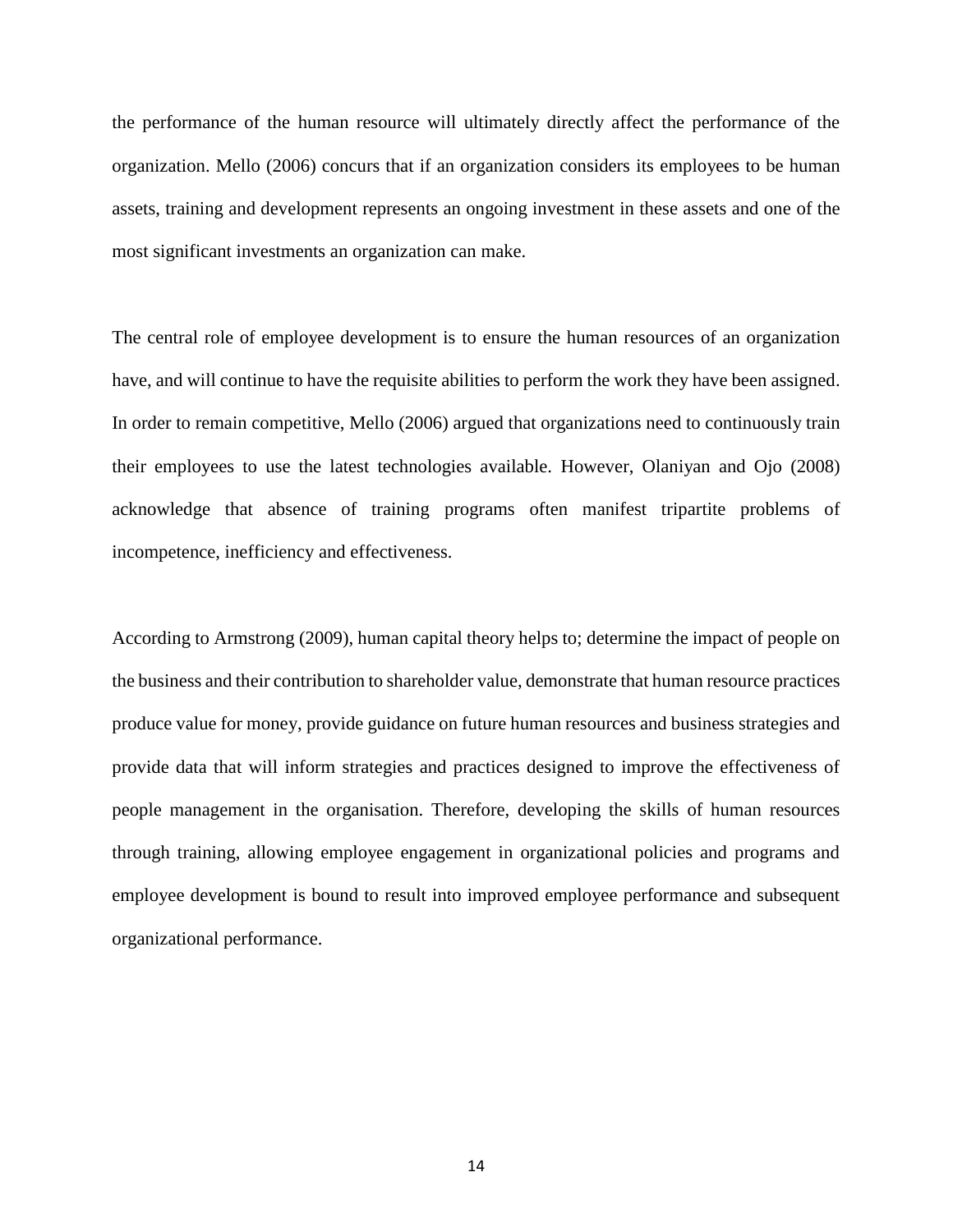#### <span id="page-28-0"></span>**2.3 Employee training and public service performance**

In the development of organizations, training plays a vital role in terms of improving performance as well as increasing productivity. This means that there is a significant difference between the organizations that train their employees and those that do not (Noe, 2010). In the same breath, Armstrong (2011) asserts that the fundamental aim of training is to help the organization achieve its purpose by adding value to its key resource-the people it employs. The study discussed training in three aspects, on the job, off the jon and orientation.

According to Ghosh (2000), training becomes relevant in the context since it is only through training that the gap between performance of the organization and the need of a changing society can be neutralized. Without the right training, employees can be an organization's biggest liability. Bhambra (1999) acknowledges that assessing the organizational needs with regard to training and development normally begins with a company's overall goals and objectives. Therefore, just as argued by Ghosh (2000), the most important aspects of the training program is a correct assessment of the training needs. In bridging the gap the training needs have to be considered very important.

Bhambra (1999) submitted that a properly designed and implemented training and development program may also contribute to higher- quality output from the workforce. Therefore, careful training needs identification and systematic training design and implementation may result into job satisfaction which will lead to increased employee performance hence improved organizational performance. Bhambra (*ibid*) further argues that proper employee training and development can help a company to fulfill its future personnel needs and requirements. He emphasized that organizations that have a good internal education program will have less drastic manpower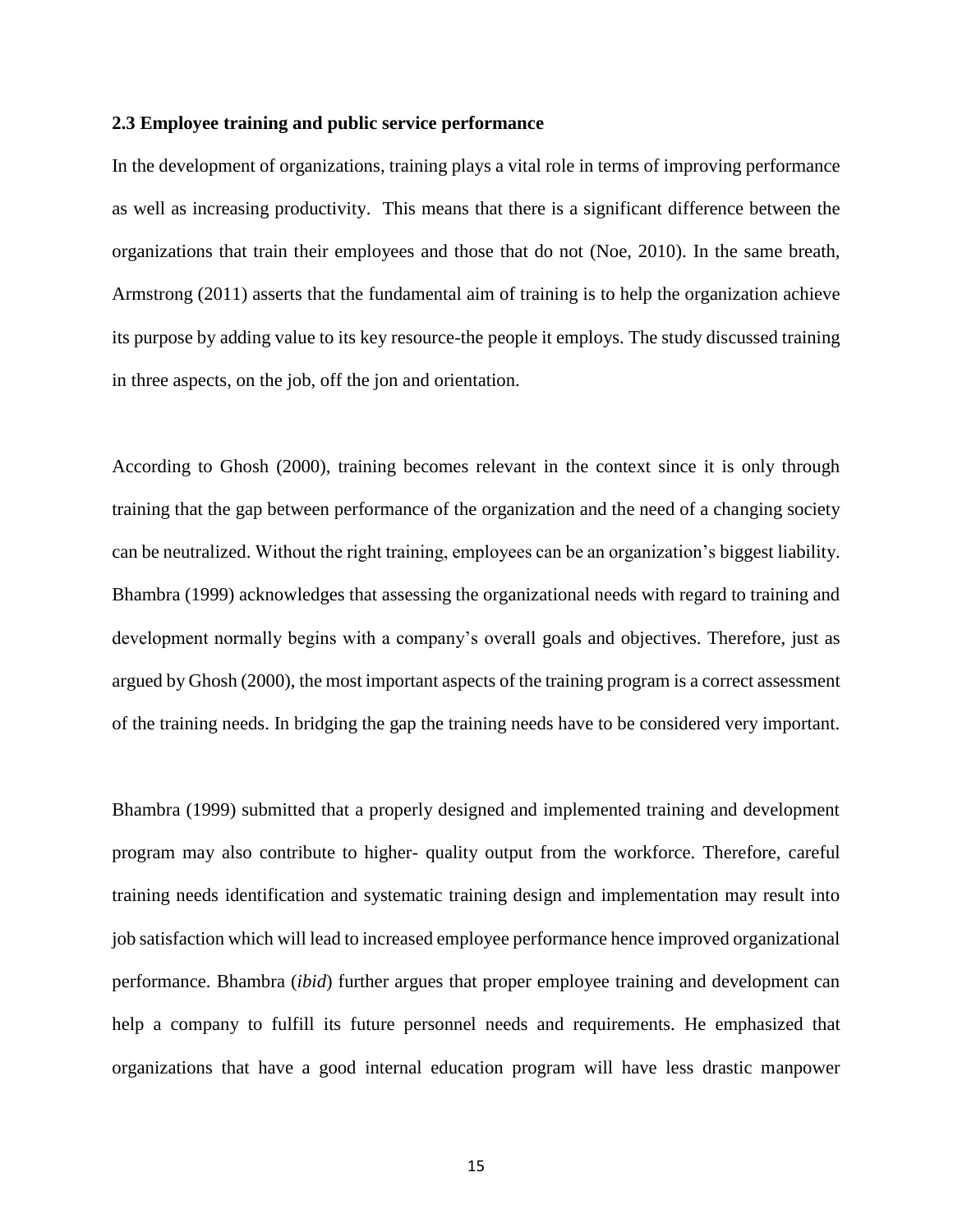changes and adjustments to make in the event of sudden personnel alterations. It follows therefore that the employees in an organization to be able to perform their duties and make meaningful contribution to the success of the organizational goals need to acquire the relevant skills and knowledge (Olaniyan and Ojo, 2008).In bridging the gap training will not solve all problems, and part of the objective of undertaking a training needs analysis is to determine not only what can be addressed with training, but also what can and should be left to other methods (Bolton, 2001).

Training being an essential part of the performance of any organization, it has to be well planned or designed. This training design process refers to a systematic approach for developing training, entailing needs assessment, assessing employees' readiness for training, creating a learning environment, ensuring transfer of training, developing an evaluation plan, selecting a training method and finally, conducting monitoring and evaluation of the training. There are several reports that indicate that training in public service has been used as a means of rewarding and sanctioning some civil servants. For instance, a report to Ministry of Public service by Crown Agents (1998) on Human Resource training in public service, noted that it is not uncommon for civil servant to be given a chance to go for training as a reward for being loyal to their superiors especially if training involves going abroad or has financial benefit to the trainee. Such training may be irrelevant to the officer and or organization. In some instances, other officers perceived as uncooperative by their superiors are forced to go for training as a punishment in order to keep them off. Relevance and impact of such forced training cannot be of much help to the organization as it does not often resolve conflicts at workplace but tends to aggravate them.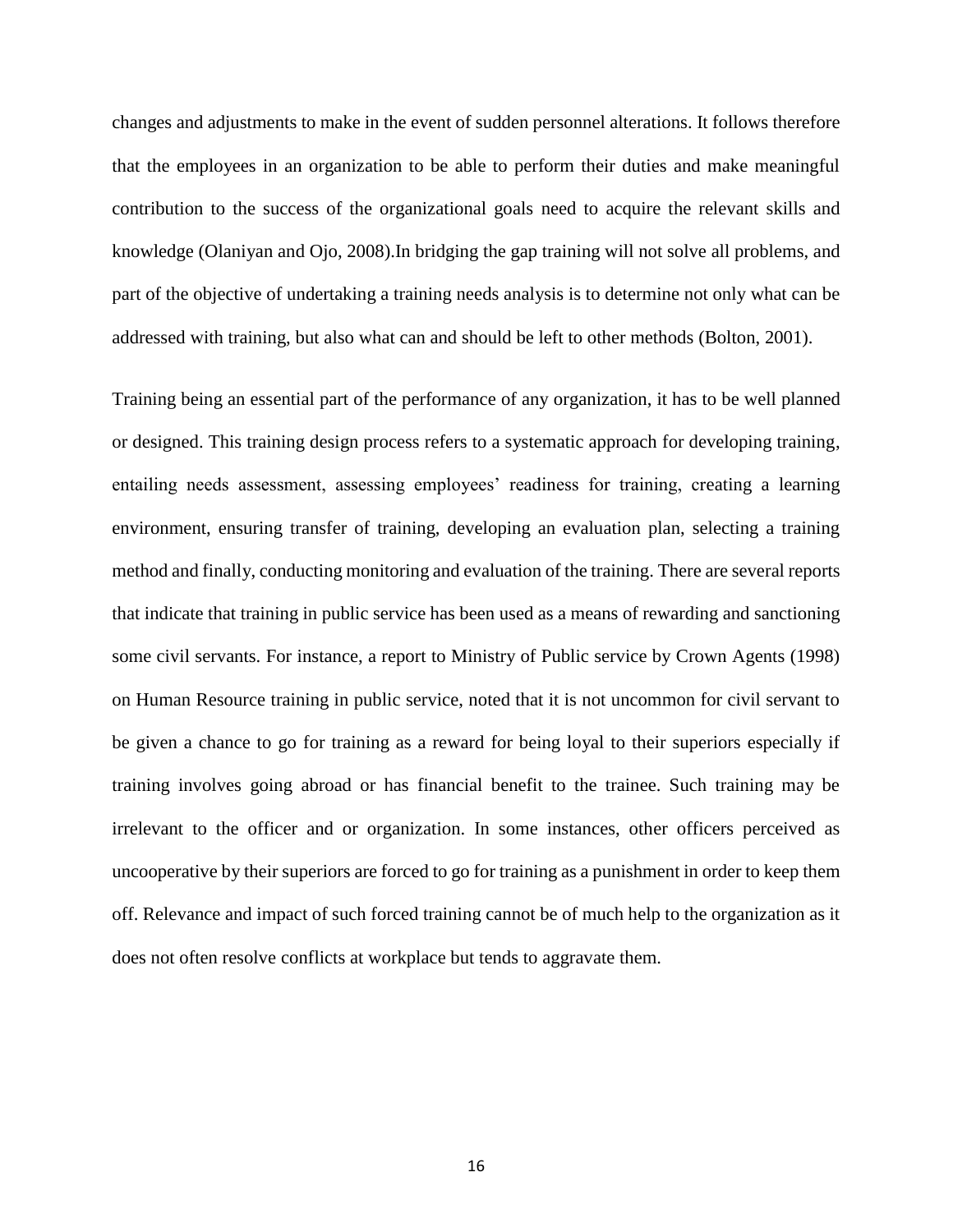#### <span id="page-30-0"></span>**2.4 Employee engagement and Public Service Performance**

Literature provides ample evidence of the successful use of employee engagement to improve overall public service performance. The association has been made based on some evidence that engagement alters employee attitudes to work and to management, increasing employee association with management values and consequently improving employee motivation and employee commitment to work towards achieving these goals (Summers and Hyman, 2005). There is also some evidence that management attitude towards employees may also be favorably influenced by participative regimes under which managers and supervisors adopt more "facilitative" approaches towards their subordinates (Marchington, 2010).

In bridging the gap, decision making engagement may enhance employee-employer co-operation through team working, communication and other "supportive human resource policies. It is frequently assumed in the management literature that the informational effects of participative forms of work organization lead not only to more worker engagement in organizational decision making, but also, as a consequence, to a greater job satisfaction, higher employee motivation and a harmonious labor relations climate

Another argument in favor of management's enforced move towards increased employee engagement, and the assumed changes it brings about in employee behavior, is the growing emphasis placed on customer service, which calls on committed employees rather than coerced labor. Workers will allow the most efficient way of organizing their work, resulting in optimum productivity (Cooke, 2004). Besides, management will benefit from the addition of 'valuable information about work tasks (Bryson and Millward, 2007) and the ability to access worker talents in decision making (Jones, 2007). Moreover, Chong and Chong (2002) also observed that through engagement (downward information sharing), subordinates gain information from superiors that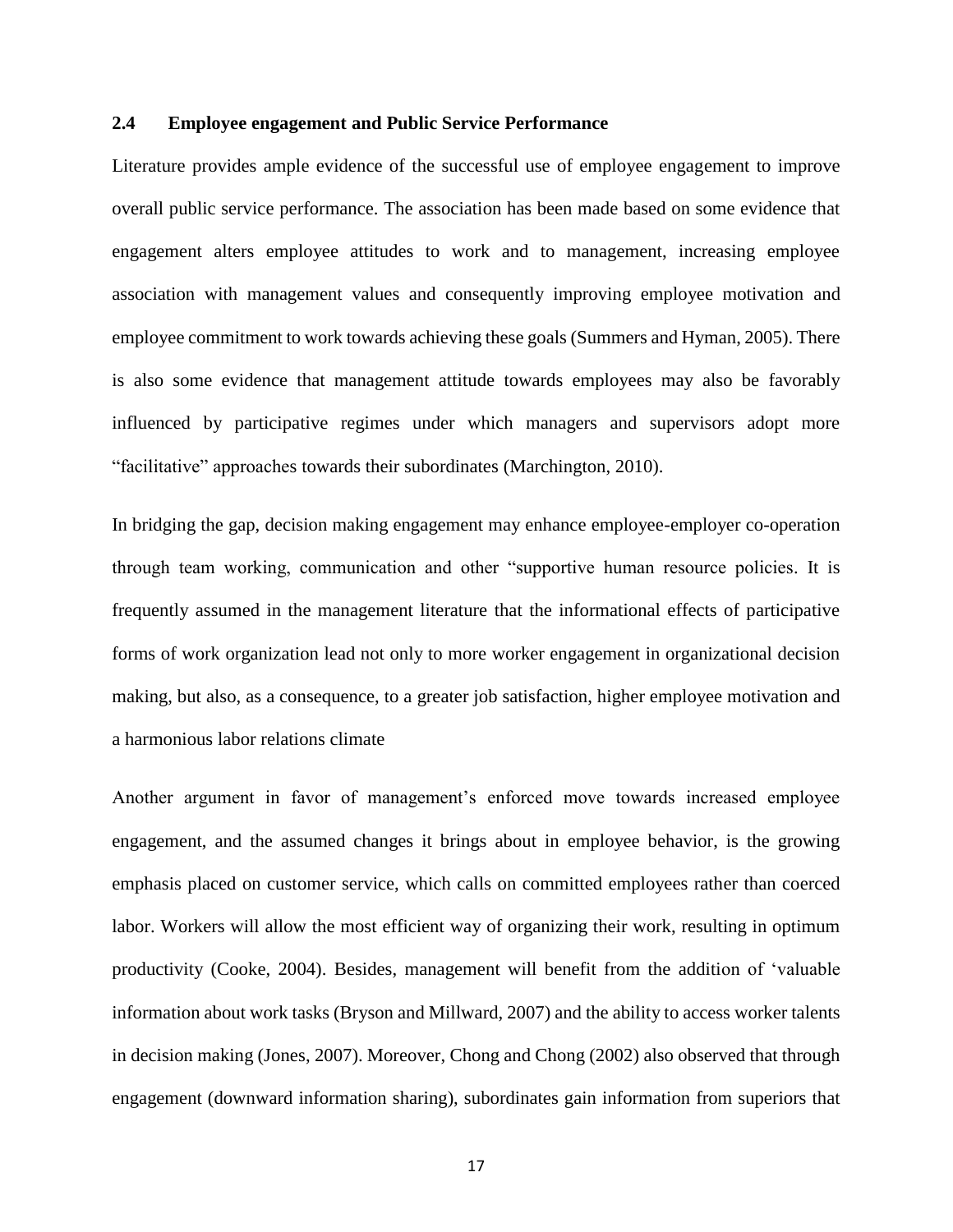helps to clarify their organizational roles including their responsibilities, and expected performance, which in turn enhances their performance. It was noted that performance is still a big hurdle therefore in bridging the gap, DCIC has concentrated on the indicators of performance like quality to improve on performance.

While the literature on employee engagement clearly shows that it greatly contributes to organisational performance, the reviewed studies were mostly done in developed countries, creating a contextual gap that warrants further investigation.

#### <span id="page-31-0"></span>**2.5 Employee development and Public service performance**

Employee development often has its roots in the company's mission, goals, and values. Traditionally, development has focused on management-level employees, while line-employees received training designed to improve specific skills needed for their current job. However, with the increased need to engage employees and the focus on talent management, development is becoming more important for all employees. Development refers to formal education, job experiences, relationships, and assessments of personality and abilities that help employees perform effectively in their current or future job (Mankin, 2009). Because development is future oriented, it involves learning that is not necessarily related to the employee's current job. Hargreaves and Jarvis (2005) argue that employee development is a necessary component of an organisation's efforts to improve quality, meet the challenges of global competition and social change, and incorporate technological advances and changes in work design. In bridging the gap development is also important for talent management, particularly for senior managers and employees with leadership potential. Findings revealed that the managerial roles are played by top administrators.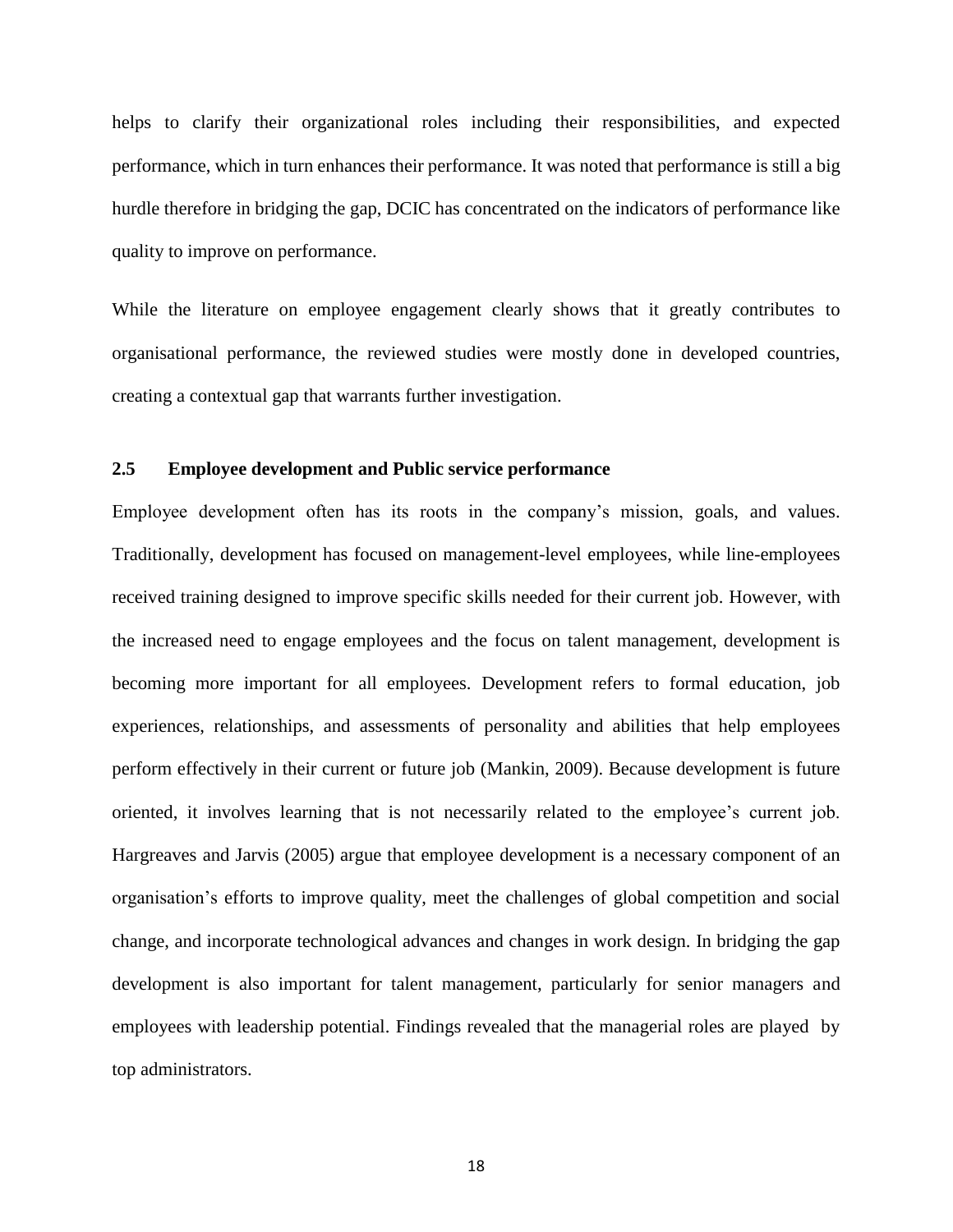Similarly, Noe (2010) argues that employee development activities can help organizations reduce turnover by showing employees that the organization is investing in the employees' skill development, and by developing supervisors who can create a positive work environment that makes employees want to come to work and contribute to the organization's goals. He further notes that one of the main reasons as to why good employees leave public service is poor relationships with their supervisors. Findings revealed that manager employee gaps have affected staff performance. In bridging the gap managers and employees have to work as a team.

According to Kirkpatrick and Kirkpatrick (2006), employee development can take on different forms, such as job enlargement, job rotation, transfers and promotions, among others. He adds that job enlargement could include special project assignments, switching roles within a work team, or researching new ways to serve clients and customers, while Job rotation involves providing employees with a series of job assignments in various functional areas of the organization or movement among jobs in a single functional area or department. On the other hand, transfers and promotions point towards lateral or downward mobility and advancement into positions, which expose an employee to different job experiences. It is however not clear as to what extent such are exercised in public service (DCIC), with the goal of employee development towards enhanced organisational performance. In bridging the gap, employee development entails, commitment, dedication and hard work.

#### <span id="page-32-0"></span>**2.6 Summary of Literature**

The review of literature indicates that employee training and development programs have an effect on organizational performance. The review indicates that employee training programs, employee engagement and employee development programs have a significant effect on public service performance. The existing literature seems to suggest that when human capital is properly utilized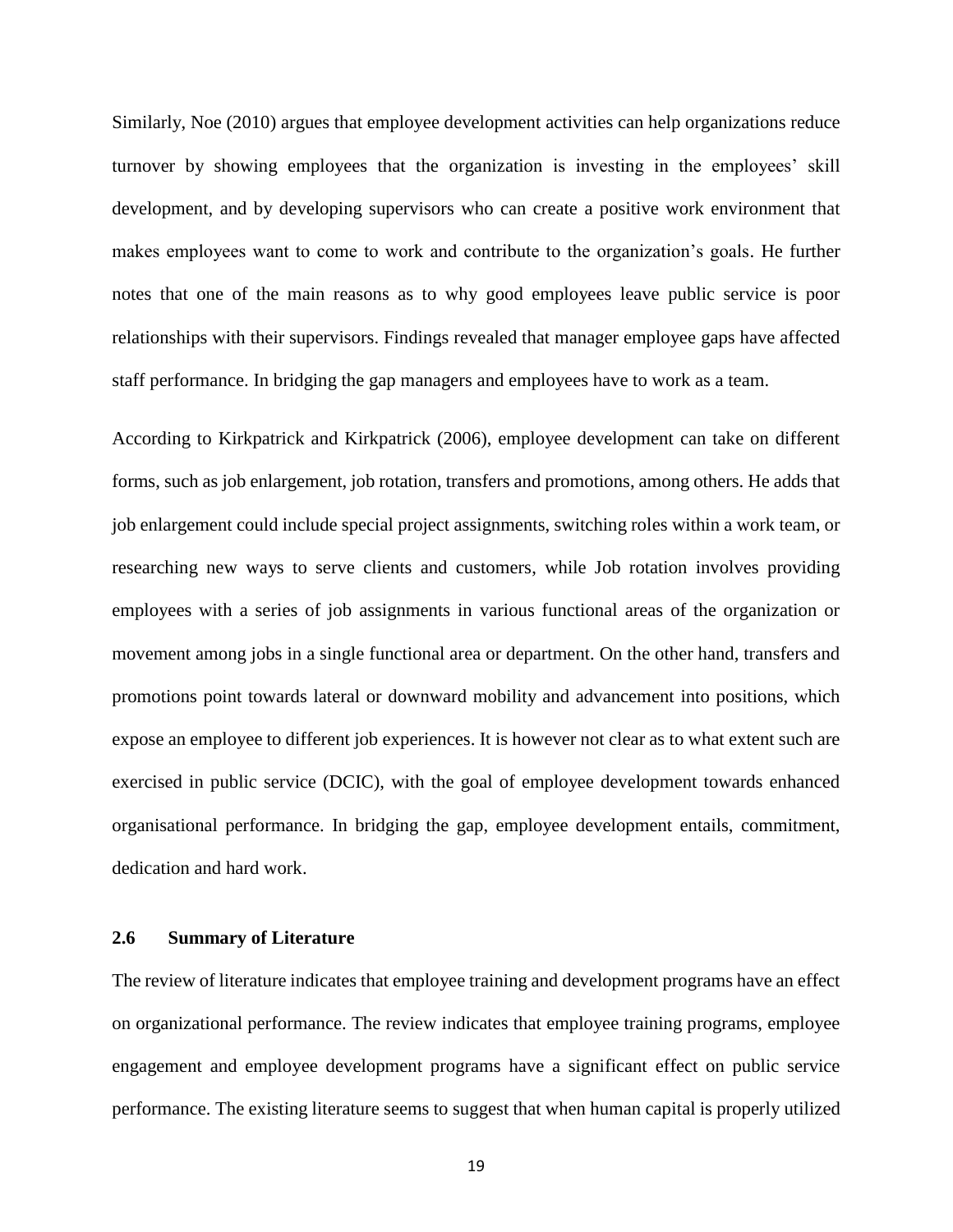there is a positive effect on public service performance. However, it is worth noting that much of the literature review is based on studies that were conducted in developed countries, with hardly any studies that have been done in the developing countries, such as Uganda. The context of such countries is likely to produce varying results, which may not reflect the reality on the ground, in the Ugandan setting. Moreover, there were hardly any studies that had been done on the subject, in the Ugandan context, thus the need for this study, so as to close the contextual, methodological and any other likely existing gaps.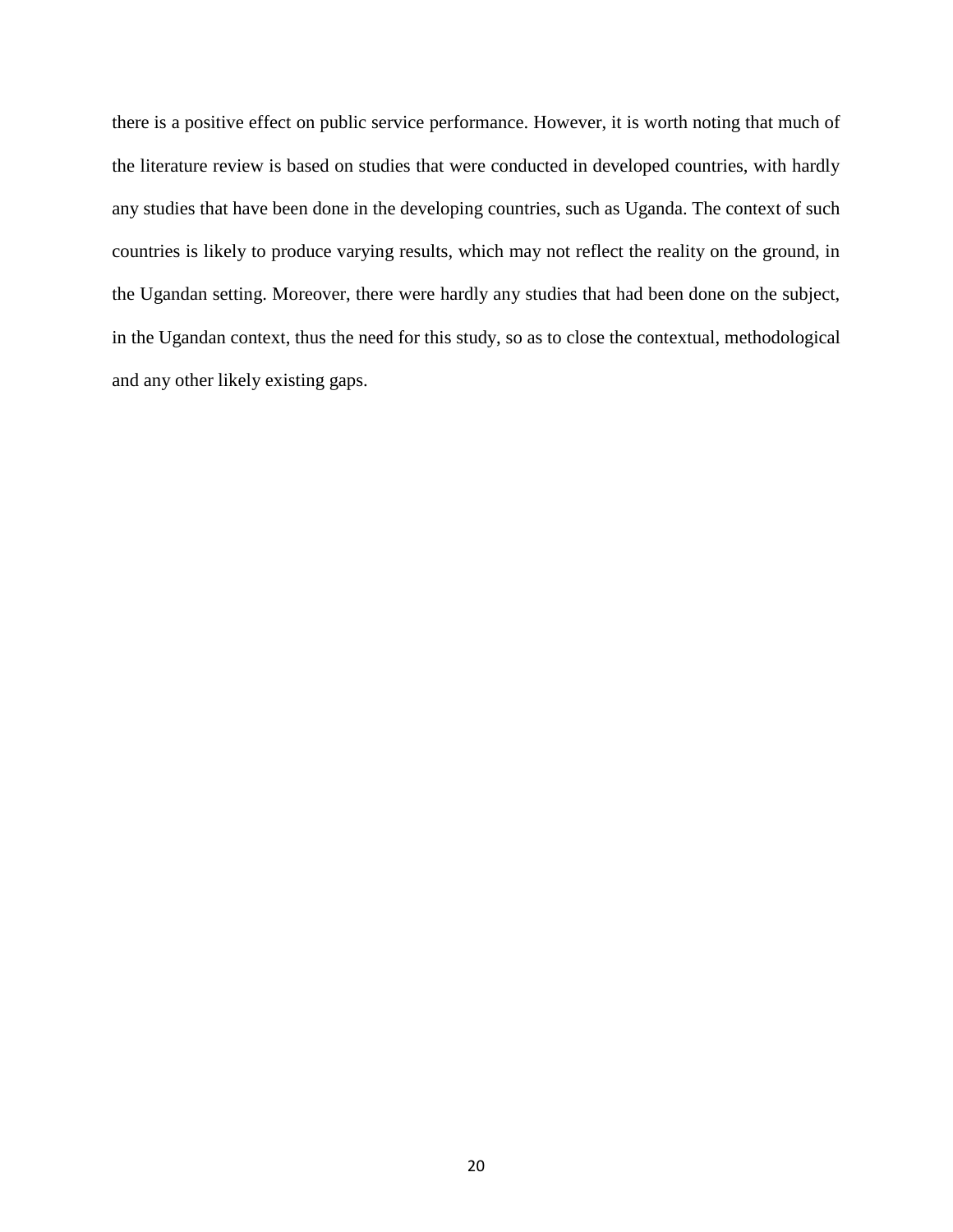#### **CHAPTER THREE**

#### **METHODOLOGY**

#### <span id="page-34-2"></span><span id="page-34-1"></span><span id="page-34-0"></span>**3.1 Introduction**

This chapter describes how the study was conducted, the data collection methods to be used, its analysis and presentation. The chapter also gives the design of the study, study population and sampling strategies, the data collection instruments to be used, reliability and validity of the instruments, measurement of study variables as well as ethical considerations to be taken note of.

#### <span id="page-34-3"></span>**3.2 Research Design**

According to Amin (2005), research design is the plan for carrying out the project. The study adopted a cross-sectional design in which data were collected at one point in time for analysis within a case study. The case study design was adopted since the study intends to conduct an investigation of one setting that has similar situations in other organizations.

The study adopted both qualitative and quantitative approaches, a method referred to as triangulation as presented by Amin (2005). The quantitative approach enabled the researcher to collect numerical data in order to explain, predict and control phenomena of interest, then subjecting these data to statistical analysis as suggested by Amin (2005). Since the study sought to examine the relationship between variables, a simple correlation design was adopted to determine the influence of employee training and development programs on public service performance as recommended by Amin (2005). The qualitative approach was adopted to enable the researcher capture data that may be left out by the quantitative approach.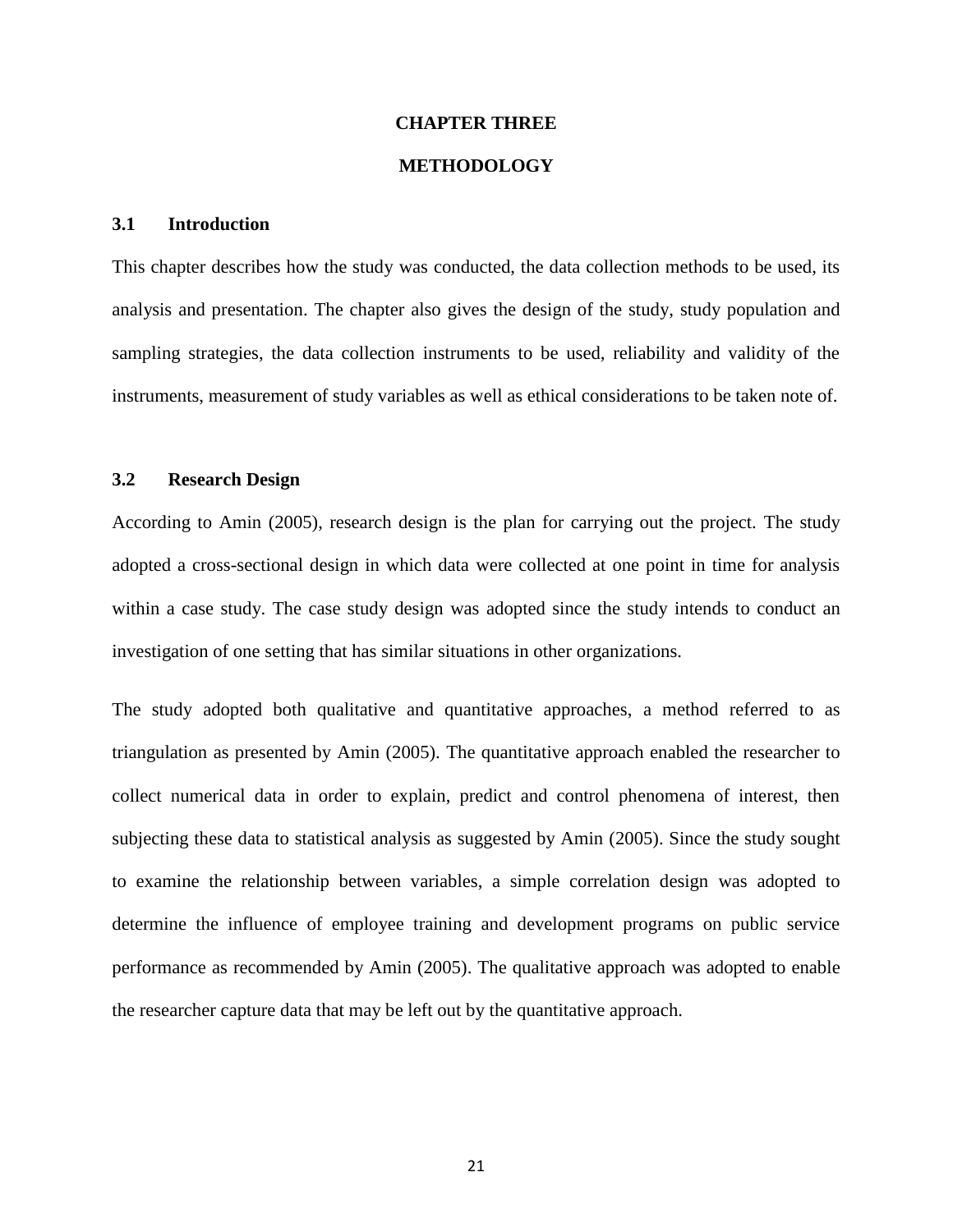### <span id="page-35-0"></span>**3.3 Study Population**

The study population entailed employees of the Directorate of Citizenship and Immigration Control. The Directorate has a total of 624 employees and the population is distributed among various border posts in Uganda. However, this study was limited to employees at the DCIC headquarters in Kampala, who were 267. It is out of this population that an appropriate sample was derived, as explained in 3.4.

#### <span id="page-35-1"></span>**3.4 Determination of sample size**

Saunders et al (2007) contend that sampling provides a valid alternative to a census when: it would be impracticable to survey the entire population; you have budget and time constraints or have collected all the data but need the results quickly. The sample size for the study consisted of 130 respondents, arrived at using the predetermined table for determining sample size by Krejcie and Morgan (1970) as cited in Amin (2005). This is further explained in table 1.

| <b>Category of Respondents</b>     | <b>Population</b> | <b>Sample</b> | sampling technique |
|------------------------------------|-------------------|---------------|--------------------|
| Supervisors/SIO                    |                   | 4             | Purposive          |
| Principal immigration officers/PIO | 18                | 6             | Purposive          |
| Immigration officers/IO            | 120               | 60            | Simple random      |
| Immigration assistants/IA          | 124               | 60            | Simple Random      |
| <b>Total</b>                       | 267               | 130           |                    |

<span id="page-35-2"></span>**Table 1: Sample Size categorization**

#### *Source: primary data*

As illustrated in table 1, the sample size constituted 130 subjects. These included; 04 supervisors,

06 Principal immigration officers/PIO, 60 Immigration officers and 60 immigration assistants.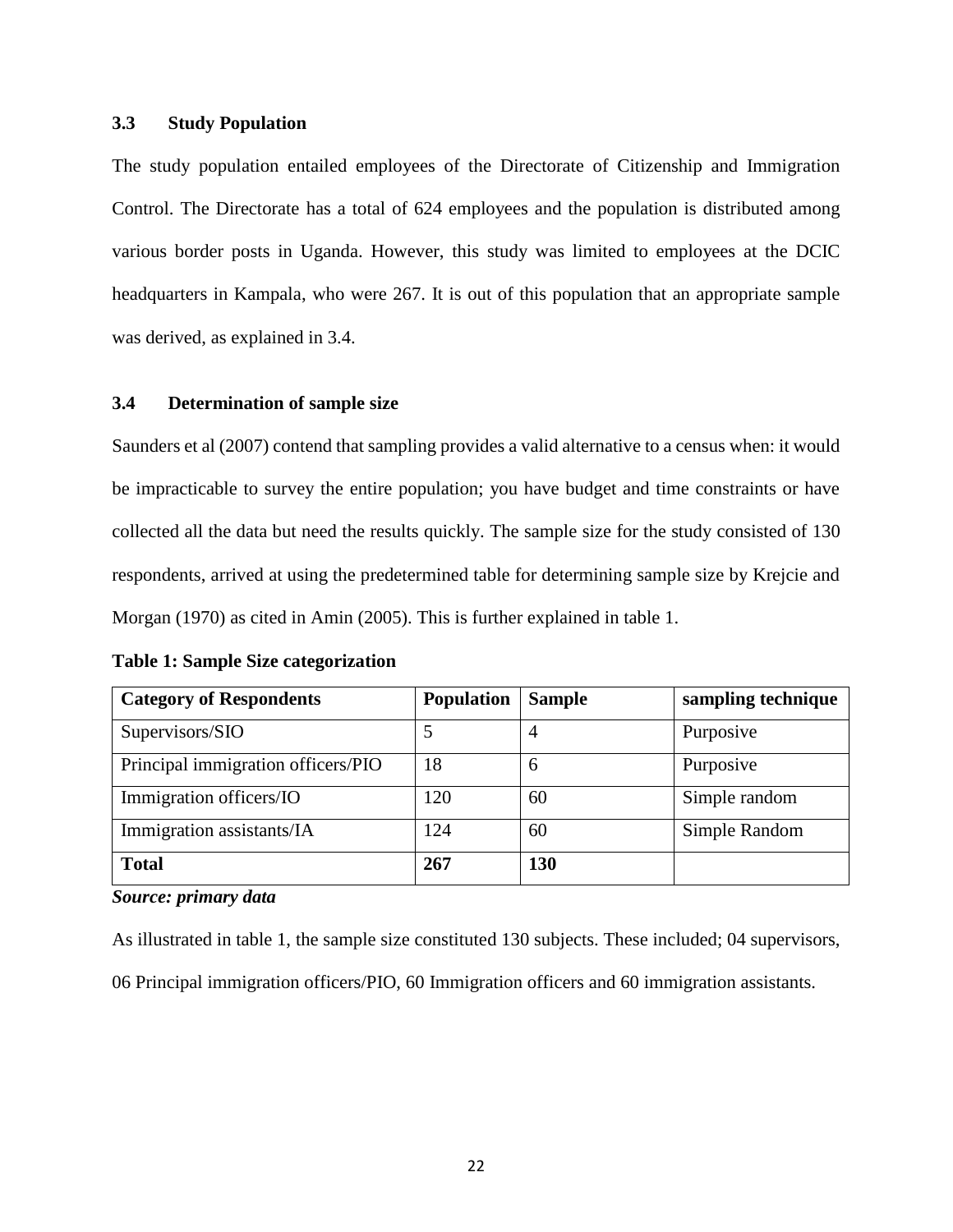# **3.5 Sampling Procedure and Techniques**

Both random and non-random sampling methods were used in this study. Simple random sampling technique was used to select Immigration Assistants because it ensures least bias and generalization of research findings across the entire study population (Amin, 2005), while the systematic random sampling method was used to identify respondents in the category of Immigration Officers. In this case, a list of all Immigration Officers was obtained, from which a sampling frame was developed in a random order. A sampling interval was then determined and every  $k<sup>th</sup>$  element of the population frame was selected for inclusion in the sample. On the other hand, the purposive sampling method was used to select the Supervisors and Principal Immigration officers because they are believed to have specialized knowledge about the topic under investigation by virtue of the positions that they hold as suggested by Amin (2005).

#### **3.6 Data Collection Methods**

The researcher collected both primary and secondary data in answering research questions. The data collection methods used in this study were; questionnaire survey method, face to face interview and document review methods to collect the primary and secondary data. Due to the shortcomings of each method of data collection, the researcher employed different data collection methods in order to counter-balance shortcomings of each technique.

# **3.6.1 Questionnaire Survey Method**

In this case, data were collected with the aid of a questionnaire. The questionnaires survey method is simple to use compared to interview and observation. Moreover, the method is also free from bias of interviewer, less expensive and does not exact much pressure on the respondents hence make them to be more comfortable (Kothari, 2005). It is on this basis that the researcher used this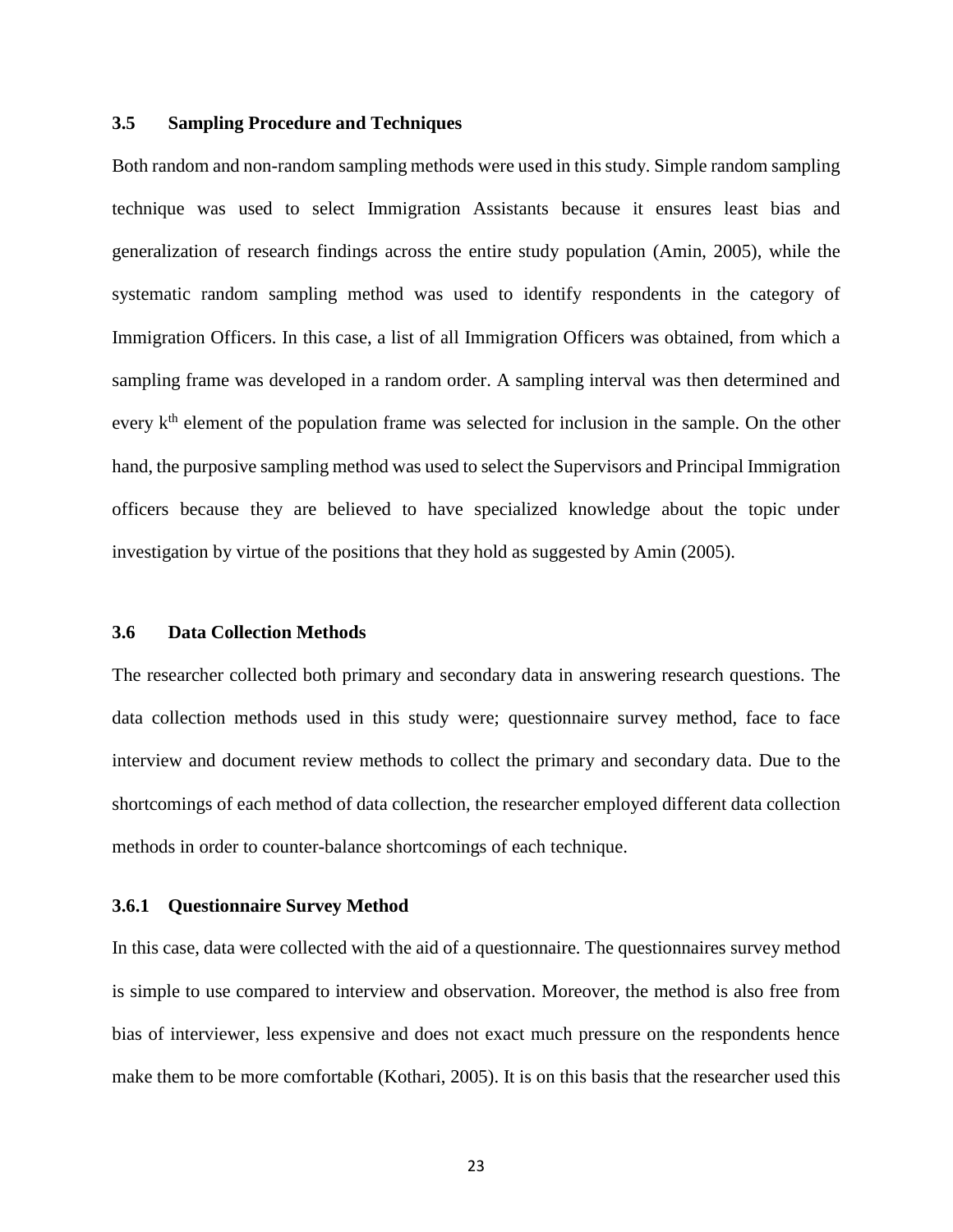method. The questionnaire was used on the basis that the variables under study cannot be observed, for instance, respondents' views, opinions, perceptions and feelings. The questionnaires were equally used because the information had to be collected from a large sample in a short period of time yet the respondents could read and write (Ezeani, 2005).

A self-administered questionnaire was used to draw information regarding the study. The researcher chose the questionnaire as an instrument because the study is virtually descriptive and the tool is an easy method of data collection. There is one set of questionnaires whose variables are measured on the 5 point Likert scale that was administered to. The choice of the Likert scale measurement is that each point on the scale carries a numerical score which was used to measure the respondents' attitude and it is the most frequently used summated scale in the study of social attitude. According to Bill (2011), the Likert scale is able to measure perception, attitudes, values and behaviors of individuals towards a given phenomenon.

#### **3.6.2 Interview method**

Interview method entails face to face conversation between interviewer and interviewee, which aimed at gathering certain information. Interview questions were prepared as a guideline. This method was adopted because it enables the researcher to understand the respondents' inner feelings about the problem (Sekaran, 2005). The method also gives respondents freedom to ask in case of need. In addition, the method also ensures high response rate as compared to questionnaires. The interview method was applied to respondents in the categories of Principal immigration Officers and Supervisors/Senior Immigration Officers.

# **3.6.3 Secondary Data Collection Methods**

The researcher made use of secondary data due to its advantages of having fewer resource requirements in terms of time and money (Ghauri and Gronhaug, 2005). The researcher therefore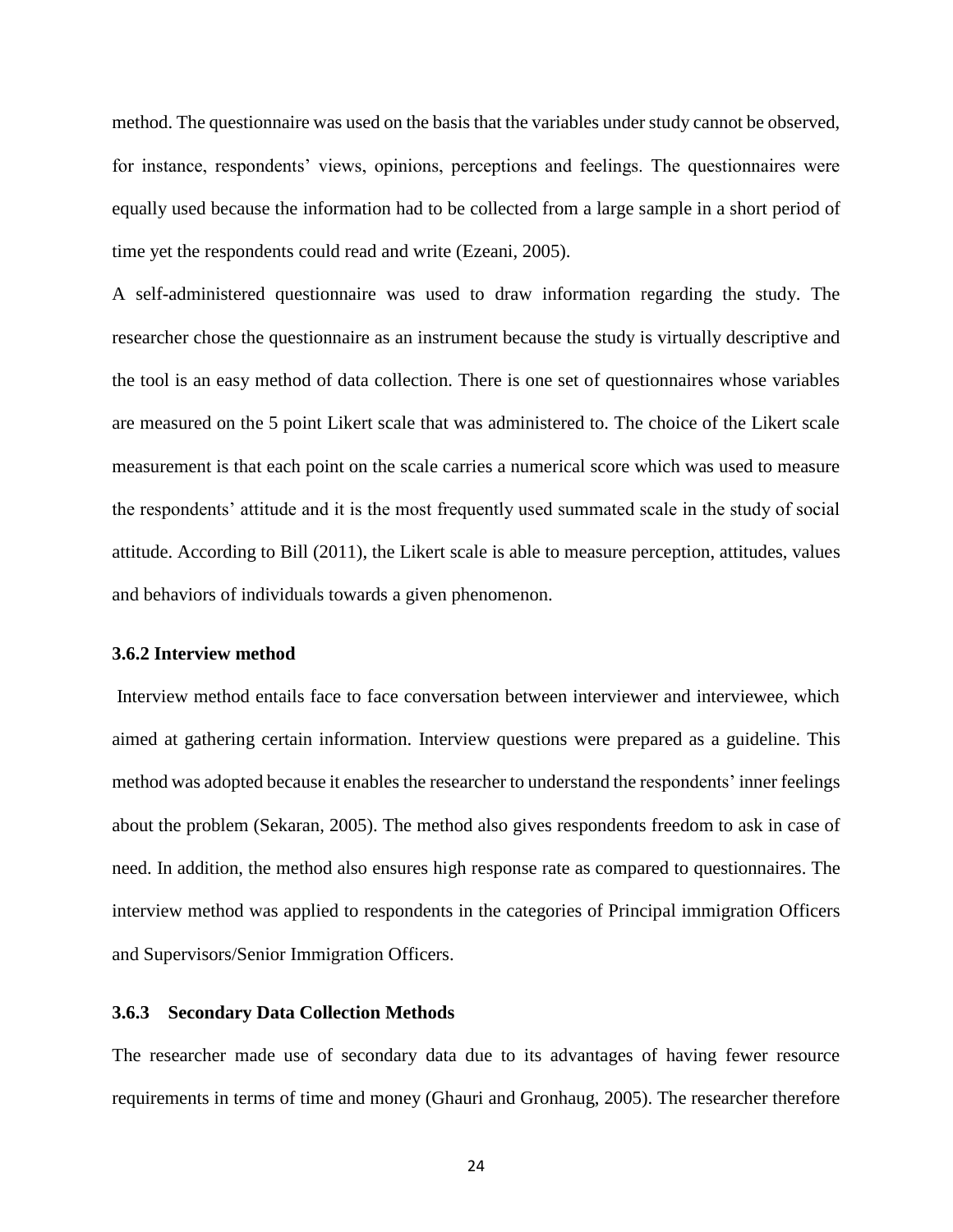collected secondary data through documentary review. In this case, various textbooks, journals, dissertations, theses from UMI documentation center were reviewed, in addition to consolidated DCIC employee operational manuals and other unpublished sources.

#### **3.7 Data Collection Instruments**

The instruments used in this study were the questionnaire, interview guide and document review checklist.

# **3.7.1 Self-Administered Questionnaires**

Questionnaires were distributed to those whom were included in the sample. The questionnaires were set in English for easy understanding to different levels of staff and to facilitate easy data collection.

The questionnaire consisted of a set of questions to which the subjects responded in writing and was divided into five sections. Section A focused on the demographic characteristics of the respondents, section B focused on employee training, section C focused on employee engagement, section D was concerned with employee development and section E focused on organizational performance at DCIC. The questionnaires were closed ended. Closed ended questions were developed to help respondents make quick decisions. Besides, closed ended questions would help the researcher to code the information easily for subsequent analysis and narrow down the error gap while analyzing data as observed by Amin (2005).

# **3.7.2 Key informant Interview Guide**

An unstructured interview guide was used as a tool for collecting in-depth information from the key informants. The guide had a list of topical issues and questions to be explored in the course of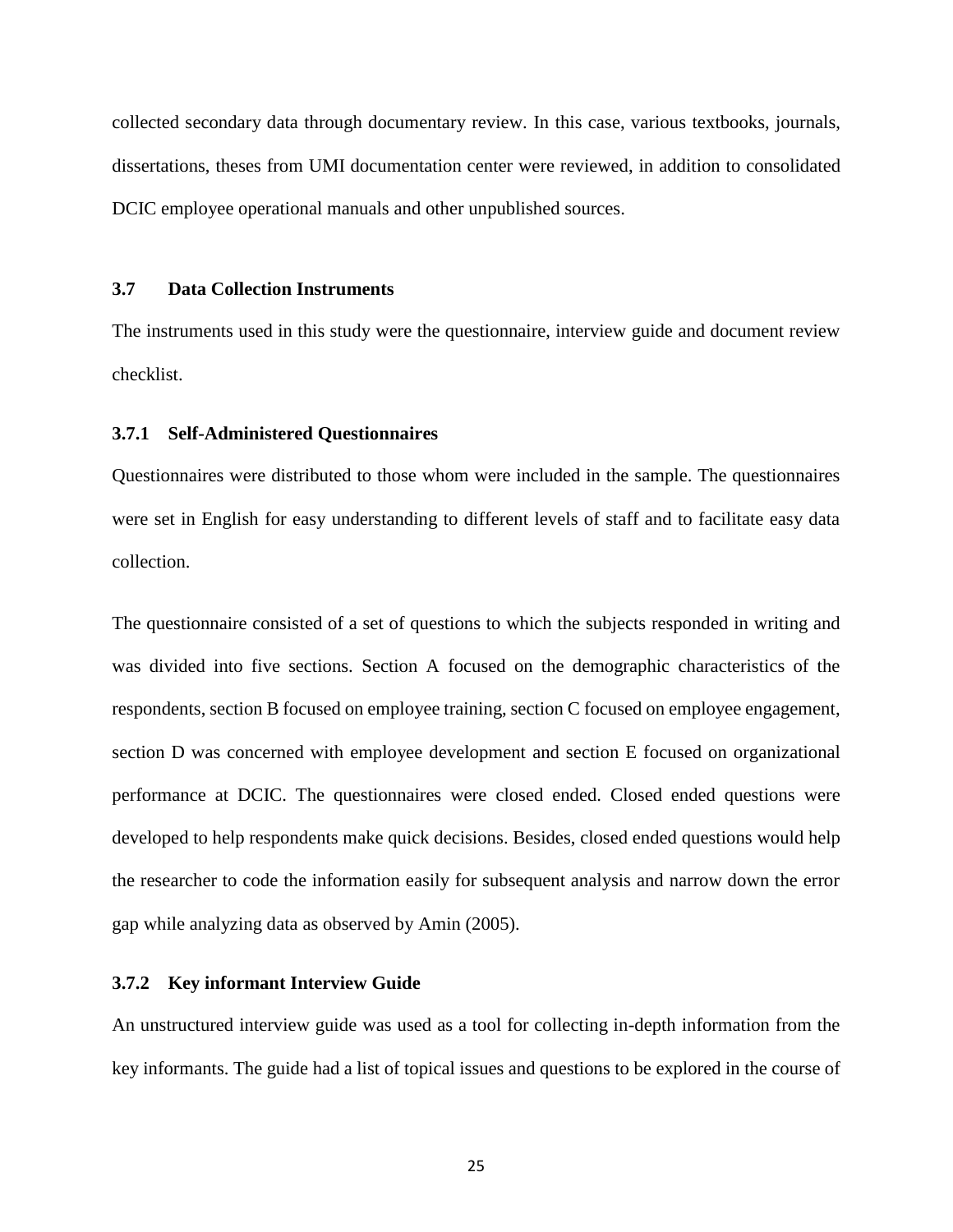conducting the interviews. The interview guide was used to provide in-depth data which may be possible to obtain when using self-administered questionnaires as suggested by Mugenda & Mugenda (1999). The interview guide was structured according to the variables and indicators as laid down in the conceptual framework. The interview guide was made up of unstructured questions on each of the variables

#### **3.7.3 Documentary review method**

Most of the information was obtained through DCIC training and development manual, journals, DCIC operational manual, interviews and questionnaires. Additionally, review of different documents within DCIC was done in order to supplement data collected from primary sources.

# **3.8 Data Collection Procedure**

The researcher obtained a letter from the Uganda Management Institute (UMI) which was presented to the authorities at DCIC, Ministry of Internal Affairs. Upon receiving consent from the management at DCIC, the researcher proceeded with the process of data collection. The researcher randomly selected the target staff to participate in the study. The questionnaires were distributed to the respondents for filling in and then collected back at a later date. In addition, appointments were secured for interviews with the supervisors and principal immigration officers. Once data had been collected, it was checked for correctness and completeness, after which the process of analysis commenced.

# **3.9 Reliability and Validity of the data collection instruments**

In order to avoid research questions that at face value appear sound but are neither valid nor reliable (Poisat, 2006), special care was taken in the design of the research to meet the requirements of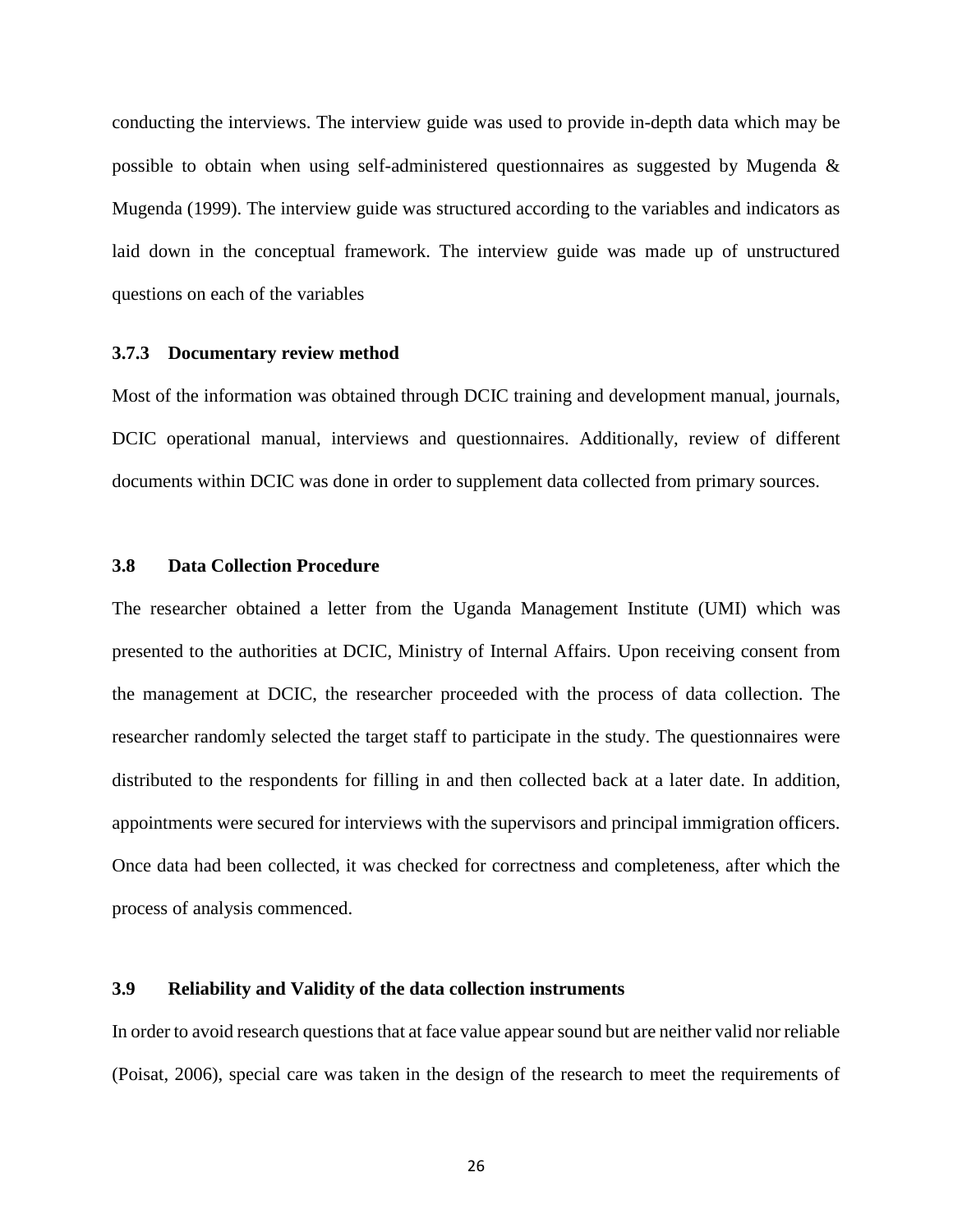validity and reliability. In this regard, the researcher used pre-existing research measuring instruments whose validity and reliability is well-documented in existing literature to measure the different constructs that were considered in this research.

#### **3.9.1 Validity**

Validity refers to the appropriateness of the instrument (Amin, 2005).To ensure validity, the questionnaire was developed and given three expert judges from UMI and DCIC's Human Resource Department in order to score the relevance of each question in providing answers to the study. According to Amin (2005), validity can be and in this case was assured by use of the Content Validity Index (CVI) where the following formula was used (for both the interviews and questionnaires):

# $CVI = \text{Agreed}$  items by all judges as suitable/valid x100

Total numbers of items being judged

Using the formula, the computed reliability results indicated a CVI of 0.905 and since this was greater than Amin's (2005) recommended CVI of at least 0.7, the instrument was hence adopted. Thus the in case the calculated result is higher than 0.7, therefore the questionnaire items would be considered valid for research, as recommended by Amin (2005). On the other hand, if the calculated value for the interviews is higher than 0.7, the interview items would be considered valid for research.

# **3.9.2 Reliability**

Reliability aims at testing for how consistently the study instruments can yield similar results over time. To ensure reliability, the researcher carried out a pilot study where a few respondents were given questionnaires to rate themselves on the applicability of the instruments. In addition, the instrument was subjected to a Cronbach's Alpha test using SPSS software, in order to ascertain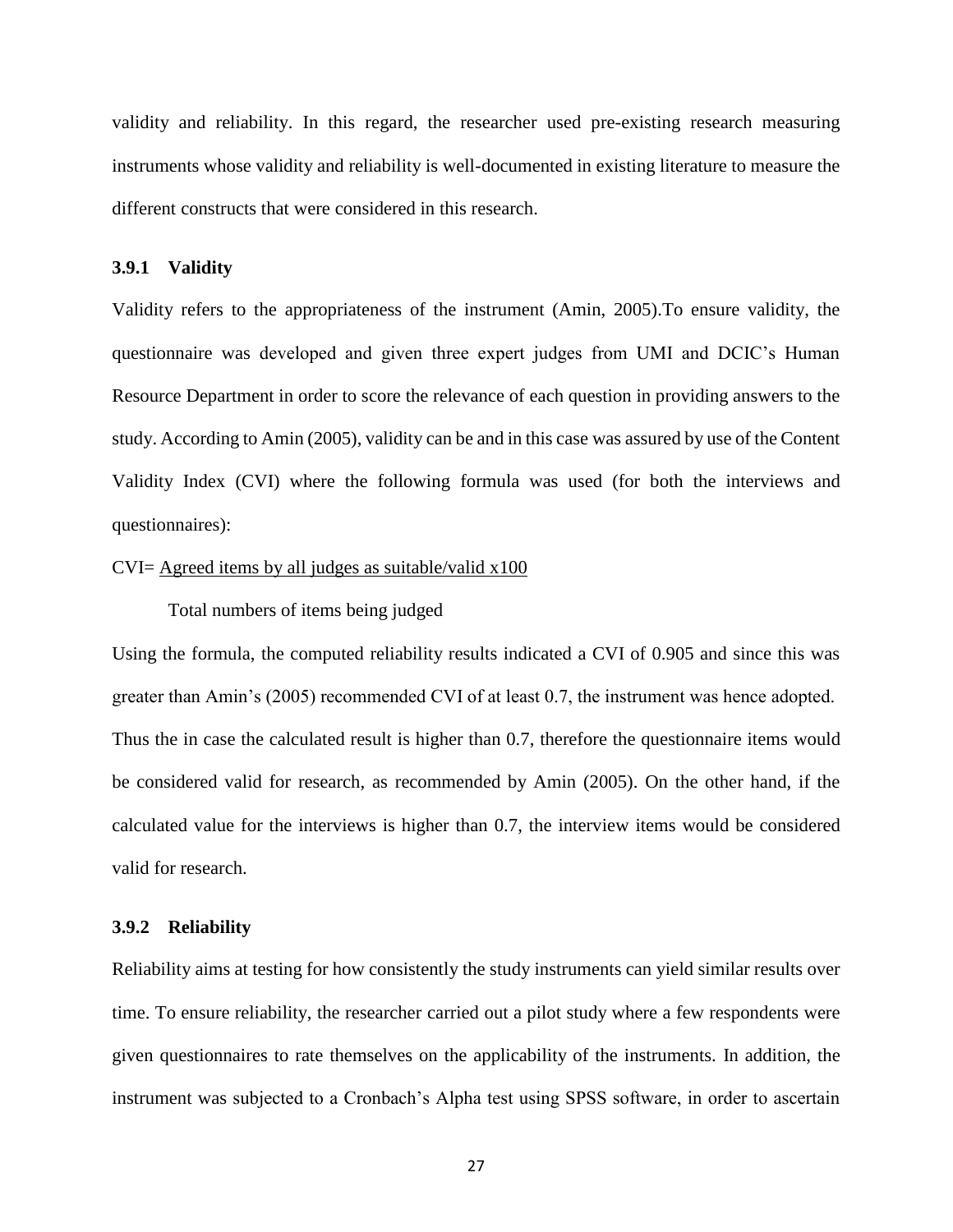the reliability of the instrument. From the Cronbach's alpha test, results showed that for the 42 questionnaire items, the reliability was 0.961. Amin (2005) argues that for an instrument to be considered reliable, the computed reliability statistics should be at least 0.7 and where the reliability test yields a score below 0.7, the researcher should then look out for the items that might be ambiguous or non-responsive to be improved or deleted altogether. In this case, the computed reliability alpha was way beyond the recommended 0.7 and on that basis, the instrument was adopted.

# **3.10 Data Analysis**

Data obtained from the field in raw form is difficult to interpret and must be cleaned, coded, keypunched into a computer and analyzed (Mugenda and Mugenda, 1999).

#### **3.10.1 Analysis of quantitative Data**

The statistical package which was used for analysis of data in this study is the SPSS version 16.0. Different statistical techniques were used namely: descriptive, correlation and regression analysis. The upper level of statistical significance for hypothesis testing was at 5%. Simple descriptive statistics like frequency counts and percentages were computed to document the demographic information of the respondents. The mean and standard deviation were used to document respondent's opinion on the three dimensions of employee training and development programs and organizational performance.

The Pearson Product-Moment Correlation analysis was used to determine the relationship between the independent and dependent variables. Regression analysis technique was used to determine the overall influence of employee training and development programs on public service performance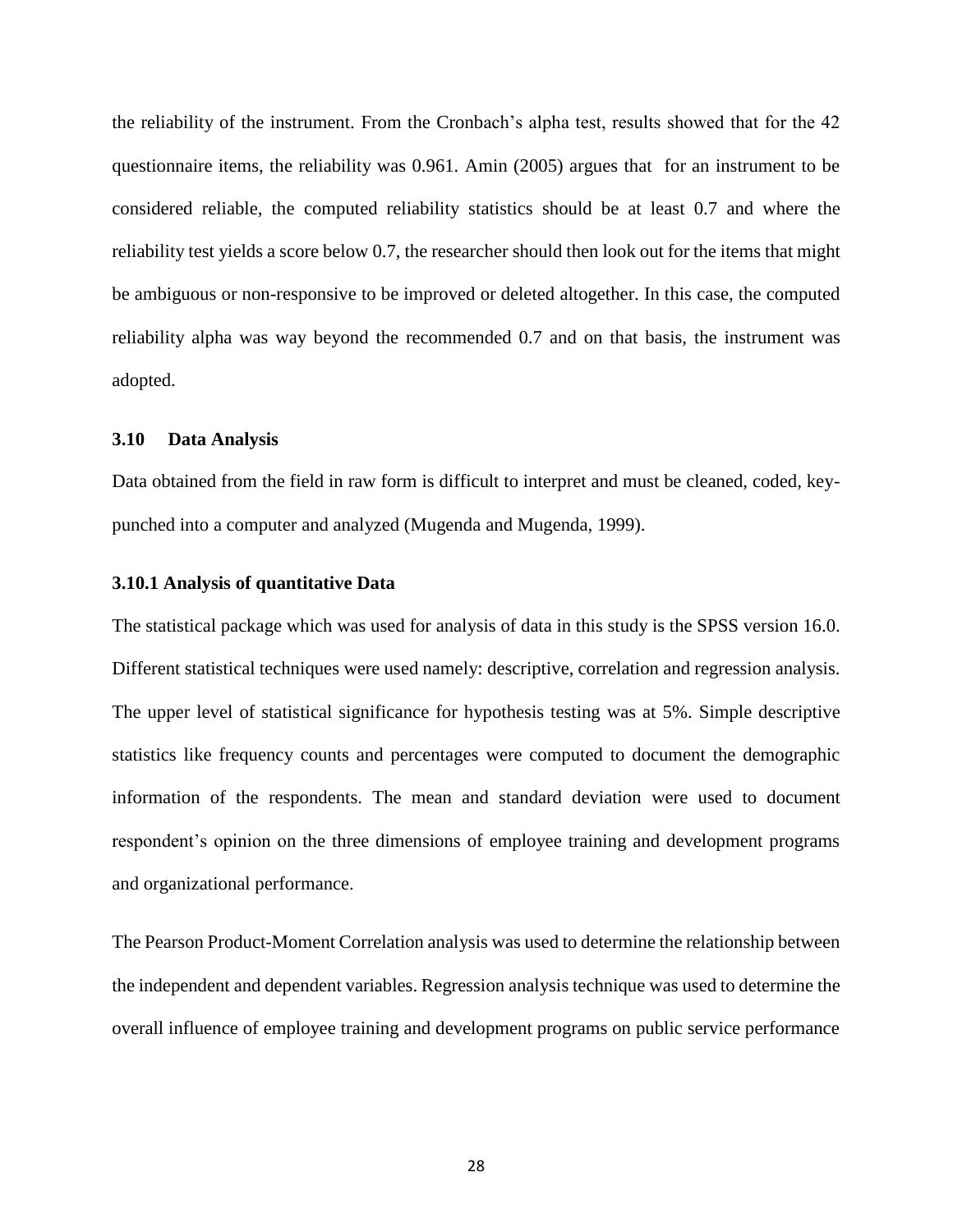at DCIC. For this study; the three dimensions of employee training and development programs were regressed against public service performance as suggested by Mugenda and Mugenda (1999).

# **3.10.2 Analysis of qualitative data**

Qualitative data were analyzed using content analysis method. Responses from key informants were grouped into recurrent issues. The recurrent issues which emerged in relation to each guiding question were represented in the results, with selected direct quotations from participants offered as illustrations as suggested by Mugenda & Mugenda (1999).

# **3.11 Measurement of Variables**

The data collection instrument had variables measured at nominal and ordinal levels, depending on the items in the instrument. The Nominal scale was largely used to measure the demographic characteristics of the respondents. On the other hand, the ordinal scale was used on the items using a five-point scale. Kagaari, Munene & Ntayi, (2010) argue that a five-point likert scale is adopted because it has the mid-point and enables the respondents to make a choice. For all the variables a Likert scale of  $1 =$  Strongly Disagree,  $2 =$ Disagree,  $3 =$ Neutral,  $4 =$  Agree and  $5 =$ Strongly Agree was used.

# **3.12 Ethical Considerations**

The researcher protected and ensured dignity of all the respondents as well as those who may be affected by the results of the study and took full responsibility for maintaining their dignity and confidentiality. In this case, study participants received full, non-technical and clear explanations of the tasks expected of them so as to make informed decisions. In addition, participants participated voluntarily and with informed consent. The works of others were also given due credit through proper citations.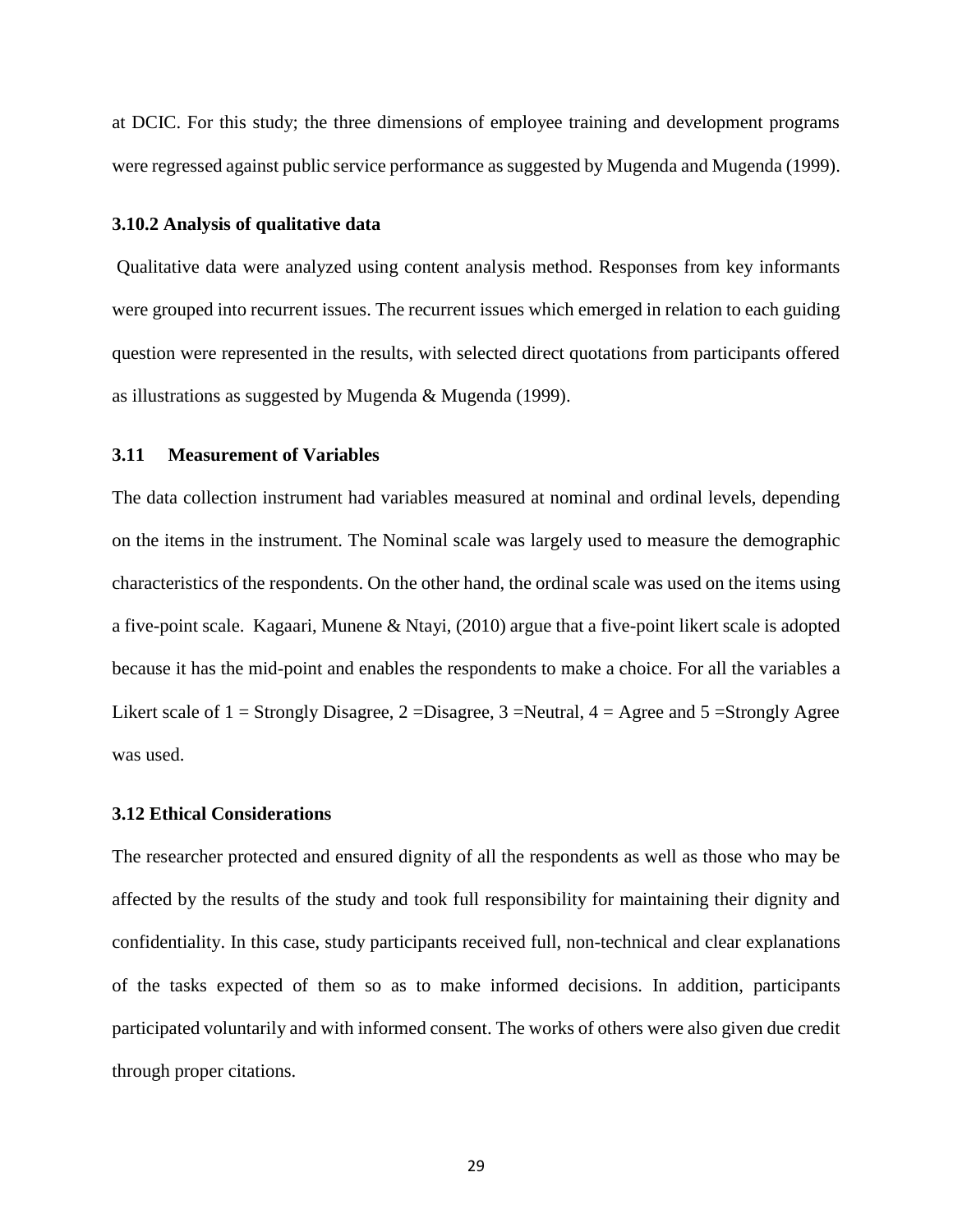# **CHAPTER FOUR**

# **ANALYSIS, INTERPRETATION AND PRESENTATION OF RESULTS**

### **4.1 Introduction**

This chapter gives the analysis, presentation and interpretation of the study results. The chapter is structured to reflect the response rate, the socio-demographic characteristics of the respondents and lastly, the empirical findings.

### **4.2 Response rate**

The computed response rate shows the percentage of respondents against the sample that was targeted, as further illustrated;

| <b>Category of Respondents</b>       | <b>Sample</b>  | <b>Actual respondents</b> | <b>Response rate</b> |
|--------------------------------------|----------------|---------------------------|----------------------|
| Supervisors/SIO                      | $\overline{4}$ | 02                        | 50%                  |
| Principal immigration officers/PIO   | 6              | 02                        | 33.3%                |
| Immigration officers/IO              | 60             | 40                        | 66.6%                |
| Immigration assistants/IA            | 60             | 45                        | 75%                  |
| <b>Total / Overall response rate</b> | 130            | 90                        | 69.2%                |

### **Table 2: Response rate**

**Source: Primary data**

As seen from table 2, of a total of 130 respondents who were targeted for the study, 90 managed to fully participate through completing the questionnaires and responding to the interview questions. This represented a response rate of 69.2%. Amin (2005) and Sekaran (2003) recommend a response rate of 50% and more as suitable for an academic study. As such, a response rate of 69.2% was considered adequate for this study.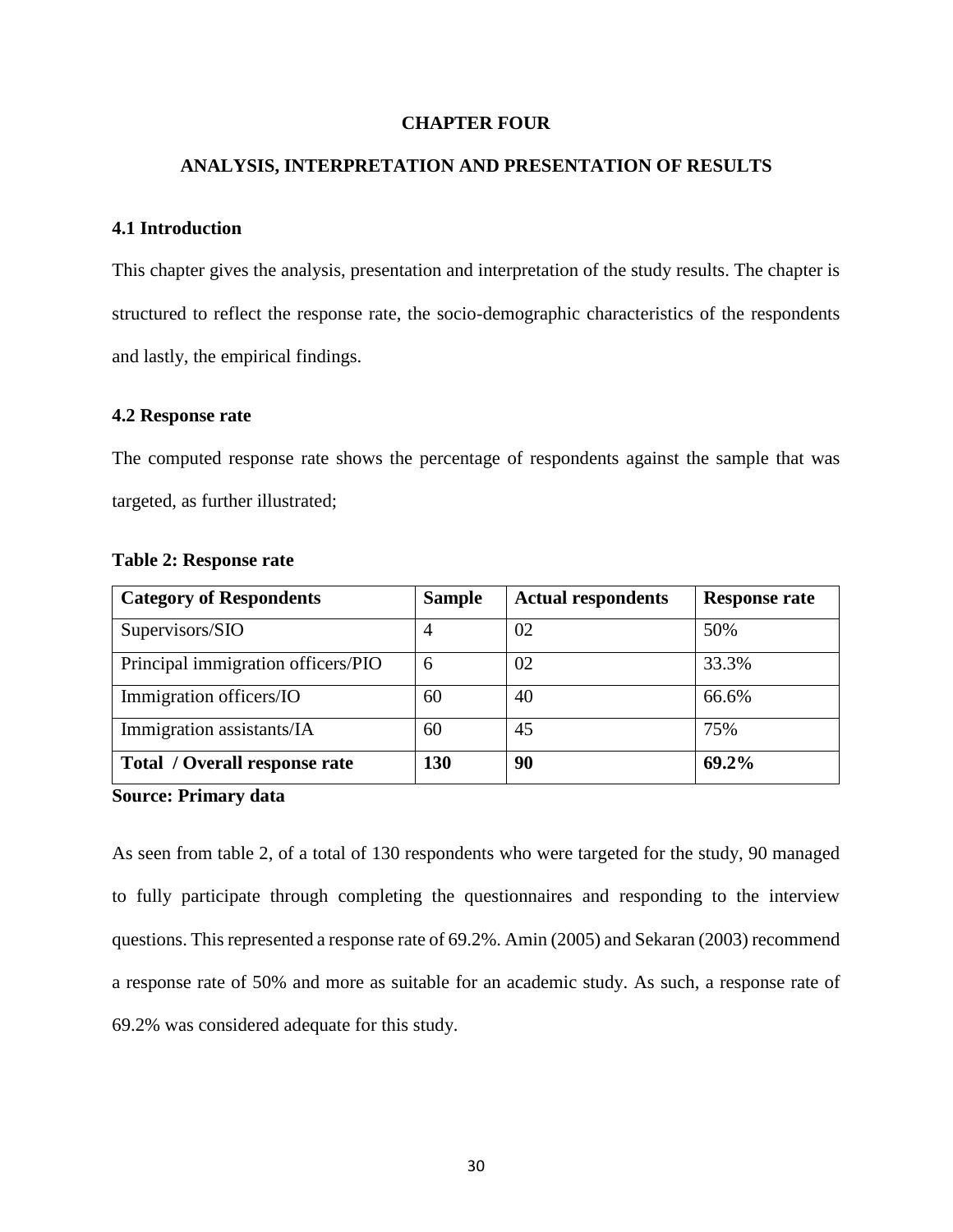# **4.3 Socio-demographic characteristics of the respondents**

In this section, socio-demographic characteristics of the respondents are given, showing the age,

sex, highest level of education attainment, duration in the organisation and department.

| Age                               | Frequency      | Percent |
|-----------------------------------|----------------|---------|
| $20 - 30$                         | 64             | 75.3    |
| 31-40                             | 19             | 22.4    |
| $41 - 50$                         | $\overline{2}$ | 2.4     |
| Total                             | 85             | 100.0   |
|                                   |                |         |
| <b>Sex</b>                        |                |         |
| Male                              | 46             | 54.1    |
| Female                            | 39             | 45.9    |
| Total                             | 85             | 100.0   |
|                                   |                |         |
| <b>Highest level of education</b> |                |         |
| Ordinary diploma                  | 11             | 12.9    |
| Bachelor's degree                 | 54             | 63.5    |
| Postgraduate diploma              | 12             | 14.1    |
| Master's degree                   | 8              | 9.4     |
| Total                             | 85             | 100.0   |
|                                   |                |         |
| Duration of work in the           |                |         |
| organization                      |                |         |
| Less than 1 year                  | 1              | 1.2     |
| 1-5 years                         | 69             | 81.2    |
| 6-10 years                        | 11             | 12.9    |
| Over 10 years                     | $\overline{4}$ | 4.7     |
| Total                             | 85             | 100.0   |
|                                   |                |         |
| <b>Department</b>                 |                |         |
| Immigration control               | 37             | 43.5    |
| Citizenship and passport          | 25             | 29.4    |
| control                           |                |         |
| Legal and Inspection              | 17             | 20.0    |
| services                          |                |         |
| Director's Office                 | 6              | 7.1     |
| Total                             | 85             | 100.0   |

**Table 3: Socio-demographic characteristics of the respondents at DCIC**

Source: Primary data

From table 3, it can be observed that majority of the respondents were in the age category of 20 - 30 years, represented by 75.3%. These were followed by those in the age bracket of 31-40 years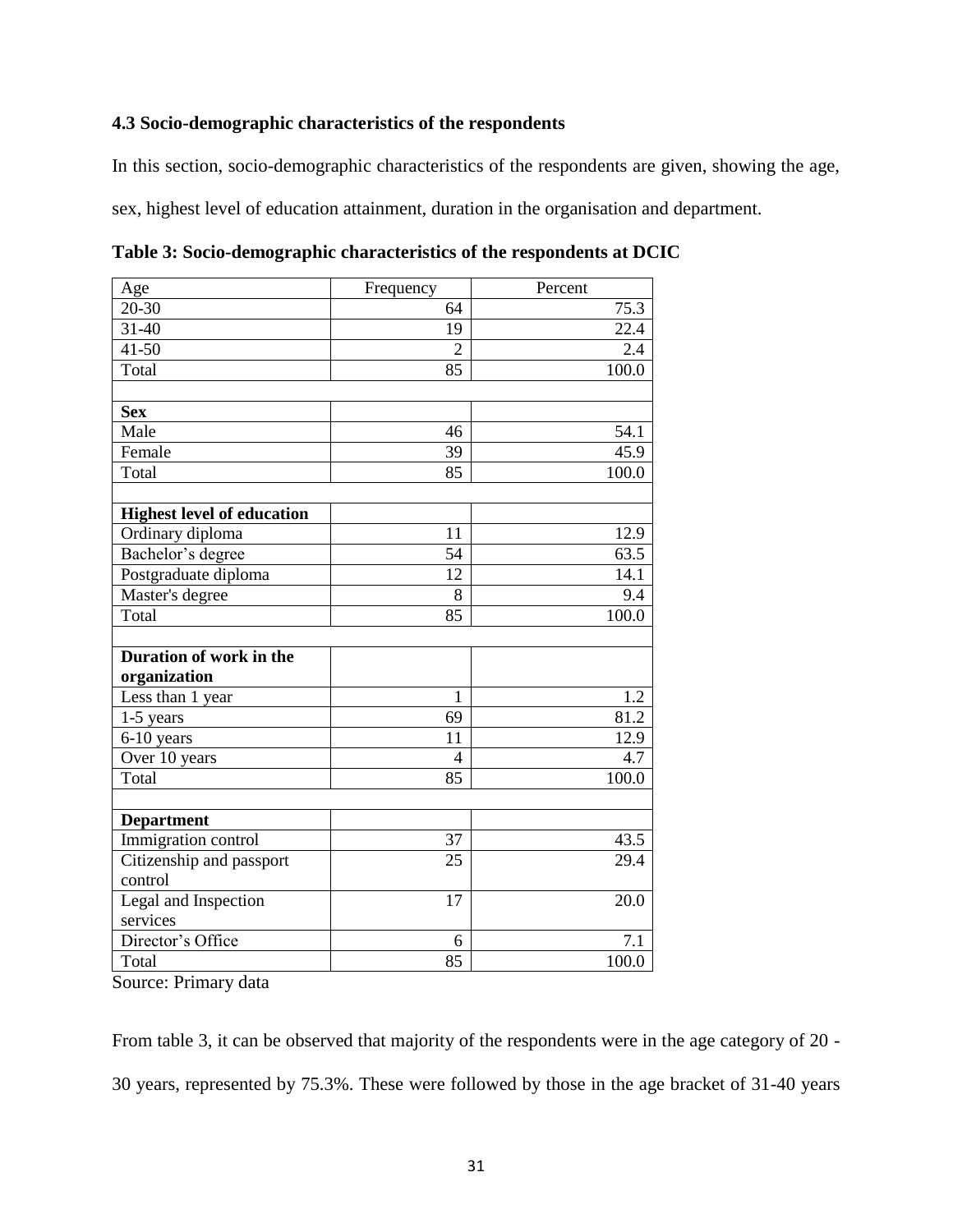(22.9%) while those in the age category of 41-50 years were least represented, with 2.4%. The results can be interpreted to mean that majority of staff in DCIC are in their most energetic and productive years of life and would be in position to maximize the benefits of employee development programs to enhance the performance of DCIC.

Further, results showed that majority of the respondents were male (54.1%), while the female were represented by 45.9%. This showed a fair balance in terms of the gender categories and also indicates that there was fair representation of respondents, in terms of their gender categories.

As per the highest levels of education attainment, it was seen from the results that majority of the respondents (63.5%) had a bachelor's degree, followed by 14.1% with postgraduate diploma qualifications, while 12.9% possessed ordinary diploma qualifications. The results generally showed that the respondents were in position to offer valid responses to the study questions. Besides, the results indicate that the employees possessed fairly good entry qualifications and would thus stand to benefit from the development programmes to enhance the performance of DCIC.

Findings showed that most of the respondents (81.2%) had worked with the organisation for a period of 1 – 5 years, followed by 12.9% who had worked for 6-10 years, while those who had worked for less than 1 year were least represented at 1.2%. The results point to relatively high staff retention levels, implying that staff would be in position to utilize the knowledge from development programmes to boost performance of DCIC.

Lastly, it was observed that majority of the respondents (43.5%) were from Immigration control department, followed by 29.4% from Citizenship and passport department, 20% from Legal and Inspection services, while 7.1% were from Director's office. The different departments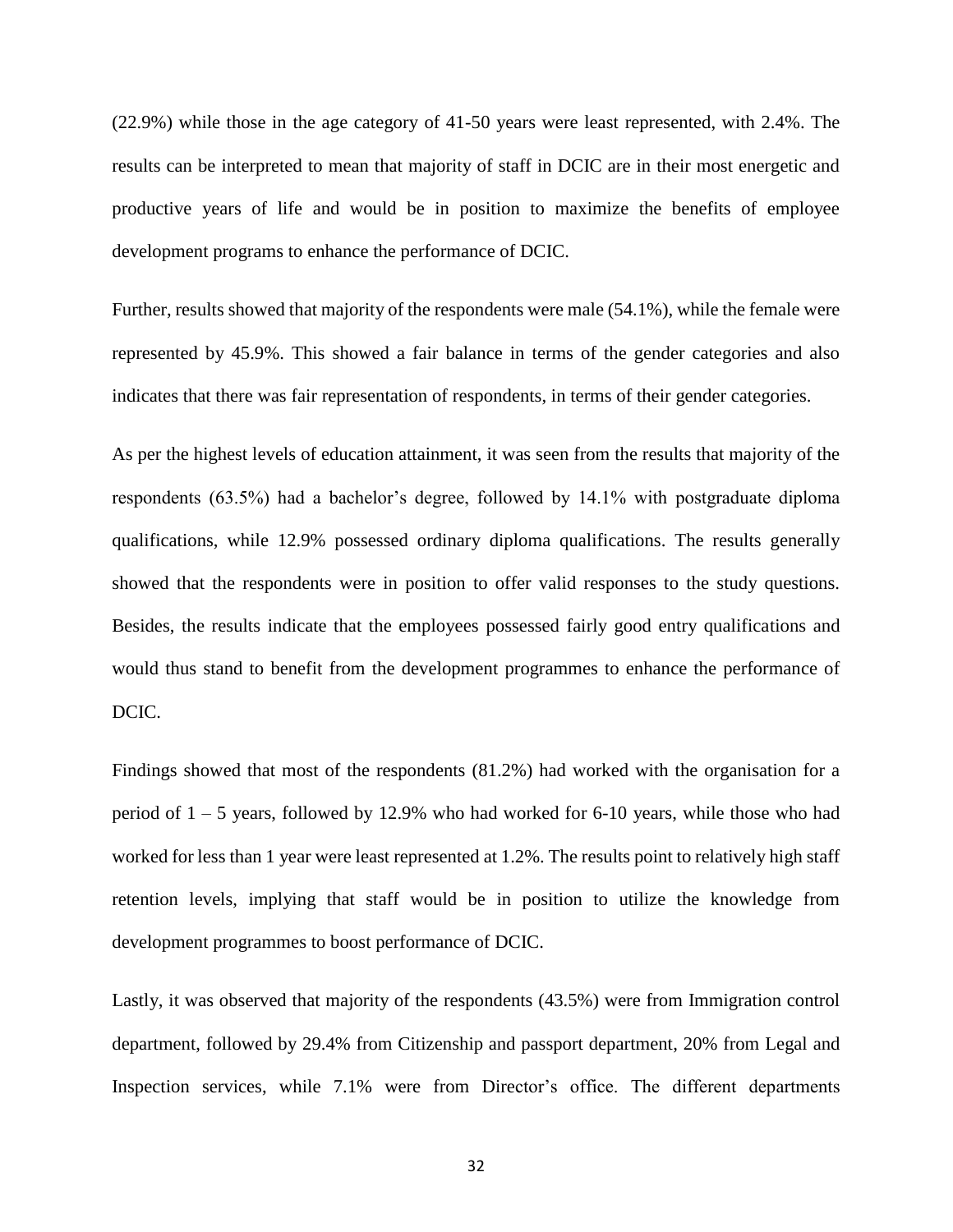represented drive the agenda of DCIC and would therefore stand to benefit from employee development programmes.

# **4.4 Empirical findings**

This section presents the findings in accordance to the variables and objectives of the study. The section starts with descriptive statistics results on performance of DCIC, followed results on employee training, engagement and development in relation to performance of DCIC. The results on the study objectives show the descriptive and inferential statistics, as well as the qualitative results from the key informants.

# **4.4.1 Results on performance of the Directorate of Citizenship and Immigration Control (DCIC)**

The descriptive statistics on the performance of DCIC are presented in table 4, showing the mean and standard deviation, computed against a scale of 1 -5, where 1 is an indication of strong disagreement, while 5 indicated strong agreement. The researcher used a total of 11 items to seek respondents' views and opinions on performance of DCIC, by indicating their level of agreement or disagreement. Results are summarised in table 4, showing the mean responses and standard deviation against each item.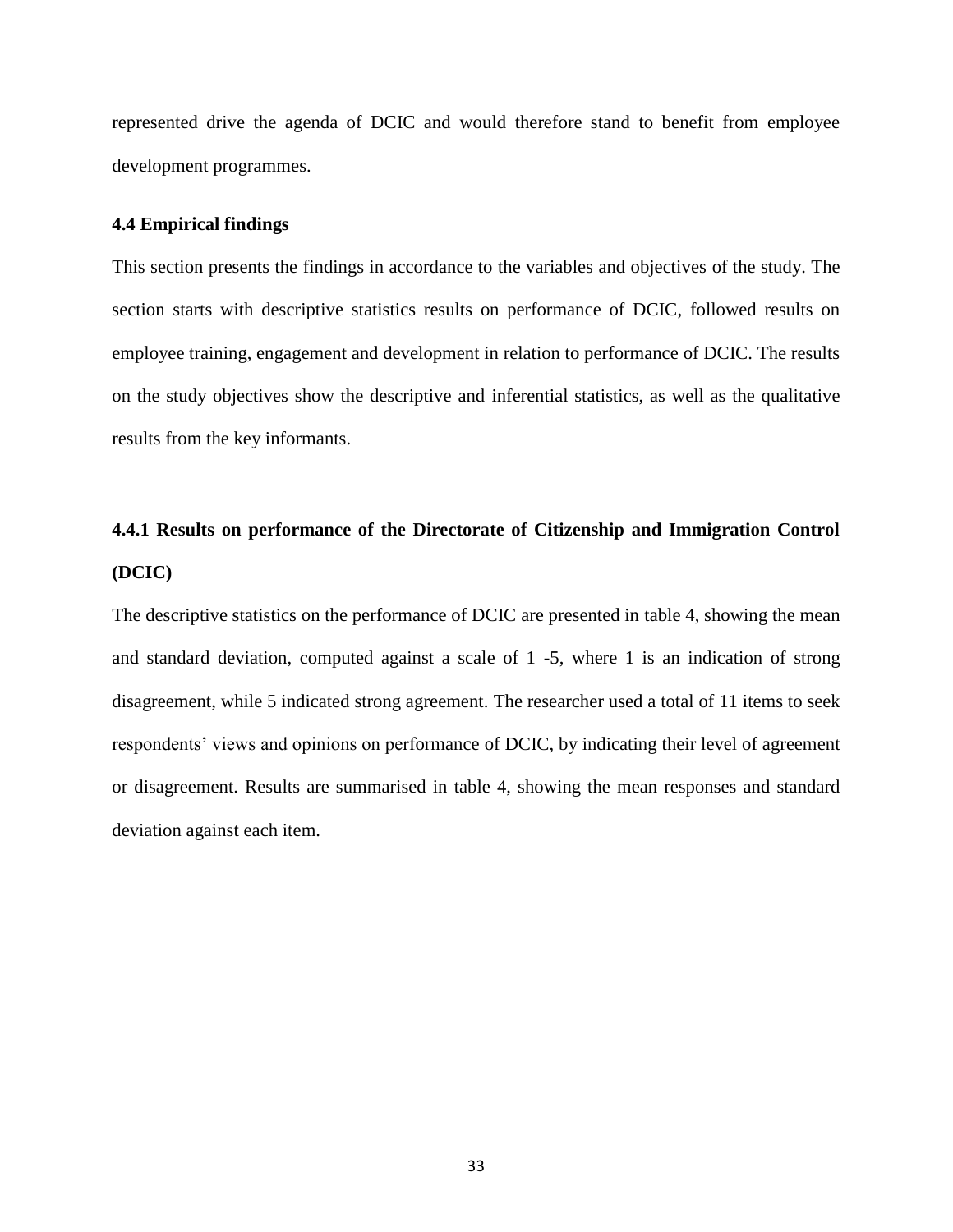| <b>Descriptive Statistics for performance of DCIC</b> |                |                 |      |           |  |  |  |  |
|-------------------------------------------------------|----------------|-----------------|------|-----------|--|--|--|--|
| Minimum<br>Maximum<br>Std.<br>Mean                    |                |                 |      |           |  |  |  |  |
|                                                       |                |                 |      | Deviation |  |  |  |  |
| The performance of DCIC as regards<br>the             | 1              | 5               | 4.05 | .815      |  |  |  |  |
| management of the Ugandan borders is good             |                |                 |      |           |  |  |  |  |
| The performance of DCIC as regards issuing of         | 1              | 5               | 3.78 | 1.073     |  |  |  |  |
| passports and other travel documents is good          |                |                 |      |           |  |  |  |  |
| The performance of DCIC as regards issuance of        | $\mathbf{1}$   | 5               | 4.18 | 1.008     |  |  |  |  |
| work permits and other travel documents is good       |                |                 |      |           |  |  |  |  |
| The performance of DCIC as regards issuing of         | 1              | 5               | 4.56 | .576      |  |  |  |  |
| visas and passes is good                              |                |                 |      |           |  |  |  |  |
| The performance of DCIC as regards Ugandan            | 1              | 5               | 3.82 | 1.099     |  |  |  |  |
| citizenship and citizenship verification is good      |                |                 |      |           |  |  |  |  |
| The performance of DCIC as regards achievement        | $\overline{2}$ | $5\overline{)}$ | 3.85 | .893      |  |  |  |  |
| of organisation objectives is good                    |                |                 |      |           |  |  |  |  |
| The performance of employees at DCIC is good          | 1              | 5               | 4.09 | 1.054     |  |  |  |  |
| The financial performance of DCIC is good             | $\mathbf{1}$   | 5               | 3.31 | 1.291     |  |  |  |  |
| The performance of DCIC as regards employees'         | 1              | 5               | 2.68 | 1.449     |  |  |  |  |
| wellbeing is good                                     |                |                 |      |           |  |  |  |  |
| The performance of DCIC as regards employees          | $\mathbf{1}$   | 5               | 3.01 | 1.296     |  |  |  |  |
| career progression is good                            |                |                 |      |           |  |  |  |  |
| The performance of DCIC as regards gender             | $\mathbf{1}$   | 5               | 3.82 | 1.187     |  |  |  |  |
| balance is good                                       |                |                 |      |           |  |  |  |  |

# **Table 4: Summary of responses on performance of DCIC**

# **Source: Primary data**

Results in table 4 clearly indicate that there was strong affirmation to most of the items, with most mean responses above 3.5. Most outstanding among these were: Good performance in respect to issuance of visas (mean =4.56); good performance as regards issuance of work permits and other travel documents (mean =4.18); management of the Ugandan borders is good (mean =4.05) and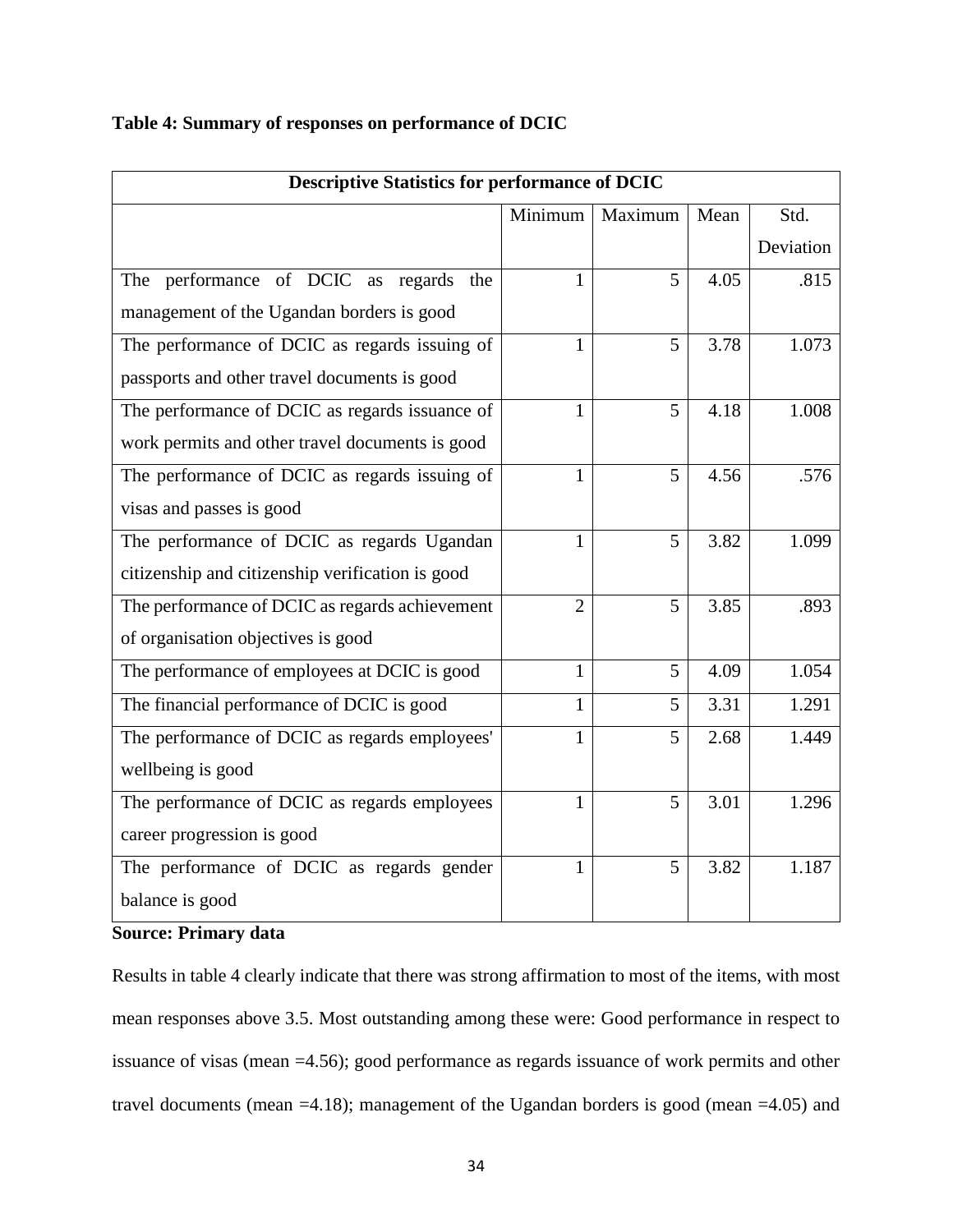performance of employees of DCIC is good (mean =4.09). These responses were an indication that the performance of DCIC was good in most of the areas under study. However, results pointed to gaps in line with performance of DCIC in terms of employee wellbeing (mean =2.68); financial performance of DCIC is good (mean =3.31) and performance as regards employee career progression is good (mean =3.01). The latter category of findings indicated majority of the respondents did not affirm the items, therefore implying that while performance of DCIC was perceived as good in a number of areas, there was little consideration for employee wellbeing, limited opportunities for career progression and weaknesses in financial management aspects. Such a situation would affect employee motivation and if not checked, would in the long rum negatively impact on performance of DCIC.

# **4.4.2 Results on employee training and performance of the Directorate of Citizenship and Immigration Control**

The effect of employee training on performance of DCIC was measured using a total of 13 questionnaire items, against which respondents were required to give their opinion by indicating their level of agreement or disagreement. Emergent results are summarized in table 5, showing the mean responses and standard deviation.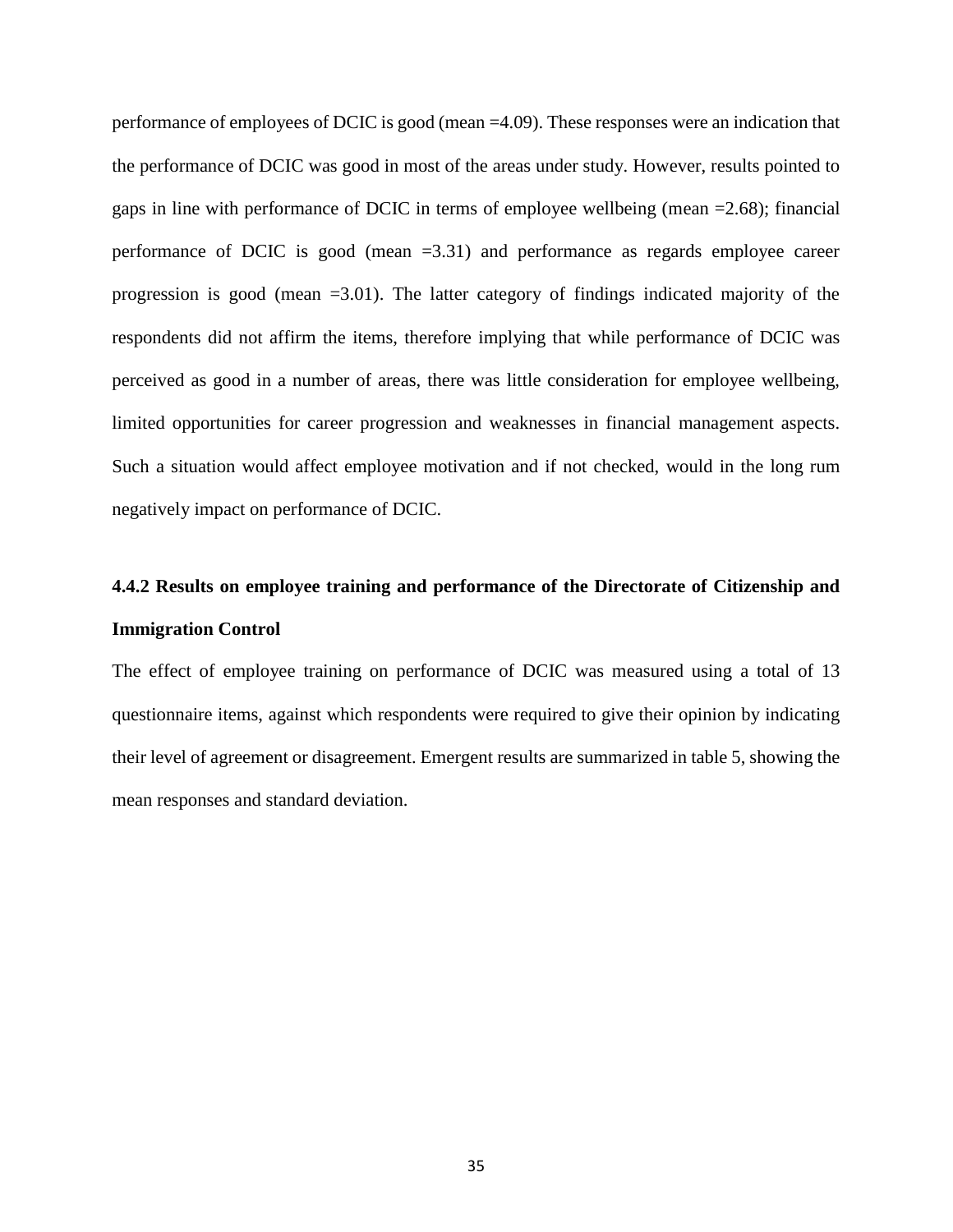| <b>Descriptive Statistics for employee training</b>         |              |                |      |       |  |  |  |
|-------------------------------------------------------------|--------------|----------------|------|-------|--|--|--|
|                                                             | Mi           | Max            | Mea  | Std.  |  |  |  |
|                                                             | n            |                | n    | Dev.  |  |  |  |
| Training needs are assessed                                 | 1            | 5              | 2.92 | 1.274 |  |  |  |
| The training offered to the employees is relevant           | $\mathbf{1}$ | $\overline{5}$ | 3.54 | 1.171 |  |  |  |
| There is use of appropriate training methodologies          | $\mathbf{1}$ | 5              | 3.06 | .998  |  |  |  |
| Training programmes are well planned                        | 1            | 5              | 3.05 | 1.125 |  |  |  |
| Training programmes are of sufficient duration              | $\mathbf{1}$ | 5              | 3.09 | 1.102 |  |  |  |
| Training programmes are periodically evaluated and          | $\mathbf{1}$ | 5              | 2.76 | 1.158 |  |  |  |
| improved                                                    |              |                |      |       |  |  |  |
| Training programmes put emphasis on developing              | $\mathbf{1}$ | 5              | 3.01 | 1.063 |  |  |  |
| technical and managerial capabilities of employees          |              |                |      |       |  |  |  |
| Employee training is given adequate importance in the       | 1            | 5              | 3.04 | 1.229 |  |  |  |
| organisation                                                |              |                |      |       |  |  |  |
| Employee development programmes are implemented             | $\mathbf{1}$ | 5              | 3.39 | 1.273 |  |  |  |
| after careful identification of training and organisational |              |                |      |       |  |  |  |
| needs                                                       |              |                |      |       |  |  |  |
| Employees who are identified for training take the          | 1            | 5              | 3.64 | 1.045 |  |  |  |
| training seriously                                          |              |                |      |       |  |  |  |
| Employees in the organisation participate in identifying    | $\mathbf{1}$ | 5              | 2.85 | 1.170 |  |  |  |
| training needs                                              |              |                |      |       |  |  |  |
| The quality of training programmes is excellent             | $\mathbf{1}$ | 5              | 2.81 | 1.107 |  |  |  |
| There is a well-designed and widely shared training         | $\mathbf{1}$ | 5              | 2.53 | 1.053 |  |  |  |
| policy in the organisation                                  |              |                |      |       |  |  |  |
| External training programmes<br>after<br>chosen<br>are      | $\mathbf{1}$ | 5              | 2.79 | 1.216 |  |  |  |
| collecting enough information about their quality and       |              |                |      |       |  |  |  |
| suitability                                                 |              |                |      |       |  |  |  |

**Table 5: Results on employee training in DCIC**

# **Source: Primary data**

From table 5, it can be observed that majority of the items registered mean responses that were in the range of disagreement and in some cases, uncertainty. With the exception of a mean of 3.54 in line with the view that training offered to trainees is relevant and 3.64, affirming that employees who are identified for training take the training seriously, the rest of the statements were not affirmed by the respondents. The trend of responses could thus be interpreted to mean that training needs are not usually assessed in DCIC, training programmes are not regularly evaluated and the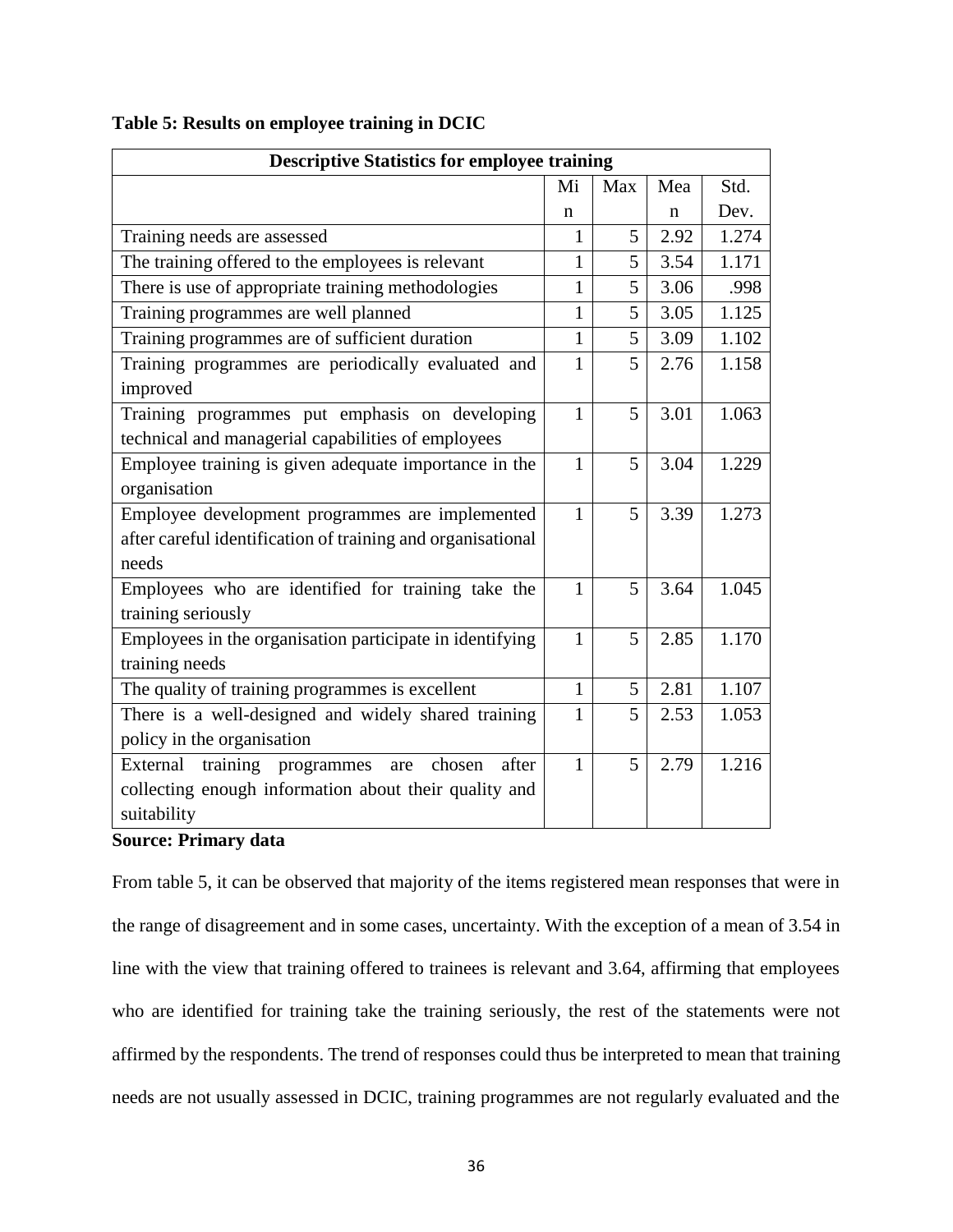Directorate lacks a well-designed and widely shared training policy. The situation presents a dilemma in as far as employee training is concerned in DCIC and would thus have a negative bearing on the overall performance of DCIC.

The quantitative responses were further supplemented by the responses from the key informants. For instance, one respondent observed thus;

> *In DCIC, employee development is on a very small scale. In fact not all employees are even aware of a staff development policy for DCIC. In the few instances where training is given, its impact is not felt in any way, in fact it is very small since few people are trained over and over again and the knowledge is not passed on to other officers*

From the above response, it is evident that there is no clear programme for identification of training needs and indeed, staff are not in any way involved in identifying their training needs. As a result, in the few instances where training is offered, it ceases to be relevant to the organisation, since it focuses on a few individuals over and over again, without necessarily addressing a training gap.

#### **4.4.2.1 Correlation results**

In order to assess the relationship between training and performance of DCIC, correlation results were computed, as further shown in Table 6.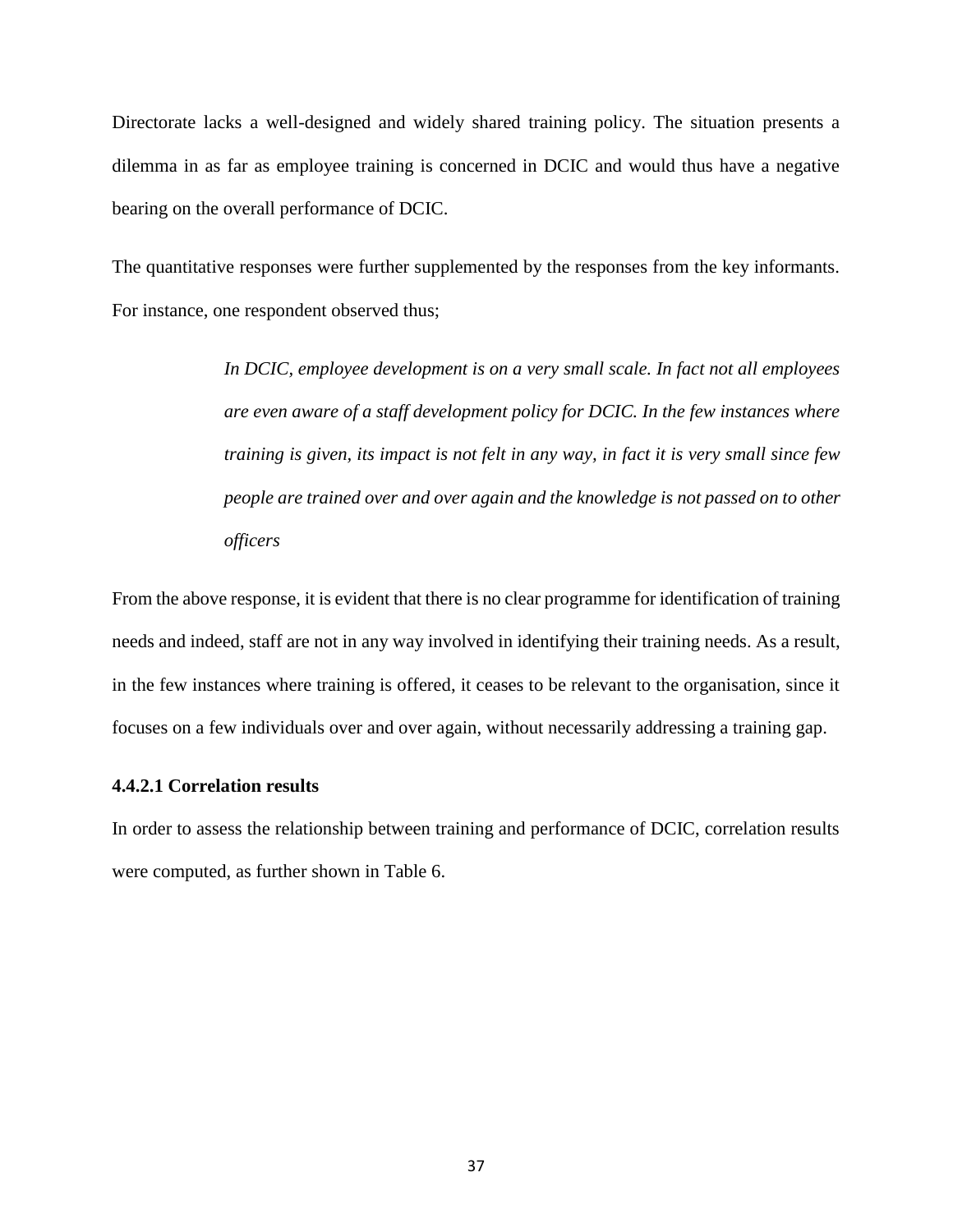|                |                            | Training  | Performance of |
|----------------|----------------------------|-----------|----------------|
|                |                            |           | <b>DCIC</b>    |
| Training       | <b>Pearson Correlation</b> |           |                |
|                | $Sig. (2-tailed)$          |           | .000           |
|                |                            | 85        |                |
| Performance of | <b>Pearson Correlation</b> | $.555***$ |                |
| <b>DCIC</b>    | $Sig. (2-tailed)$          | .000      |                |
|                |                            | 85        |                |

|  |  |  |  |  |  | Table 6: Correlation results for employee training and performance of DCIC |  |
|--|--|--|--|--|--|----------------------------------------------------------------------------|--|
|--|--|--|--|--|--|----------------------------------------------------------------------------|--|

\*\*. Correlation is significant at the 0.01 level (2-tailed). **Source: Primary data**

The correlation statistics in Table 6 indicate a positive and moderately strong relationship between employee training and performance of DCIC. The Pearson correlation  $(r = .555)$ , with a p-value of .000<0.01. The statistical significance of the correlation result shows that training significantly contributed to DCIC performance. The result thus implies that training is positively correlated with performance of DCIC, in that an improvement in employee training programmes through for instance conducting proper training needs assessment, having in place a clear training policy, evaluating the training programmes, among others, would positively contribute to DCIC performance. On the other hand, if no attention is given to employee training in DCIC, the performance of the organisation may be negatively affected.

# **4.4.2.2 Regression results**

Since the results posted a significant correlation, they were further subjected to a regression analysis, so as to establish the effect of employee training on performance of DCIC, as further shown in tables 7a, 7b and 7c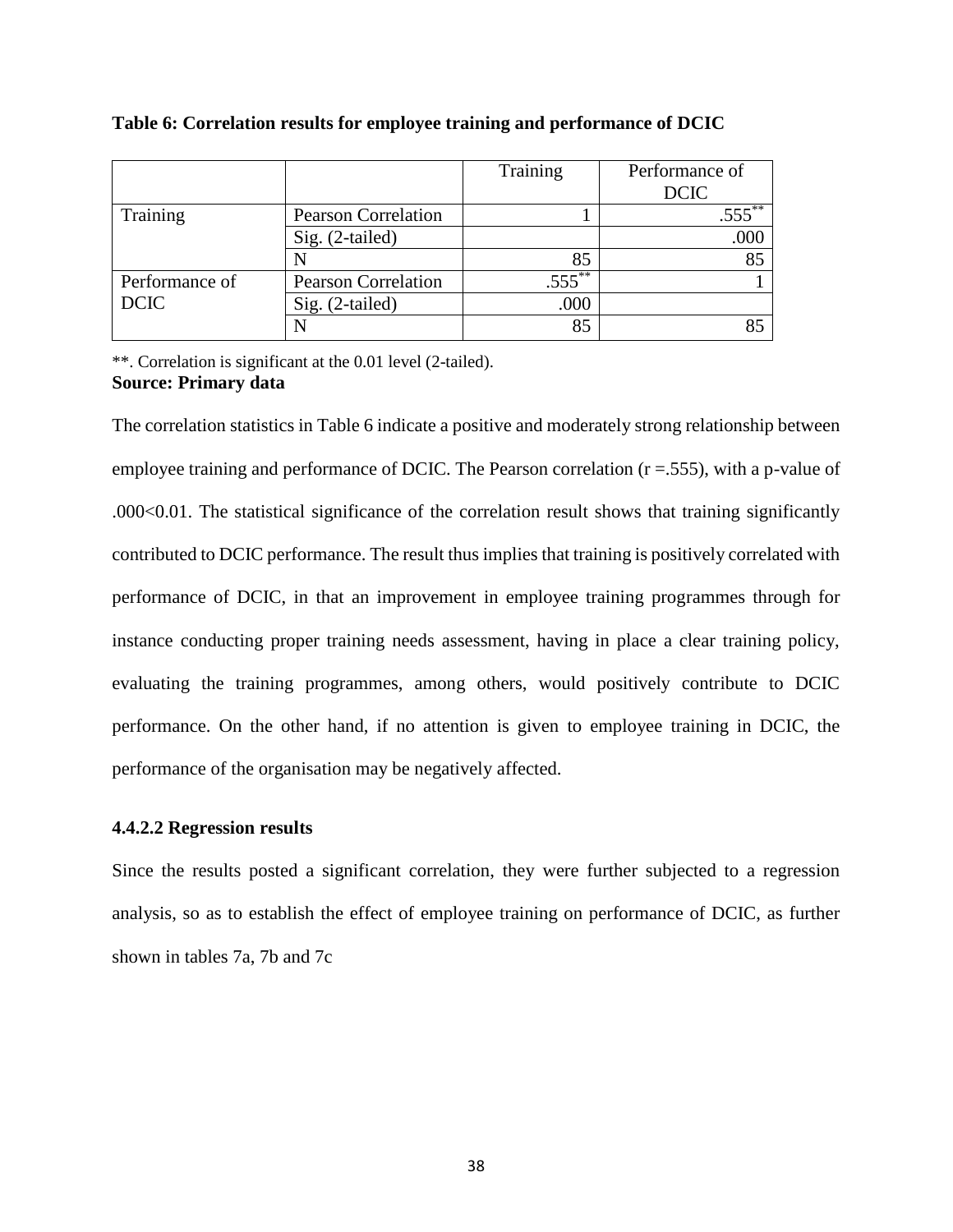# **Table 7: a Regression Model Summary results showing the effect of training on DCIC performance**

| Model |                | R Square | <b>Adjusted R Square</b> | Std. Error of the Estimate |
|-------|----------------|----------|--------------------------|----------------------------|
|       | $.555^{\rm a}$ | .308     | .300                     |                            |

# a. Predictors: (Constant), Training **Source: Primary data**

From table 7a, the R and R squared values are provided. The R squared value indicates how much of the total variation in DCIC performance can be explained by employee training. From the adjusted R square, 30% of the variations in DCIC performance could be explained by employee training.

Model Sum of Squares Df Mean Square F Sig. 1 Regression 22.198 1 22.198 36.921 .000<sup>a</sup> Residual 49.901 83 601 Total 72.099 84

**Table 7b: Analysis of Variance (ANOVA)**

- a. Predictors: (Constant), Training
- b. Dependent Variable: performance

# **Source: Primary data**

The table above reports how well the regression equation fits the data. The table indicates that the regression model predicts performance of DCIC. Since the P value (0.000) is less than 0.05 at 5% level of significance, it indicates that the regression model statistically significantly predicts the performance of DCIC.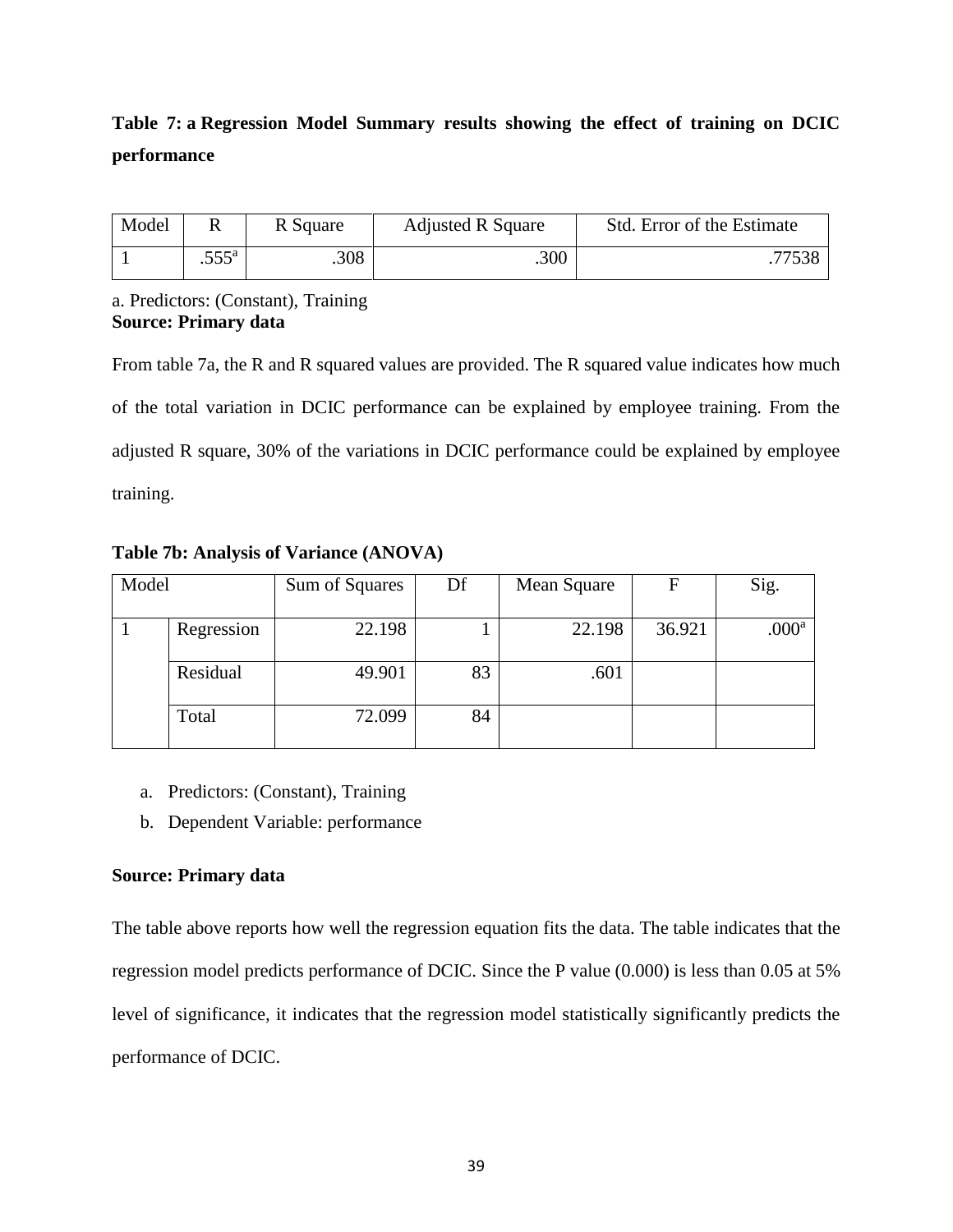# **Table 7c: Regression coefficients**

| Model |            | <b>Unstandardized Coefficients</b> |            | Standardized |       | Sig. |
|-------|------------|------------------------------------|------------|--------------|-------|------|
|       |            |                                    |            | Coefficients |       |      |
|       |            | B                                  | Std. Error | Beta         |       |      |
|       |            |                                    |            |              |       |      |
|       | (Constant) | 1.706                              | .346       |              | 4.930 | .000 |
|       |            |                                    |            |              |       |      |
|       | Training   | .672                               | .111       | .555         | 6.076 | .000 |
|       |            |                                    |            |              |       |      |

# a. Dependent Variable: performance **Source: Primary data**

The table 7c shows the necessary information to predict performance of DCIC, as well determine whether training contributes statistically significantly to the model by using the sig value. Since the P value (0.000) is less than o.05 at 5% level of significance, this indicates that training statistically significantly contributes to the prediction of DCIC performance.

# **4.4.3 Results on employee engagement and performance of the Directorate of Citizenship**

# **and Immigration Control**

Employee engagement was assessed using a set of 09 questionnaire items, against which respondents were required to rate their level of agreement or disagreement. Table 8 presents a summary of the results, showing the mean responses and the standard deviation for each item.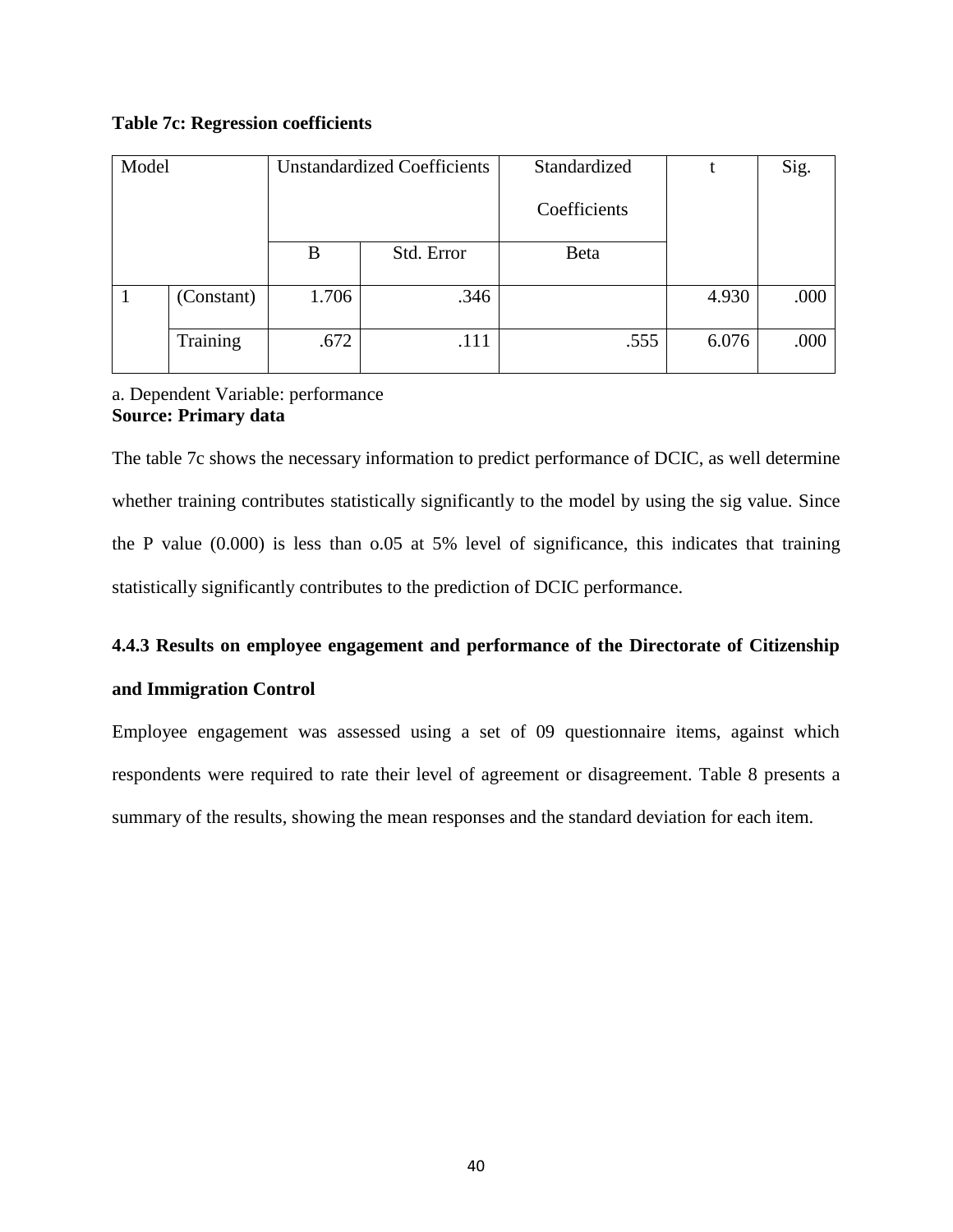| <b>Descriptive Statistics</b>                                |              |     |      |       |  |  |
|--------------------------------------------------------------|--------------|-----|------|-------|--|--|
|                                                              | Min          | Max | Mean | Std.  |  |  |
|                                                              |              |     |      | Dev   |  |  |
| I am involved in making decisions that affect my work        |              | 5   | 2.92 | 1.338 |  |  |
| I am given the opportunity to suggest improvements           | $\mathbf{1}$ | 5   | 3.06 | 1.313 |  |  |
| I participate in setting the goals and objectives for my job | 1            | 5   | 3.20 | 1.142 |  |  |
| Proposed decisions are made at the lowest appropriate level  | 1            | 5   | 2.82 | 1.231 |  |  |
| I have access to the information I need to make good         |              | 5   | 2.98 | 1.046 |  |  |
| decisions                                                    |              |     |      |       |  |  |
| I have a voice in the decision when changes are planned      |              | 5   | 2.62 | 1.215 |  |  |
| My supervisor values my suggestions and requests             | 1            | 5   | 3.42 | 1.291 |  |  |
| Higher management values ideas and suggestions from those    |              | 5   | 3.20 | 1.193 |  |  |
| at the lower level                                           |              |     |      |       |  |  |
| Employees' ideas and opinions are sought when from my        |              | 5   | 2.96 | 1.358 |  |  |
| level                                                        |              |     |      |       |  |  |

**Table 8: Summary of responses on employee engagement**

# **Source: Primary data**

Results of the descriptive statistics on employee engagement as shown in table 8 clearly indicate that the respondents expressed dissenting opinions on all items on employee engagement. This is evident from the mean responses which were mostly less than 3.0, an indication of disagreement, in regard to the five-point likert scale. Notably, there was a general view that employees were not being fully involved in making decisions that affected their work (Mean =2.92). In addition, a mean score of 2.98 was registered in response to whether employees had access to all the information they needed to make good decisions. Limited access to information may imply that one might fail to do their work or fail to do it the proper way, thereby compromising the overall performance of the organisation.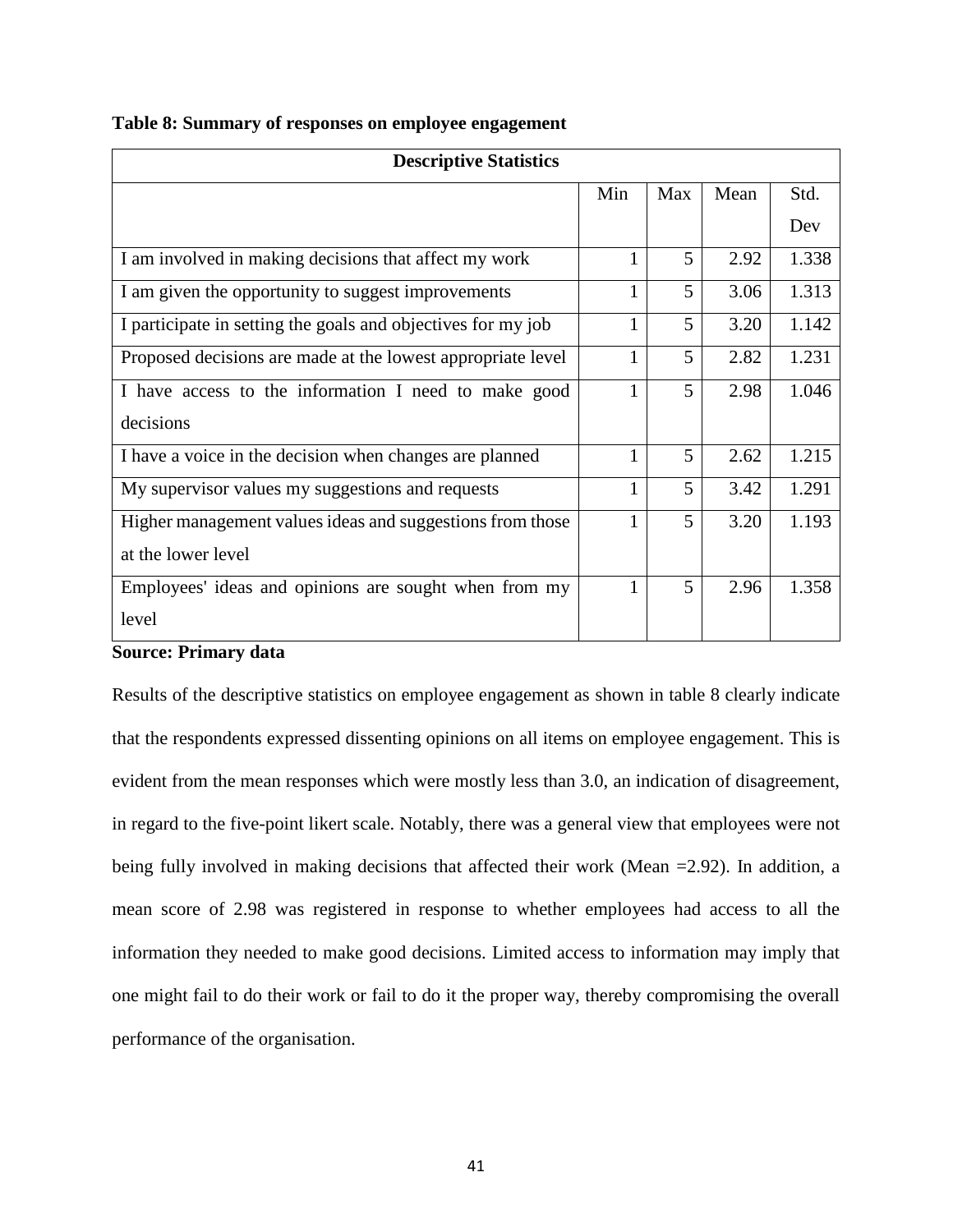As to whether respondents had a voice in the event of making any changes, majority, as seen from the mean response of 2. 62 indicated disagreement. Lack of voice may kill initiative among employees and thus affect performance levels. In relation, most respondents (mean =2.96) held the view that employees' ideas and opinions were not sought if from the lower level staff. This implies that employees at lower levels were not given chance to express their ingenuity; this could have a negative effect on DCIC performance.

Overall, results of the descriptive statistics indicated that employees generally presented with lower levels of engagement, as key decisions were always made at a higher level and the lower level staff were not given opportunity to make their input in the decisions being made.

# **4.4.3.1 Correlation results**

| <b>Correlations</b> |                                                              |                      |                      |  |  |  |  |
|---------------------|--------------------------------------------------------------|----------------------|----------------------|--|--|--|--|
|                     |                                                              | Engagement           | Performance of DCIC  |  |  |  |  |
| Engagement          | <b>Pearson Correlation</b>                                   |                      | $.491$ <sup>**</sup> |  |  |  |  |
|                     | $Sig. (2-tailed)$                                            |                      | .000                 |  |  |  |  |
|                     | N                                                            | 85                   | 85                   |  |  |  |  |
| Performance         | <b>Pearson Correlation</b>                                   | $.491$ <sup>**</sup> |                      |  |  |  |  |
|                     | $Sig. (2-tailed)$                                            | .000                 |                      |  |  |  |  |
| N<br>85<br>85       |                                                              |                      |                      |  |  |  |  |
|                     | **. Correlation is significant at the 0.01 level (2-tailed). |                      |                      |  |  |  |  |

# **Table 9: Correlation results for employee engagement**

# **Source: Primary data**

The correlation statistics in Table 9 indicate a positive relationship between employee engagement and performance of DCIC. The Pearson correlation  $(r = .491)$ , with a p-value of .000<0.01. The statistical significance of the correlation result shows that employee engagement significantly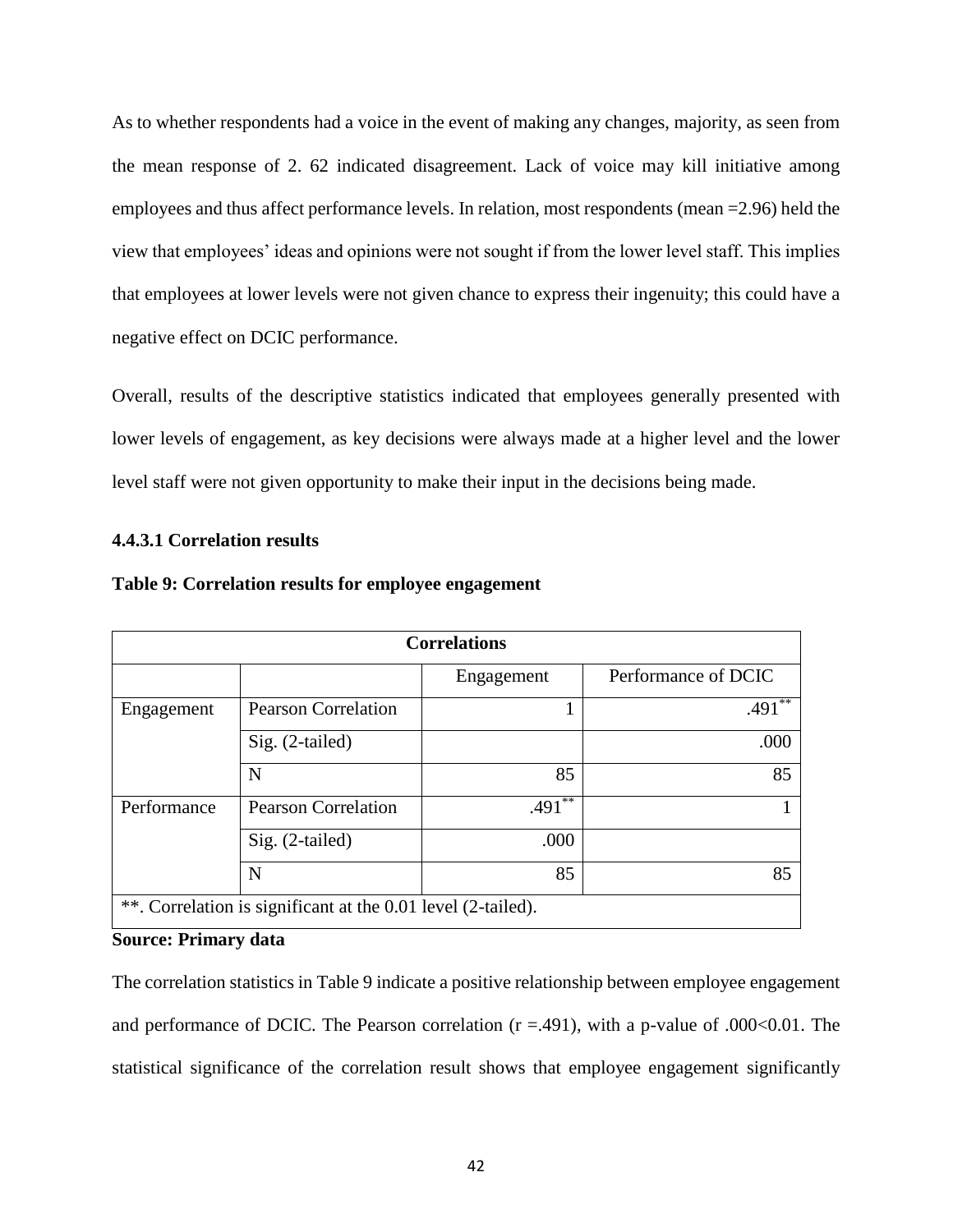contributes to DCIC performance and therefore, it (employee engagement) is positively correlated with performance of DCIC. This implies that any change in employee engagement would result into a corresponding change in DCIC performance.

# **4.4.3.2 Regression results**

In order to ascertain the effect of employee engagement on performance of DCIC, the results were further subjected to a regression analysis test. Emergent results are presented in tables 10a, 10b and 10c.

# **Table 10: a: Regression model summary results for employee engagement and performance of DCIC**

| Model |                   | R Square | <b>Adjusted R Square</b> | Std. Error of the Estimate |
|-------|-------------------|----------|--------------------------|----------------------------|
|       | .491 <sup>a</sup> | .242     | າາາ<br>ے ر∠.             |                            |

a. Predictors: (Constant), Engagement **Source: Primary data**

Table 10a above indicates that the value of the adjusted R-squared  $(R^2)$  amounts to .232 (23.2%) of the variance in performance of DCIC. The result implies that employee engagement affects performance of DCIC by a magnitude of 23.2%. This shows that the factors that are not covered in this study could account for 76.8% of the remaining variance in performance of DCIC.

**Table 10b: Analysis of Variance (ANOVA)**

| Model |                        | Sum of Squares | df | Mean Square |        | Sig.              |
|-------|------------------------|----------------|----|-------------|--------|-------------------|
|       | Regression             | 17.414         |    | 17.414      | 26.430 | .000 <sup>a</sup> |
|       | Residual               | 54.685         | 83 | .659        |        |                   |
|       | $\tau$ <sub>otal</sub> | 72.099         | 84 |             |        |                   |

- a. Predictors: (Constant), employee engagement
- b. Dependent Variable: performance of DCIC

# **Source: Primary data**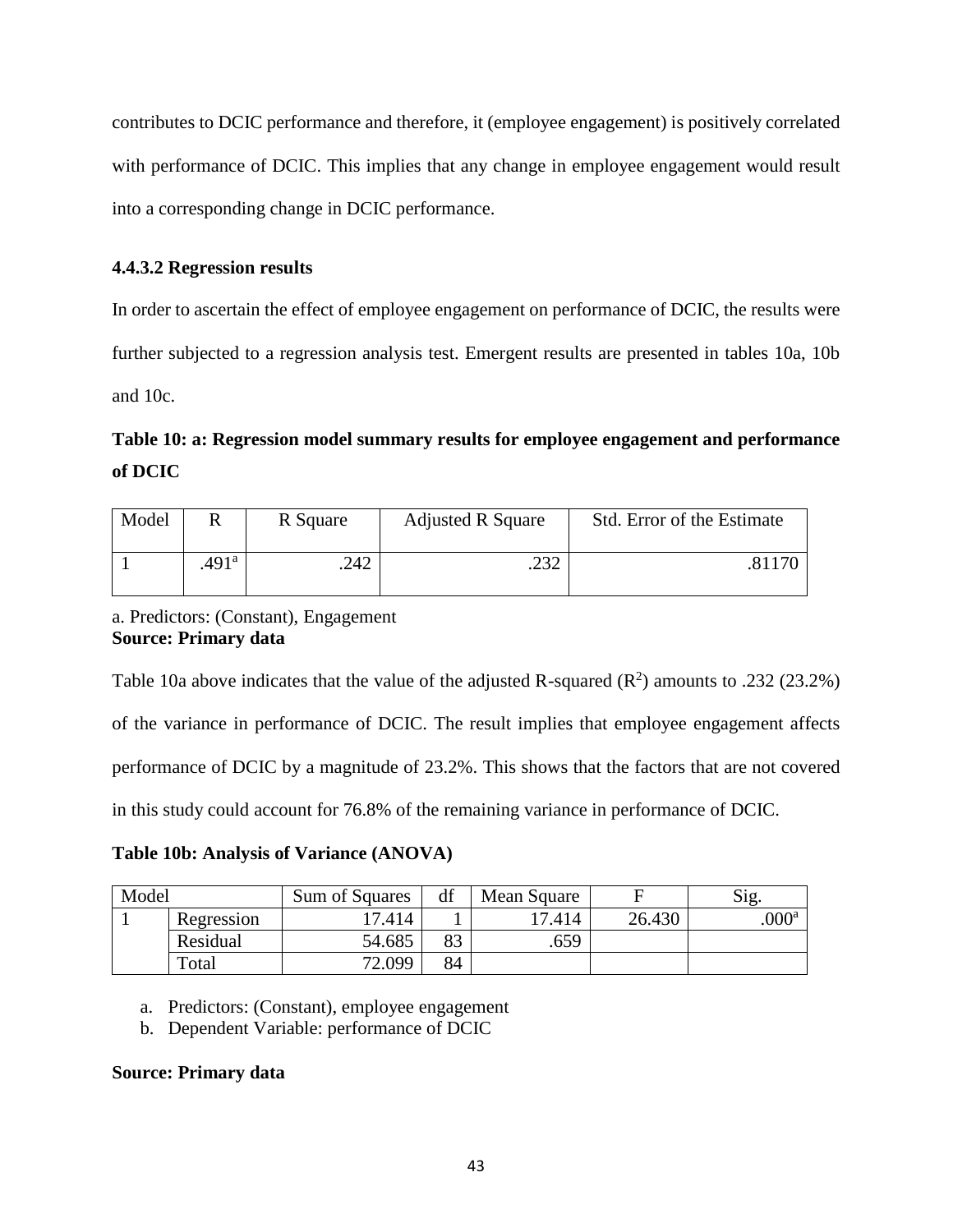The findings were further subjected to an ANOVA test, which showed that the significance (Sig F  $= .000$ ) of the Fishers ratio (F  $= 26.430$ ) was greater than the critical significance at .05. The regression results thus confirm the correlation findings and serve to explain that employee engagement is a strong predictor of performance of DCIC.

|  | <b>Table 10c: Regression coefficients</b> |  |
|--|-------------------------------------------|--|
|  |                                           |  |

| Model |            | Unstandardized |            | Standardized |       | Sig. |
|-------|------------|----------------|------------|--------------|-------|------|
|       |            | Coefficients   |            | Coefficients |       |      |
|       |            | B              | Std. Error | Beta         |       |      |
|       | (Constant) | 2.241          | .306       |              | 7.333 | .000 |
|       | Engagement | .497           | .097       | .491         | 5.141 | .000 |

a. Dependent Variable: performance

### **Source: Primary data**

The results in table 10c show that the standardized regression coefficient (Beta) for employee engagement was statistically significant by Beta=0.491. t=5.141,  $P<0.05$ . This shows that change in employee engagement leads to a positive change in performance of DCIC by 49.1%, and employee engagement has a greater positive coefficient at value 5.141 than the standardized coefficients of value 0.491, hence it is significant. The result thus shows that improvement in employee engagement would enhance performance of DCIC.

# **4.4.4 Results on employee development and performance of the Directorate of Citizenship and Immigration Control**

Respondents' opinions on employee development were assessed using 07 items, arraigned on a five-point likert scale. The summary of responses, highlighting the mean response and standard deviation for each item is presented in table 11.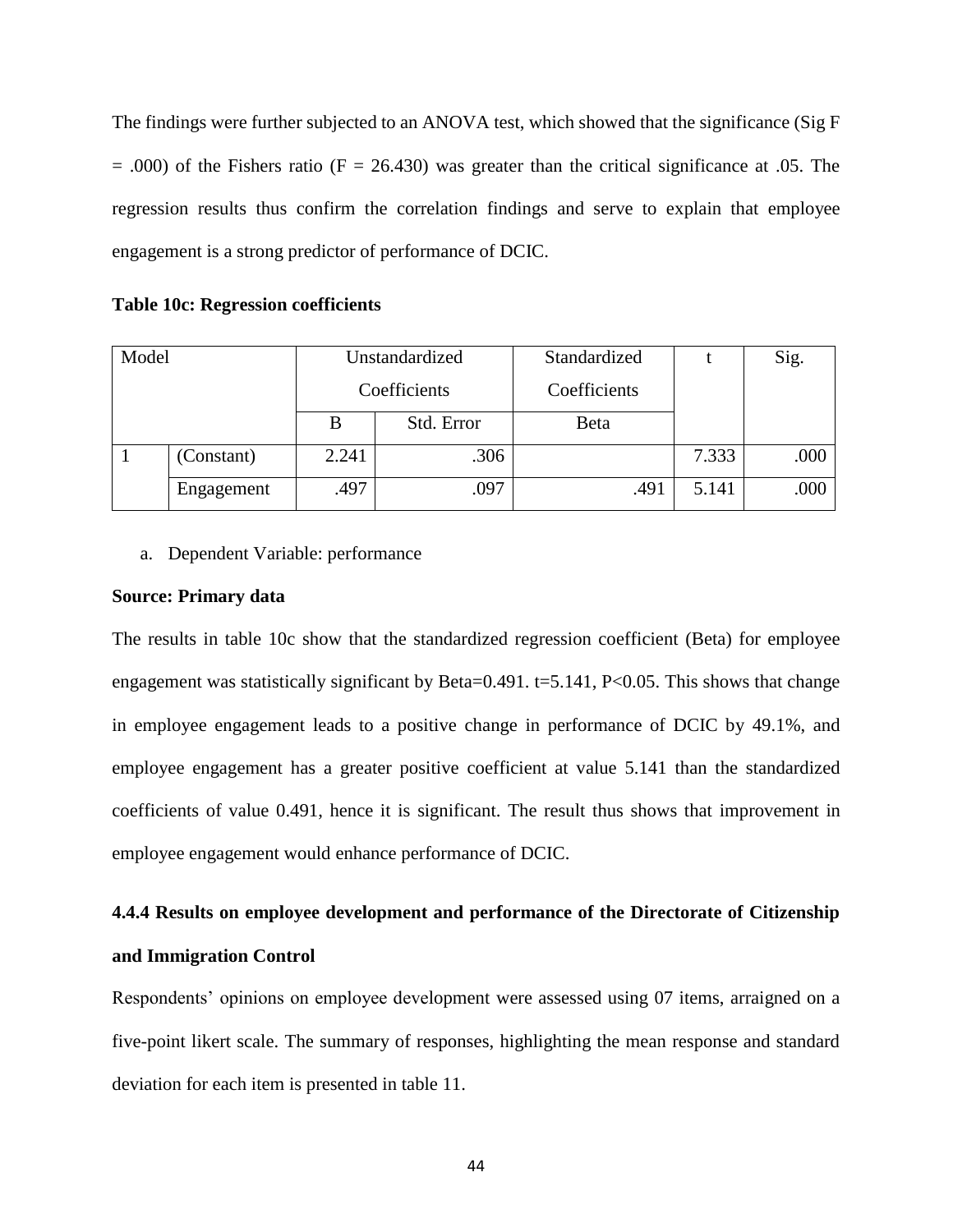| <b>Descriptive Statistics on employee development</b>              |              |     |      |       |  |  |  |
|--------------------------------------------------------------------|--------------|-----|------|-------|--|--|--|
|                                                                    | Min          | Max | Mean | Std.  |  |  |  |
|                                                                    |              |     |      | Dev   |  |  |  |
| My supervisor values my suggestions and requests                   | $\mathbf{1}$ | 5   | 3.73 | 1.248 |  |  |  |
| Higher management understands my job enough to evaluate my         | $\mathbf{1}$ | 5   | 3.28 | 1.109 |  |  |  |
| performance                                                        |              |     |      |       |  |  |  |
| Employees at my level receive the resources needed to do the       | 1            | 5   | 3.31 | 1.310 |  |  |  |
| job right                                                          |              |     |      |       |  |  |  |
| My supervisor trusts me with tasks beyond my job description       | $\mathbf{1}$ | 5   | 3.38 | 1.091 |  |  |  |
| My supervisor encourages me to continually develop my job          | $\mathbf{1}$ | 5   | 3.21 | 1.310 |  |  |  |
| skills                                                             |              |     |      |       |  |  |  |
| is<br>supervisor<br>professional<br>My<br>about<br>concerned<br>my | 1            | 5   | 2.89 | 1.300 |  |  |  |
| development                                                        |              |     |      |       |  |  |  |
| I am periodically rotated to other departments to learn more and   | 1            | 5   | 3.08 | 1.382 |  |  |  |
| develop my career                                                  |              |     |      |       |  |  |  |

**Table 11: Descriptive statistics for employee development**

# **Source: Primary data**

From table 11, it can be observed that the highest mean response of 3.73 was registered for; 'My supervisor values my suggestions and requests'. On the other hand, the least mean response of 2.89 was registered for; 'My supervisor is concerned about my professional development'. The trend of responses shows that while there was some degree of valuing suggestions and requests from lower staff by the supervisors, there was generally very minimal concern for the professional development of employees. Still, a mean of 3.21 in line with whether supervisors encouraged their subordinates to develop their job skills is a further indication of limited opportunities for employee development, a trend that could have a negative impact on performance of DCIC. Moreover, employees had minimal opportunity to be rotated to other departments for more learning and career development, as evidenced from the mean response of 3.08.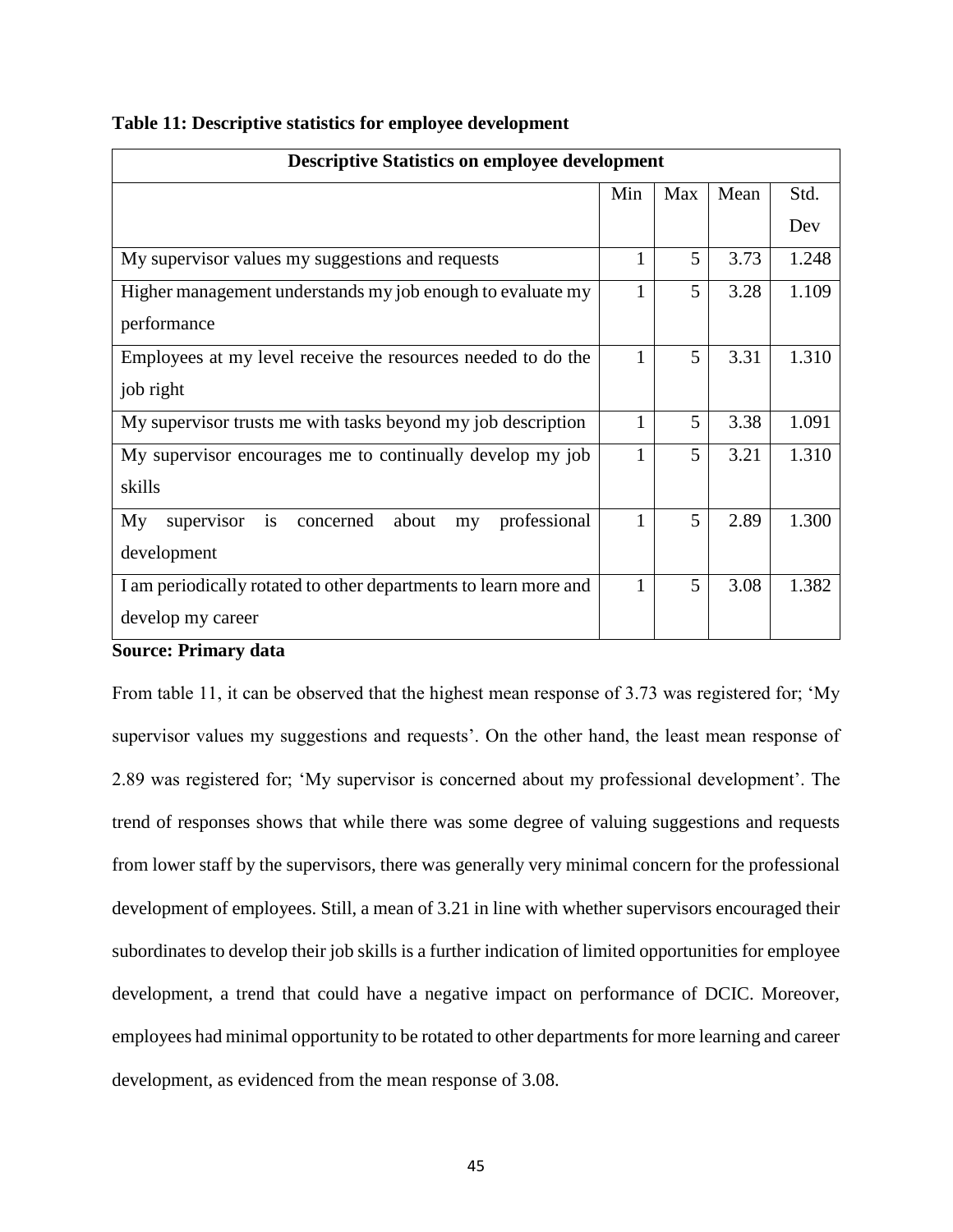# **4.4.4.1 Correlation results for employee development and performance of DCIC**

|             |                            | Employee Dev't | DCIC performance |
|-------------|----------------------------|----------------|------------------|
|             |                            |                |                  |
| Employee    | <b>Pearson Correlation</b> |                | $.495***$        |
|             |                            |                |                  |
| Development | $Sig. (2-tailed)$          |                | .000             |
|             |                            |                |                  |
|             | N                          | 85             | 85               |
|             |                            |                |                  |
| <b>DCIC</b> | <b>Pearson Correlation</b> | $.495***$      |                  |
|             |                            |                |                  |
| Performance | Sig. (2-tailed)            | .000           |                  |
|             |                            |                |                  |
|             | N                          | 85             | 85               |
|             |                            |                |                  |

**Table 12: Correlation matrix for employee development and DCIC performance**

\*\*. Correlation is significant at the 0.01 level (2-tailed).

From table 12, a positive and significant relationship between employee development and DCIC performance was observed, with a Pearson correlation coefficient of 0.495\*\*. The table also shows that the p-value corresponding to the correlation is  $0.000 \, \text{(<)} 0.01$ ), implying that the relationship between the two variables is statistically significant. The positive and statistically significant correlation implies that a positive change in employee development, through job rotation, assessment, job enlargement and upward, downward and lateral mobility would result into a corresponding change in performance of DCIC.

# **4.4.4.2 Regression analysis for employee development and performance of DCIC**

The correlation results were further subjected to a regression analysis test, in order to establish the effect of employee development on performance of DCIC. Emerging results are presented in tables 12a, 12b and 12c.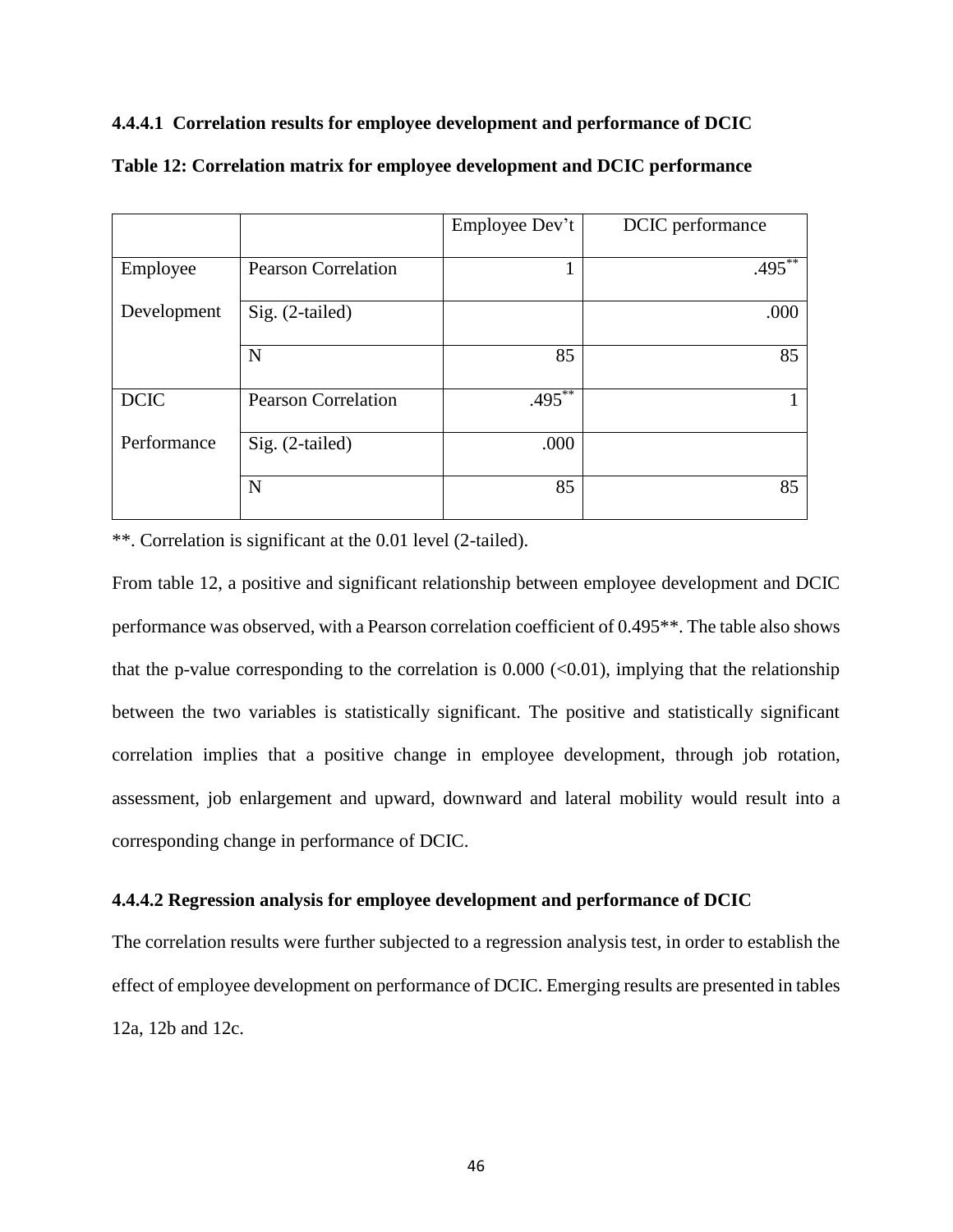# **Table 12a: Regression model summary results for employee development and performance of DCIC**

| <b>Model Summary</b> |                |          |                          |                            |  |  |
|----------------------|----------------|----------|--------------------------|----------------------------|--|--|
| Model                |                | R Square | <b>Adjusted R Square</b> | Std. Error of the Estimate |  |  |
|                      | $.495^{\rm a}$ | .245     | .236                     | .81003                     |  |  |

a. Predictors: (Constant), employee Development

Results in table 12a show that the correlation (R) for employee development and performance of DCIC was .495; R<sup>2</sup> was .245, while the adjusted R<sup>2</sup> was .236, with the standard error of the estimate at .81. The findings revealed that employee development explained a 23.6% variance in performance of DCIC and the rest of the variance could be attributed to other factors not considered for this study. The implication of the result is that more efforts towards employee development would contribute to better performance of DCIC.

**Table 12b: Analysis of Variance (ANOVA)**

| Model |            | Sum of Squares | Df | Mean Square | F      | Sig.          |
|-------|------------|----------------|----|-------------|--------|---------------|
|       | Regression | 17.638         |    | 17.638      | 26.880 | $000^{\rm a}$ |
|       | Residual   | 54.461         | 83 | .656        |        |               |
|       | Total      | 72.099         | 84 |             |        |               |

a. Predictors: (Constant), employee Development

b. Dependent Variable: DCIC performance

Source: Primary data

From the analysis of variances carried out in table 12b above, it was observed that employee development significantly explained performance DCIC; F  $(26.88)$  and p  $(0.000<0.05)$ . This implied that employee development had an effect on performance of DCIC.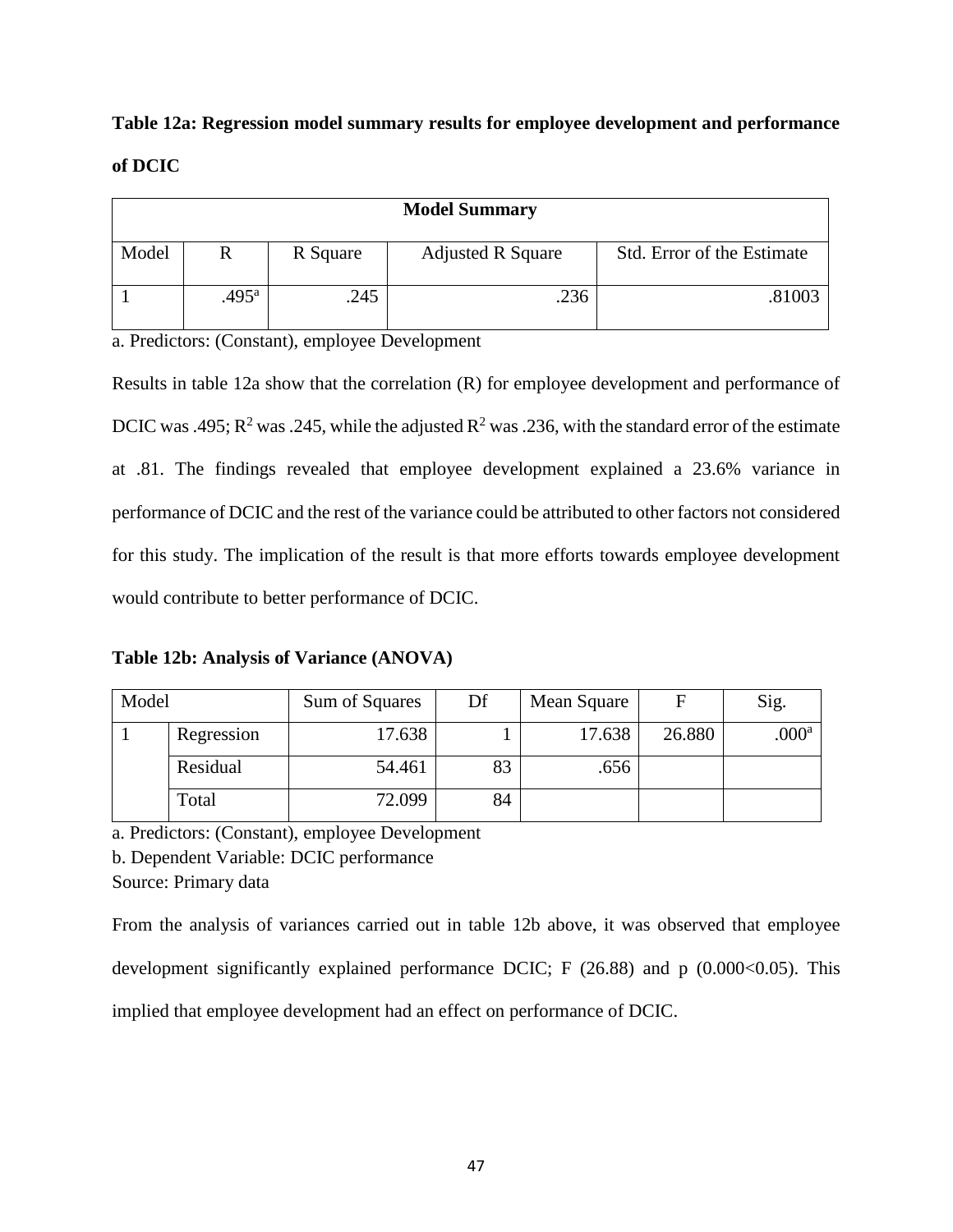# **Table 12c: Regression coefficients**

| Model |            | Unstandardized |            | Standardized | T     | Sig. |
|-------|------------|----------------|------------|--------------|-------|------|
|       |            | Coefficients   |            | Coefficients |       |      |
|       |            | B              | Std. Error | Beta         |       |      |
|       | (Constant) | 2.181          | .314       |              | 6.935 | .000 |
|       | Employee   | .479           | .092       | .495         | 5.185 | .000 |
|       | Dev't      |                |            |              |       |      |

a. Dependent Variable: performance

# **Source: Primary data**

The results in table 12c show that the standardized regression coefficient (Beta) for employee development was statistically significant by Beta=0.495. t=6.935, P<0.005. This shows that change in employee development leads to a positive change in performance of DCIC by 49.5%. The result means that employee development has a greater positive coefficient at value 6.935 than the standardized coefficients of value 0.495, hence it is significant. The result thus shows that improvement in employee development would enhance performance of DCIC.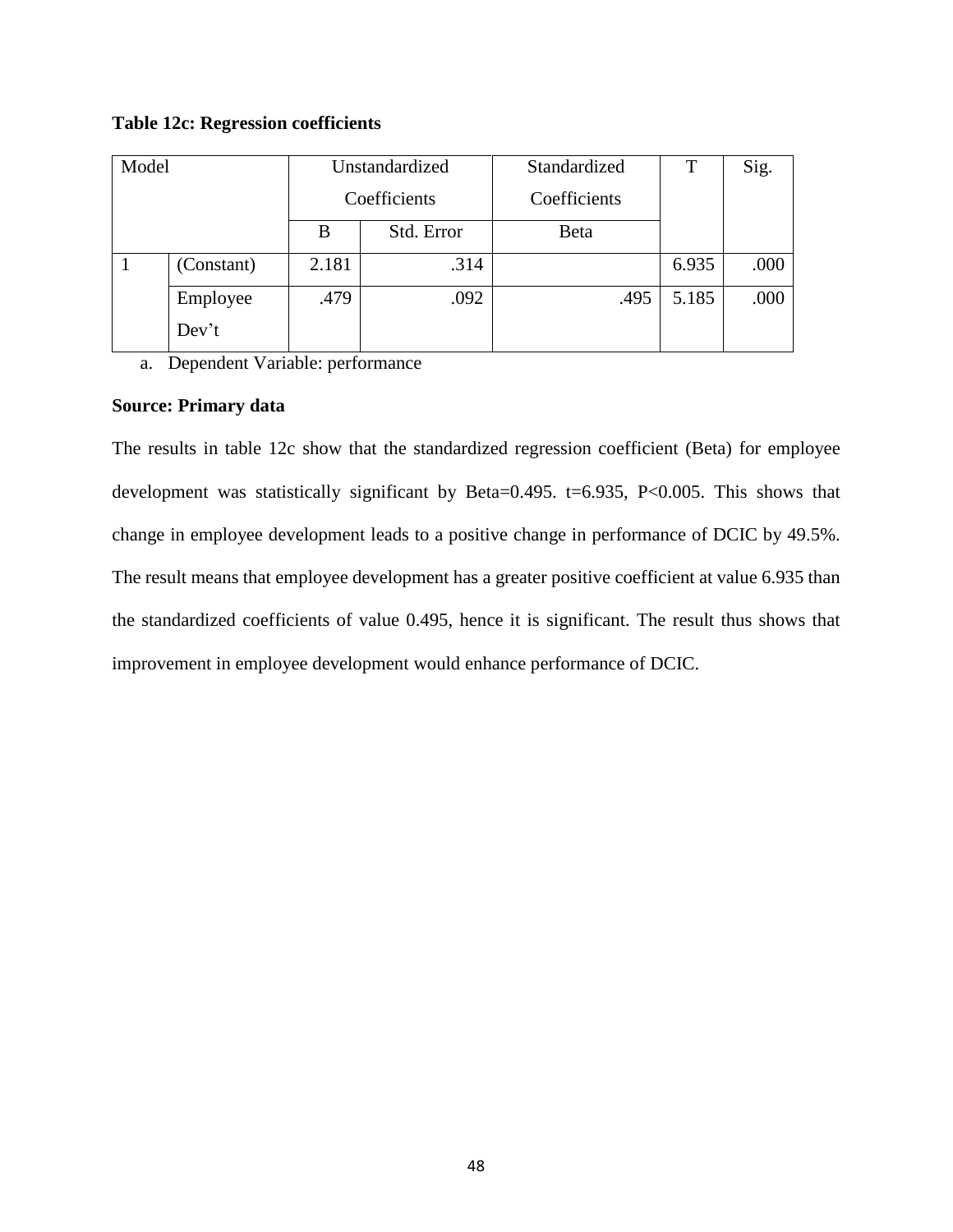#### **CHAPTER FIVE**

# **SUMMARY OF KEY FINDINGS, DICUSSION, CONCLUSION AND RECOMMENDATIONS**

### **5.1 Introduction**

This study examined the influence of employee development programs on public service performance, using the case study of Directorate of Citizenship and Immigration Control (DCIC) in Uganda. The previous chapter gave a presentation and analysis of the study results. Chapter five presents the summary, discussion of the results, conclusions and recommendations, in line with the specific objectives of the study. The chapter further gives the study limitations and areas suggested for further research.

### **5.2 Summary of findings**

This section gives the summary of key results of the study, presented objective by objective.

# **5.2.1 Employee training and performance of DCIC**

Findings of the study showed that there is a positive correlation between employee training and organisational performance of DCIC. It was also noted that employee training could affect organisational performance of DCIC by over 30%. The results of the descriptive statistics revealed that training needs are not usually assessed in DCIC, training programmes are not regularly evaluated and the Directorate lacks a well-designed and widely shared training policy. More so, the relational statistics indicated a moderately strong positive relationship between employee training and organisational performance, with a Pearson coefficient of 0.555\*\* (p-value=0.000), while the regression analysis results showed that 30.8% of the variance in organisational performance at DCIC could be owed to employee training.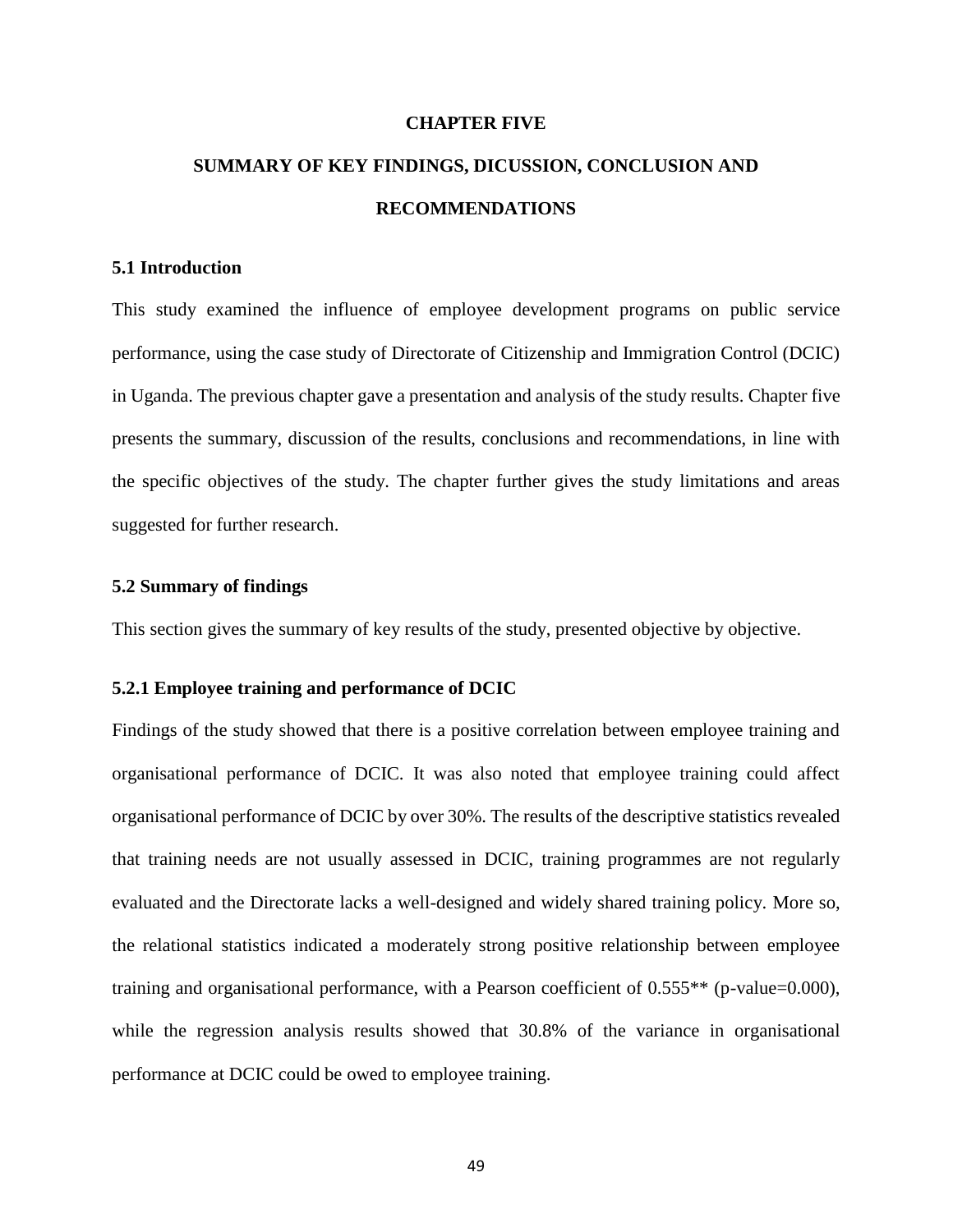#### **5.2.2 The effect of employee engagement on organisational performance of DCIC**

There was a positive and statistically significant relationship between employee engagement and organisational performance, with  $r = .491$ <sup>\*\*</sup>. Notably, results indicated that employees were not fully engaged in decision making, had no access to information needed when making decisions and generally had no voice in making any change. From the regression analysis, it was revealed that employee engagement had a significant influence on organisational performance of DCIC and that 23.2% of the variance in organisational performance at DCIC would be attributed to employee engagement.

# **5.2.3 The effect of employee development on organisational performance of DCIC**

From the correlation results, it was revealed that employee development was positively correlated with organisational performance of DCIC ( $r=495**$ ; p-value  $=0.000$ ). In addition, the results of the regression analysis showed that employee development contributed to the variance in organisational performance of DCIC by a magnitude of 23.6%. Results further showed that for most of the respondents, their supervisors showed minimal concern for their professional development and hardly encouraged them to further their job skills.

#### **5.3 Discussion of findings**

In this section of the chapter, a discussion of the findings derived from the study as shown in chapter four of this report is presented. The discussion is done in respect of the specific objectives that guided the study.

# **5.3.1 Employee training and performance of DCIC**

From the correlation findings of this study, it was revealed that training of employees is positively correlated with organisational performance of DCIC. In addition, the regression analysis showed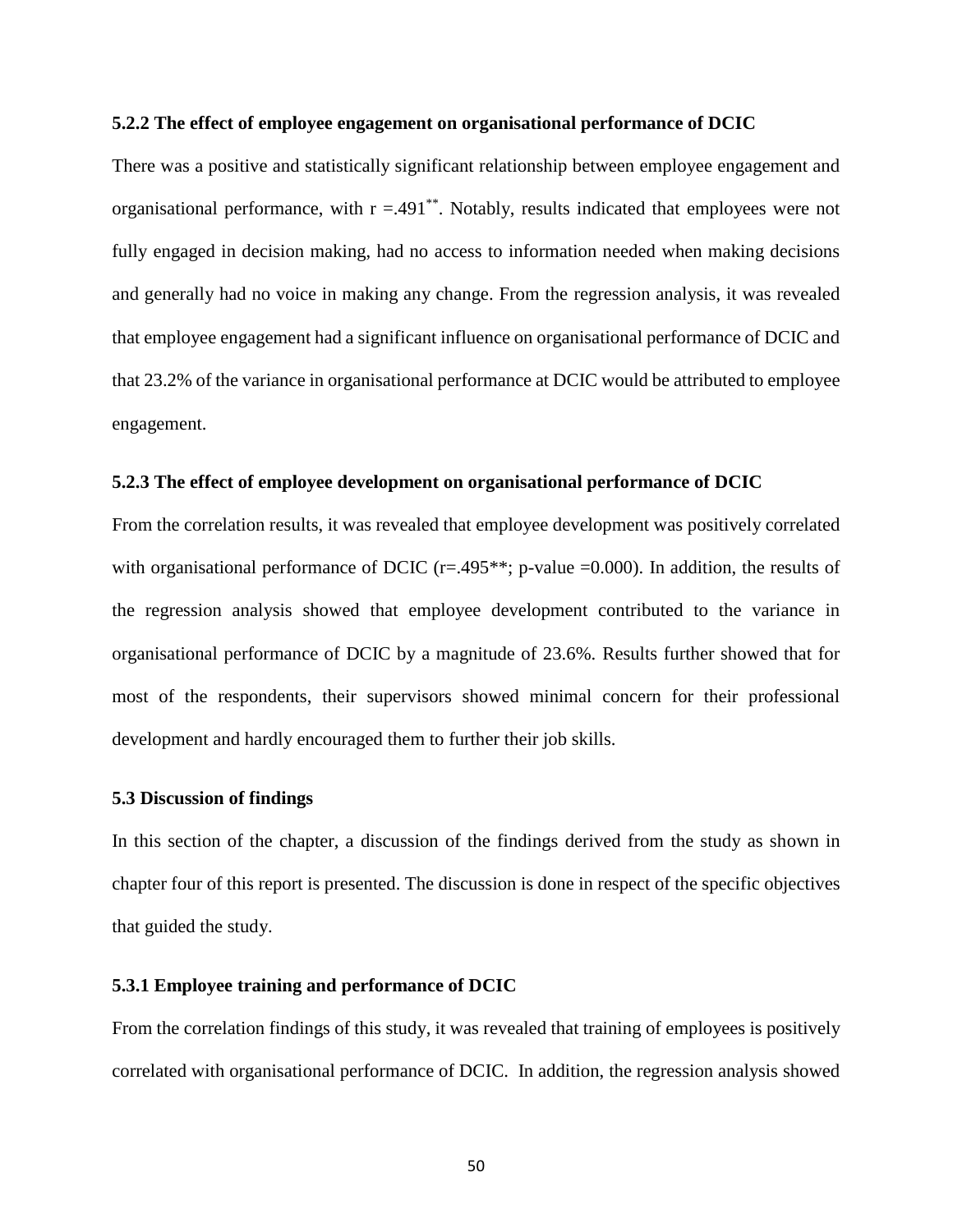that nearly 31% of the variation in organisational performance at DCIC could be explained by employee training. Still, it was noted through the study results that failure to conduct training needs assessment in DCIC, lack of mechanisms to regulate and evaluate training programmes and lack of a well-designed and widely shared training policy could have a negative effect on organisational performance.

The study findings were supported by Bhambra (1999) who submitted that a training and development programme that is properly designed and implemented contributes to higher quality output from the employees. As such, identification of training needs may result into employee job satisfaction, therefore leading to increased employee performance and consequently improved organizational performance.

In tandem with the study findings, Ghosh (2000) argues that it is through training that the gap between organisational performance and the need of a changing society can be neutralized. He adds that short of the right training, employees can be an organization's biggest liability.

Similarly, Noe (2010) and Armstrong (2011) assert that through proper employee training, an organisation adds value to the employees and can thus achieve its purpose. The scholars argue that organisations that train their employees significantly differ from those that do not offer the requisite training in many respects, organisational performance being one of them.

### **5.3.2 The effect of employee engagement on organisational performance of DCIC**

Findings of this study indicated a positive and statistically significant relationship between employee engagement and organisational performance, with a corresponding coefficient correlation of .491\*\*. This means that employee engagement enhances organisational performance. The finding is supported by Chong and Chong (2002) who argued that through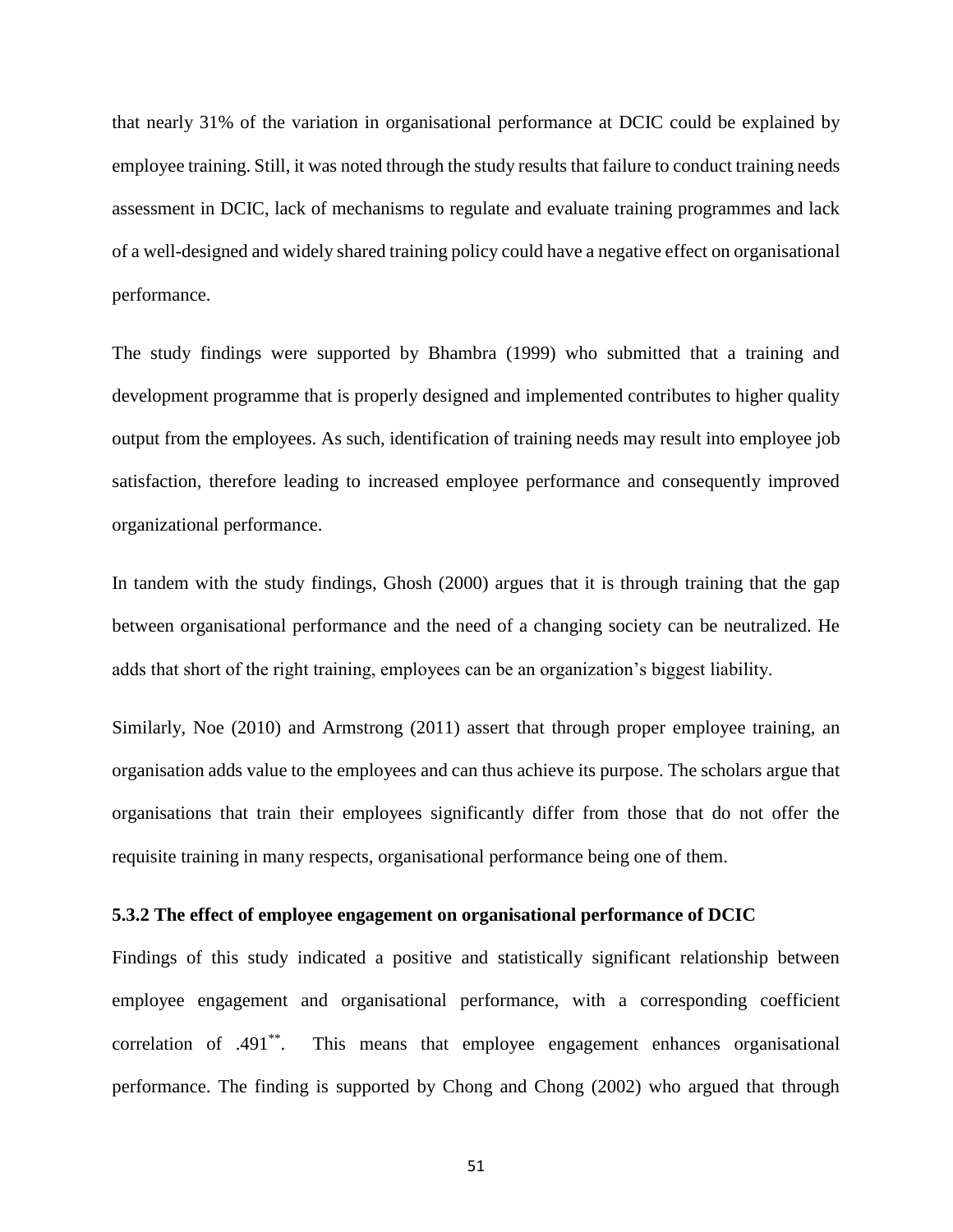employee engagement, such as through downward information sharing, subordinates gain information from superiors that helps to clarify their roles, responsibilities and expected performance in the organisation. This in turn enhances their performance and the overall performance of the organisation.

Notably, results indicated that employees were not fully engaged in decision making, had no access to information needed when making decisions and generally had no voice in making any change. Such a situation creates a gap in the work environment and that can affect organisational performance. In agreement with the study finding, Anitha (2014) concludes that that improving work environment including physical and emotional environment can result in employees having healthy engagement with their work. She further argues that employees' performance will increase as a result of these aspects of engagement and effectively contribute to increased organizational performance.

From the regression analysis, it was revealed that employee engagement had a significant influence on organisational performance of DCIC and that 23.2% of the variance in organisational performance at DCIC would be attributed to employee engagement. The finding is supported by the views of Mone and London (2010) who suggest that developing employee engagement will lead to increased levels of performance. Thus, performance and organizational effectiveness will be improved by focusing on employee engagement as a key factor of performance. The findings are further supported by Schaufeli and Baker (2010) who pointed out that engaged employees are usually intellectually and emotionally bound with the organization and have a feeling passion and commitment to the goals and live to the values of the organizations.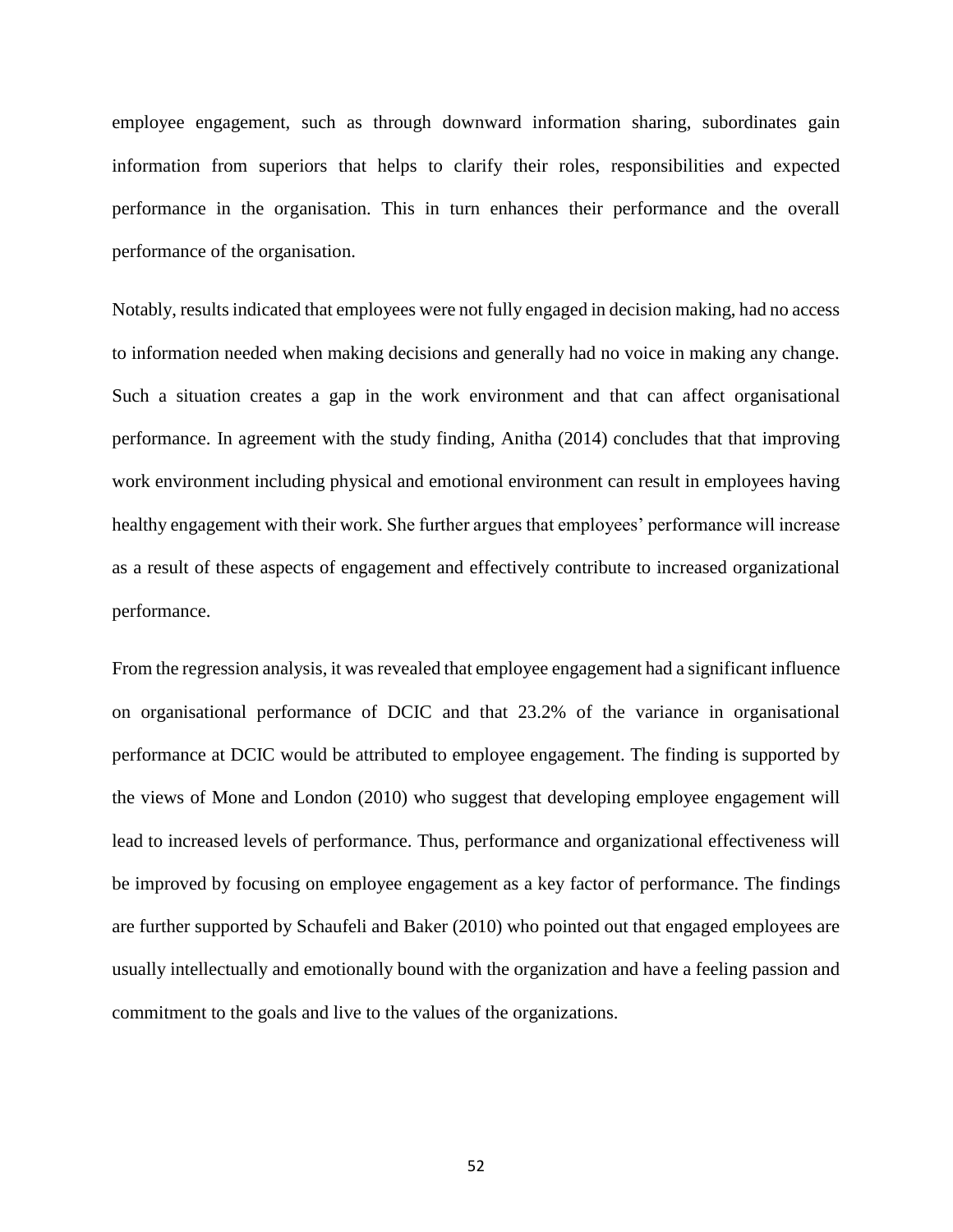The study findings also resonate with social exchange theory by Cropanzano and Mitchel (2005) which advances that when employers and employees abide by the spirit of exchange rules, there will be more trusting and loyal relationship between them. Thus, social exchange theory requires actions dependant of the reaction of others which in the long run provides a stimulus for mutually rewarding and beneficial transaction and relationships between employees and their organizations. The value in reciprocal exchanges enables employees to continue to engage fully to their roles and work. On the other hand, when employees feel they have been treated unfairly by their employers, they may likely feel aggrieved and withdraw from their roles and become disengaged leading to withholding efforts including coming to work late and other negative behaviours, such as looking for work elsewhere.

### **5.3.3 The effect of employee development on organisational performance of DCIC**

Findings of this study revealed that employee development was positively correlated with organisational performance of DCIC ( $r=495**$ ; p-value  $=0.000$ ). In addition, the results of the regression analysis showed that employee development contributed to the variance in organisational performance of DCIC by a magnitude of 23.6%. Results further showed that for most of the respondents, their supervisors showed minimal concern for their professional development and hardly encouraged them to further their job skills.

The findings were supported by the Human Capital Theory Becker (1964), which asserts that employee development raises the productivity of workers by imparting useful knowledge and skills. The theory posits that human resources in any work settings are worth investing in as a form of capital. People's performance and the results achieved can then be considered as a return on investment and assessed in terms of costs and benefits (Bratton, 2007). The theory further lays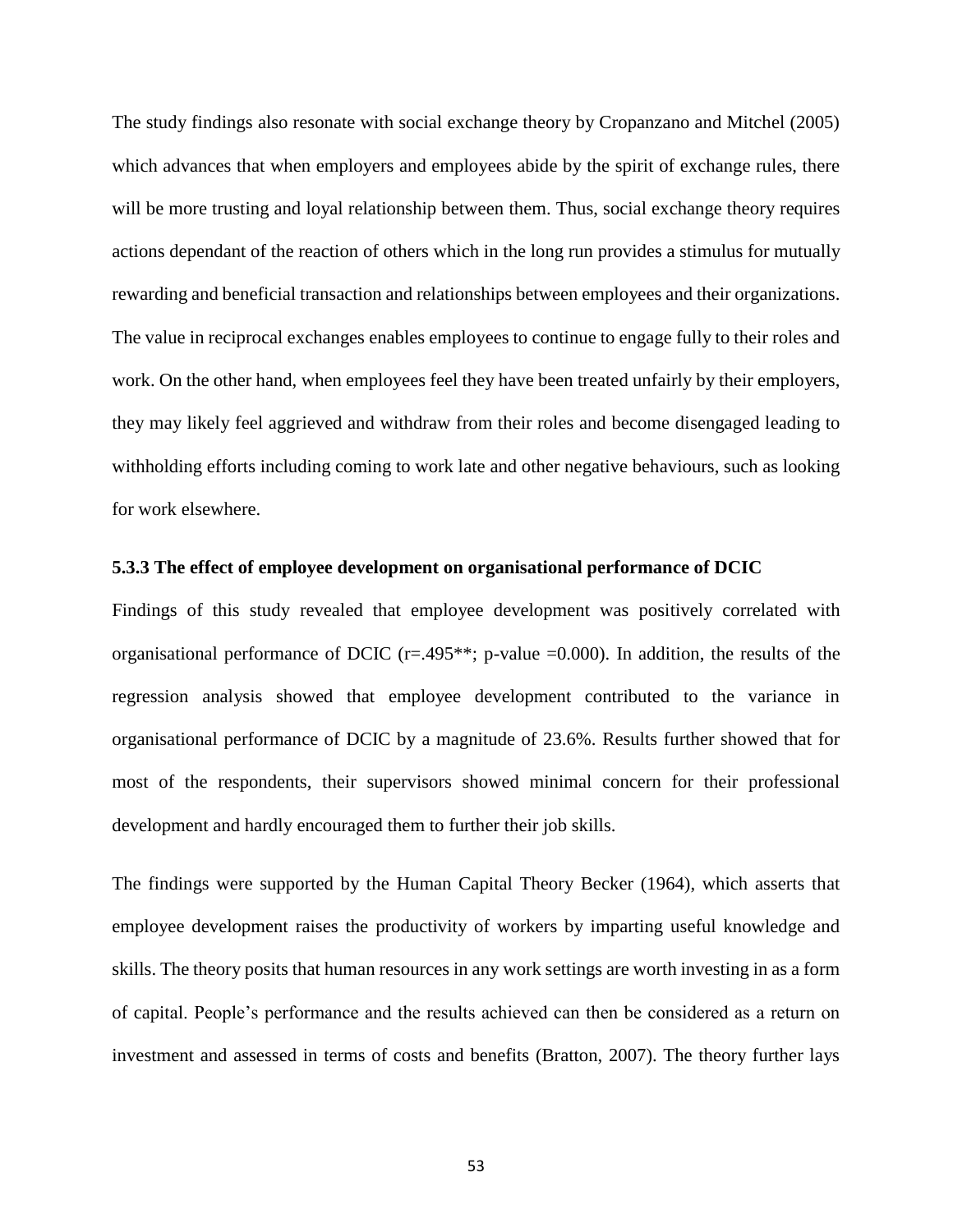emphasis on how education (employee development) increases the productivity and efficiency of workers (Olaniyan & Okemakinde, 2008); this translates into organisational performance.

Further, the findings are in agreement with Hargreaves and Jarvis (2005) who argue that employee development is a necessary component of an organisation's efforts to improve quality; by improving quality, an organisation is able to improve its overall performance.

It was noted through the study findings that DCID did not much effort in the professional development of her staff. In line with this finding, Chay and Bruvold (2003) emphasise that most of the organizations do not consider the employee developmental activities of much value but rather only focus on achieving the goals of the organization, yet if they would focus on employee developmental activities, this would help in enhancing the skills of the employees and further lead to improved organisational performance.

# **5.4 Conclusion**

This section presents the conclusions that were derived from the study results and discussion. The conclusions presented hereunder are done in line with the study objectives which were; to examine the influence of employee training on public service performance at DCIC; to assess the influence of employee engagement on public service performance at DCIC and; to determine the influence of employee development on public service performance at DCIC.

### **5.4.1 Employee training and public service performance at DCIC**

It was noted through the findings that training needs are not usually assessed in DCIC, training programmes are not regularly evaluated and the Directorate lacks a well-designed and widely shared training policy. The reviewed literature underscored the role of employee training in realizing organisational (public service) performance. The researcher therefore concluded that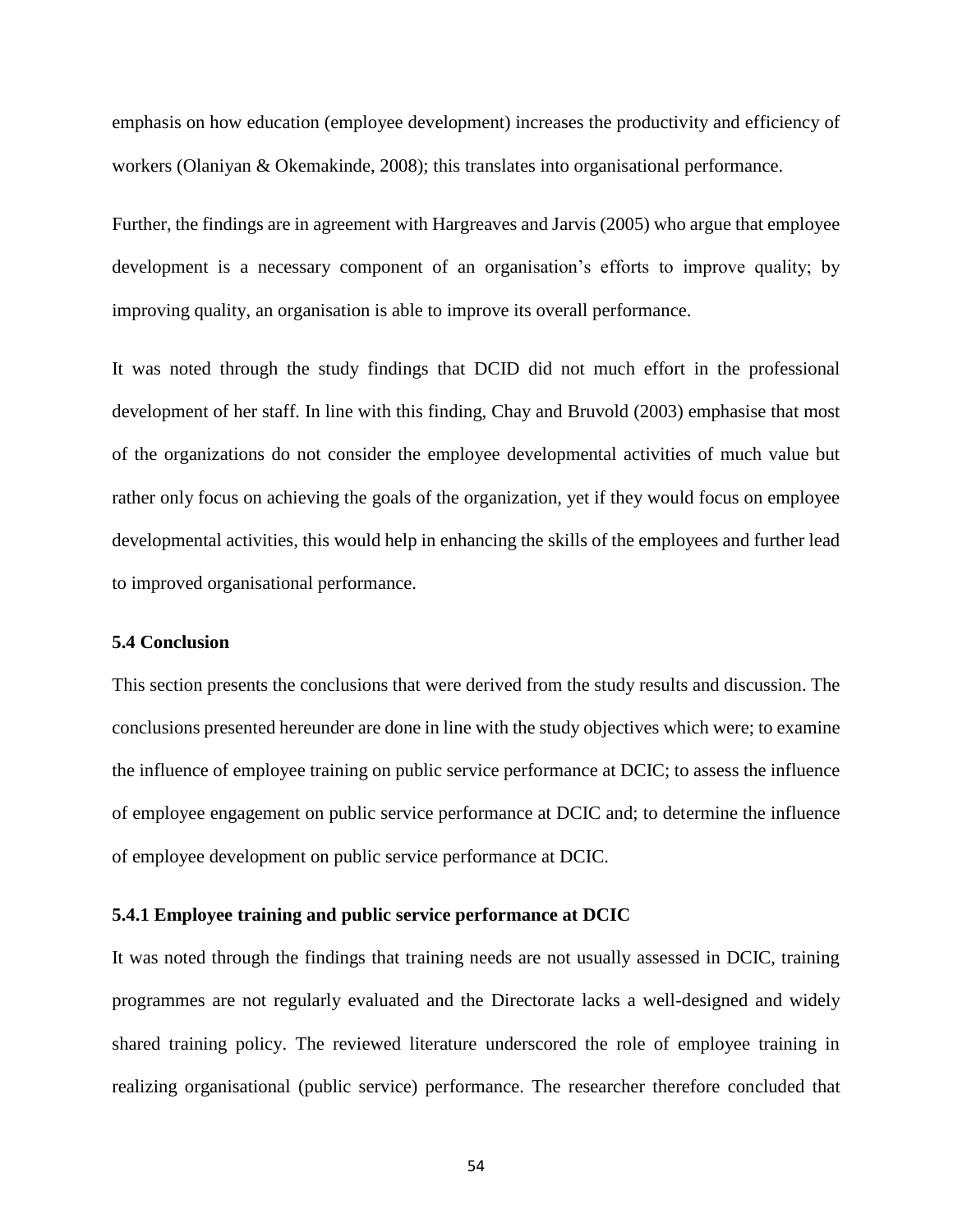when employee skills are enhanced through conducting training programmes meaningfully – through proper needs assessment, evaluating the training programmes and ensuring that there is a functional training policy in place, an organisation stands to benefit through enhanced performance. Therefore, the issue of paying close attention to the way training is conducted becomes an important factor for an organisation to register outstanding performance, bearing in mind that the employees are the key drivers of performance in any organisation. In this regard, it calls for the need to ensure that there is a functional training policy in place and all efforts are done to conduct needs assessment prior to carrying out training.

# **5.4.2 Employee engagement and public service performance at DCIC**

From the findings of this study, it was evident that employees at DCIC are not gainfully involved in decision making and in most cases, have no access to vital information that would aid their decision making. The researcher therefore concludes that failure to actively engage employees in decision making and depriving them of necessary information reduces their commitment and engagement. Employees who are withdrawn would not be on top of the agenda towards effective organisational (public service) performance. Notably, engaging employees not only instils confidence in them but also helps to develop their job skills. This can help to ensure organisational effectiveness, improved public image and enhanced customer service.

# **5.4.3 Employee development and public service performance at DCIC**

Findings showed that employee development contributes towards organisational (public service) performance at DCIC. The various studies that were reviewed also confirmed the study findings. Basing on the study results, the researcher concludes that developing the professional skills of employees may act as an incentive towards enhanced organisational (public service) performance.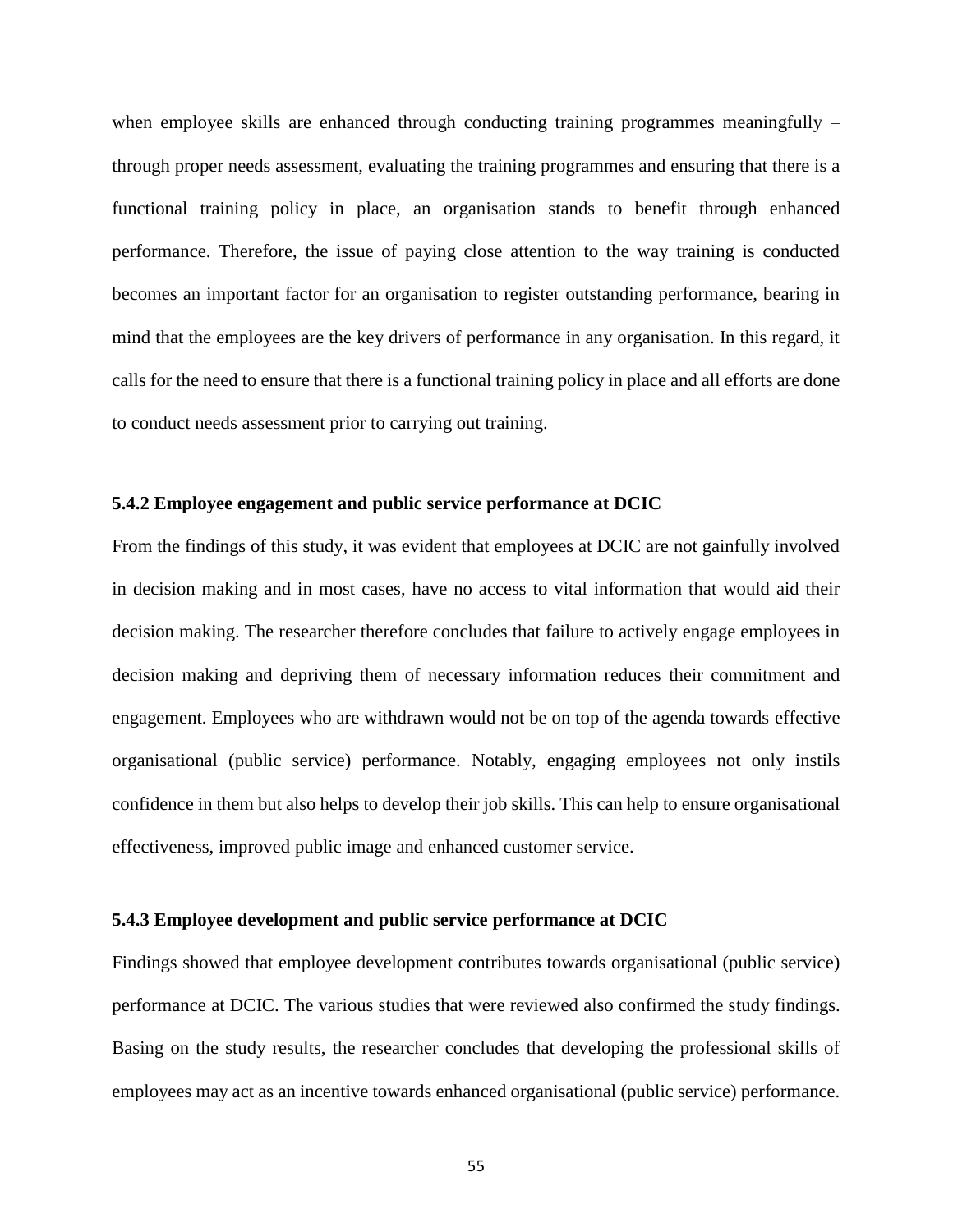In this case, while the employee enjoys the benefits of skills enhancement and it acts as a motivation towards performance, the organisation enjoys the full benefit in terms of better performance.

#### **5.5 Recommendations**

This section gives the researcher's recommendations, as derived from the conclusions drawn from the study. The recommendations are given objective by objective.

### **5.5.1 Employee training and organisational performance of DCIC**

Management of DCIC should consider having in place a sound training policy. During the policy process, the draft training policy should be widely circulated to all staff, such that they can make their input. Also, the complete training policy should be widely circulated to all staff in the organisation.

Secondly, DCIC should be keen on the types of training that would most benefit the employees, assessed from the employees' perspective. This will help to make training relevant to the needs of the organisation and employees as well, such that the outcome of the training programmes will lead to enhanced performance of the organisation.

Importantly still, information on the training programmes should be shared widely to all staff, rather than secretly using training as a mechanism to reward some employees, whose training needs may even have nothing to do with the training being offered.

Lastly, management of DCIC should have in place clear mechanisms for evaluating the training conducted. This will not only help to assess the effectiveness of the training programmes, but also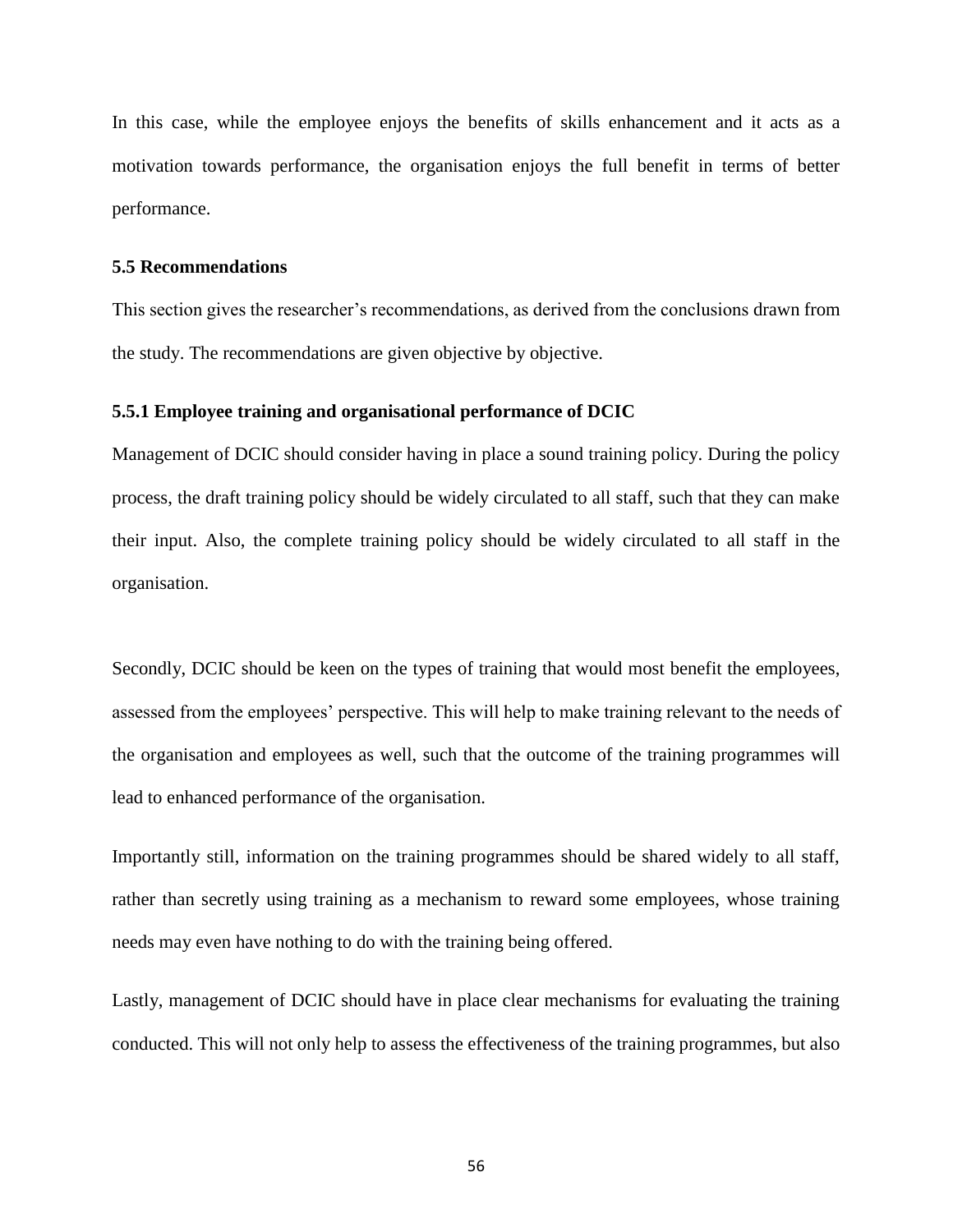enable the organisation to keep track of how the performance objectives of the organisation are being addressed through the training.

#### **5.5.2 Employee engagement and organisational performance of DCIC**

The researcher recommends that DCIC should have in place a mechanism of ensuring that all employees are in some way involved in decision making. These may not be key strategic decisions but even decisions at the lower level. This could be done through effective delegation by supervisors, seeking views and contributions from lower level staff concerning strategic decisions to be made by management, among others.

Secondly, there is need for DCIC management to come up with meaningful strategies that ensure effective downward information sharing, from supervisors to the lower level staff. This will help to clarify roles, responsibilities and expectations of staff, in line with their performance. In addition, the approach will give all employees some form of voice and eventually enhance organisational performance.

# **5.5.3 Employee development and organisational performance of DCIC**

The researcher recommends that top management at DCIC should train supervisors about their supervisory roles and responsibilities. In addition, management should put in place a mechanism through which supervisors are made accountable for the career development and progression of their supervisees. That way, the supervisory staff will be able to show keen interest in the professional development of their supervisees.

#### **5.6 Study limitations**

The major limitation that the researcher encountered was the slow response to the questionnaires and interview, owing to the very busy schedules of most staff. This meant that the researcher had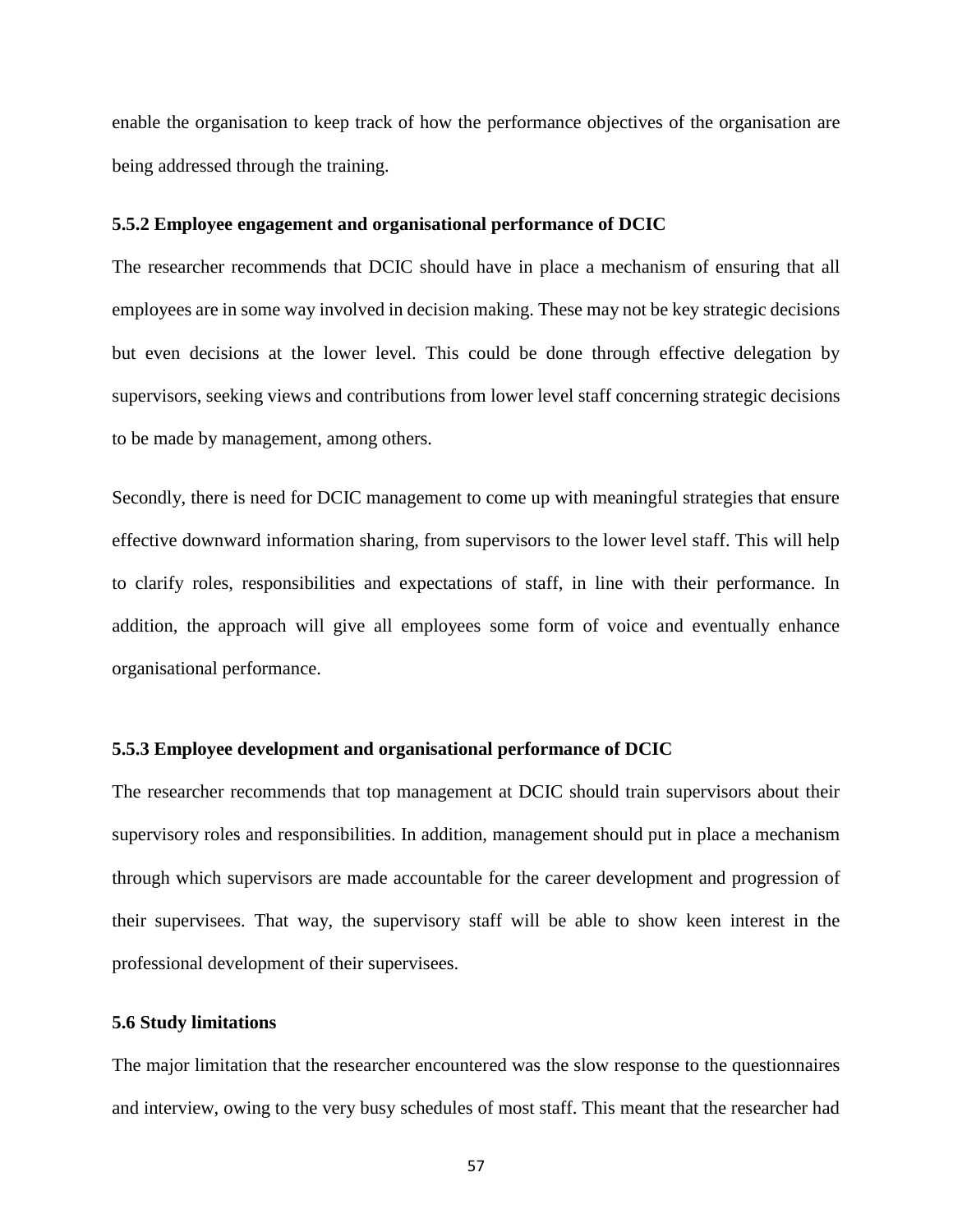to take longer during the process of data collection. Besides, most of the respondents were usually so busy that they could hardly find time to quickly respond to the call. However, the researcher managed to go about this by giving thorough explanation of the intents and purposes of the study and constantly reminding the respondents to fill the questionnaires.

# **5.7 Areas for further research**

Though the study was intended to examine the influence of employee development programmes on public service performance at DCIC, the scope so defined could not be exhaustive for a more objective and reliable generalization, considering that it only covered one organisation. There is a wide range of equally significant issues in public service performance across different public service organisations in Uganda that need further scholarly considerations prior to drawing conclusive deductions in regard to variable relationships. Such issues might include the effect of employee attitudes on public service performance, unequal salary distribution among public service employees and its effect on employee attitude and performance in the public service, among others.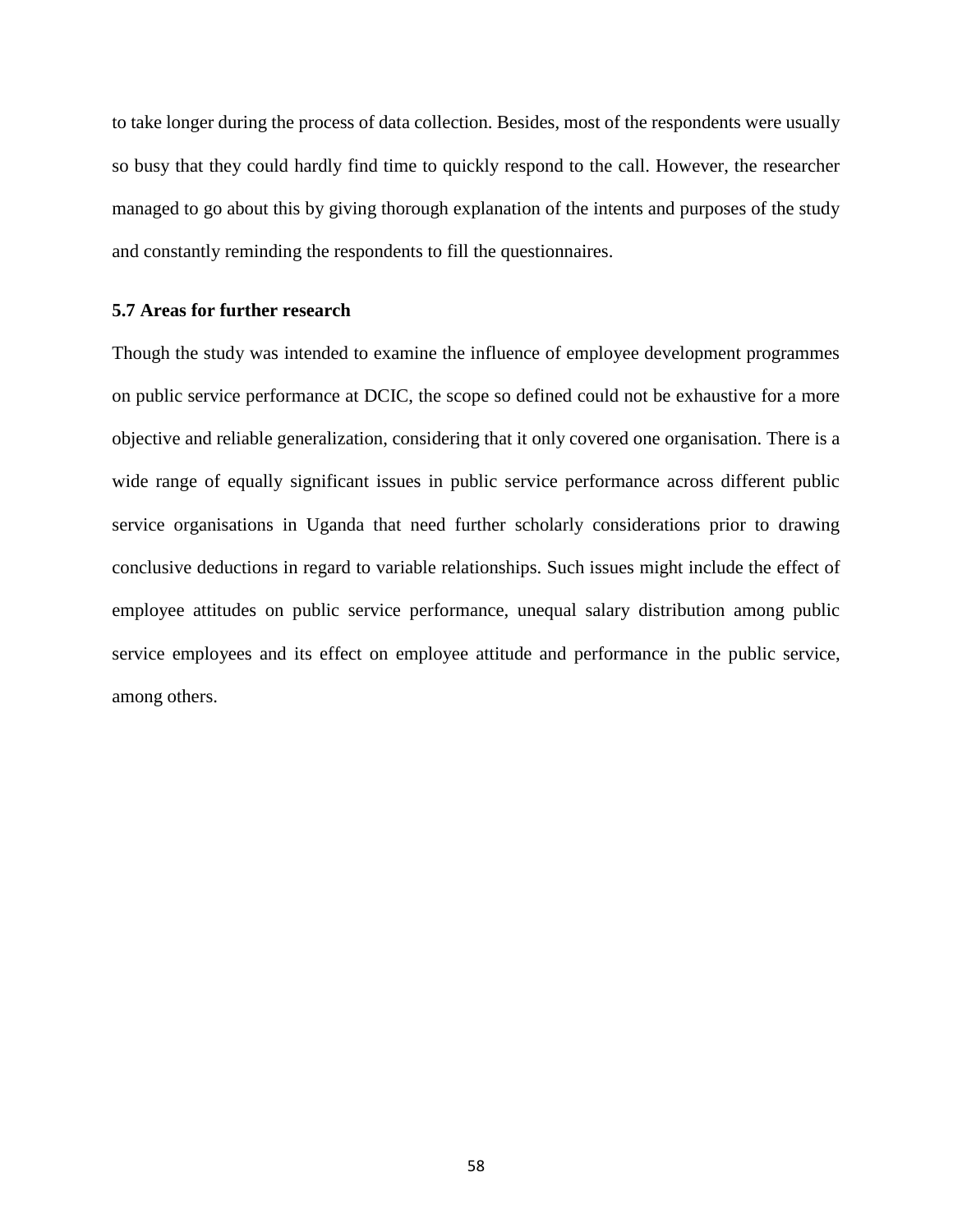#### **REFERENCES**

- Amin, M.E. (2005). *Social Science Research: Conception, methodology and analysis*. Kampala, Uganda.
- Anitha, J. (2014). Determinants of employee engagement and their impact on employee performance. *International Journal of Productivity and Performance Management*, 63(3): 308-323.
- Armstrong, M. (2011). *A Handbook of Human Resource Management*.14th Ed., London Kogan page Ltd. Pg. 576, 578,580-3.
- Becker, G.S. (1964). *Human Capital*. New York: Columbia University Press.
- Bhambra, A.S. (1999). *Practical aspects of human resource management*. New Delhi India: Ajay Verma Commonwealth Publishers.
- Blasi, J., Conte, M. & Kruse, D. (2006).*Employee stock ownership and corporate performance* among public companies. Industrial and Labor Relations Review, 50 (1), 60-80.
- Bolton, T. (2001). An introduction to human resource management. 1<sup>st</sup> Indian Edition, New Delhi: Efficient Offset Printers.
- Braton, J. and Gold, J. (2007) Human Resource Management: Theory and Practice, 4<sup>th</sup> Edition, New York, Palgrave Macmillan.
- Bryson, A. & Millward, N. (2007) *Employee involvement in small firms*. London: Policy Studies Institute.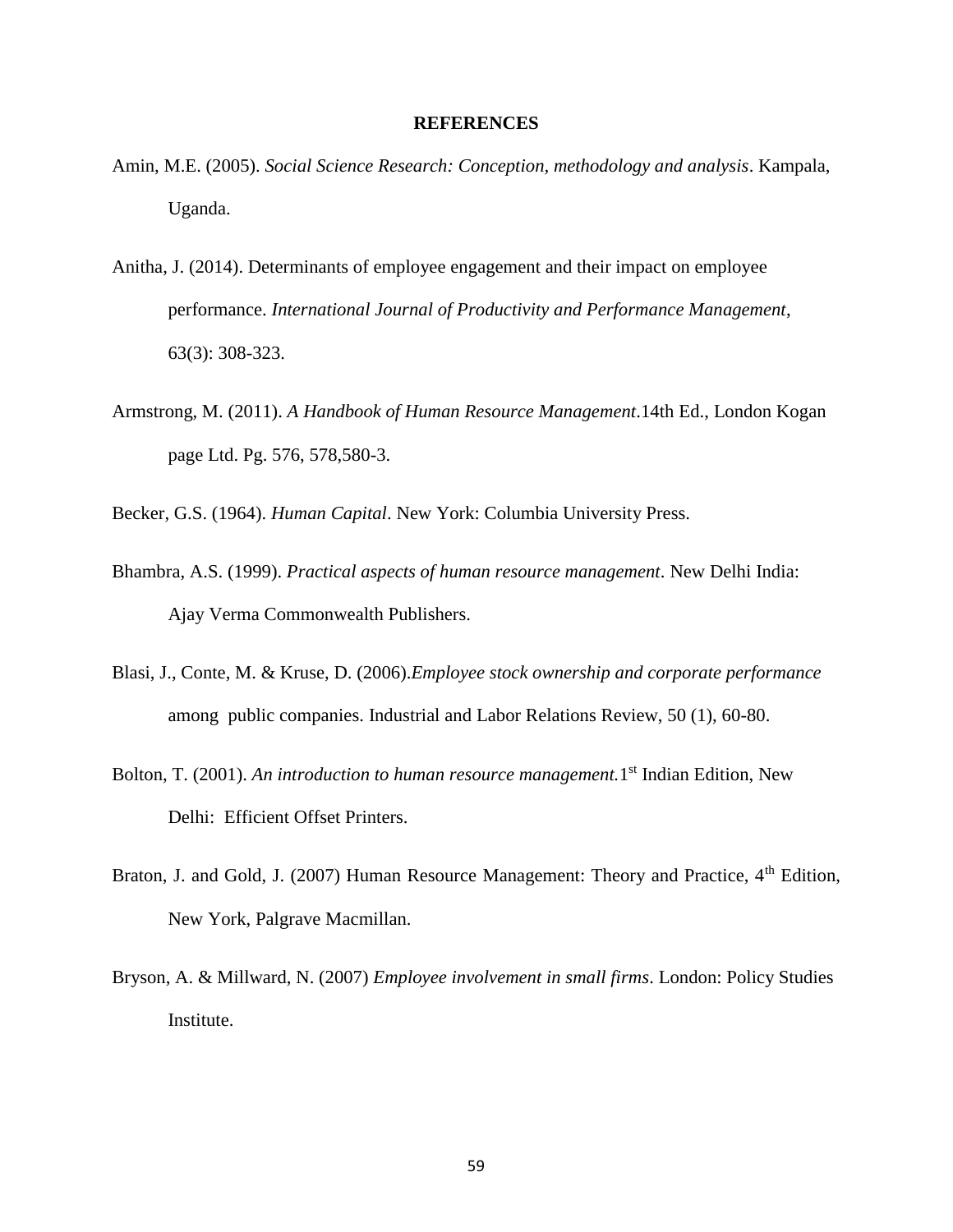- Chay Hoon Lee and Norman T. Bruvold, (2003). "Creating value for employees: investment in employee development, *International Journal of Human Resource Management* Vol.14 No. 6 p 981–1000.
- Chiaburu, D. S. & Tekleab, A. G. (2005). Individual and contextual influences on multiple dimensions of training effectiveness. *Journal of European Industrial Training*, 29(8).
- Chong, V.K., Chong, K.M. ( 2002). Budget goal commitment and informational effects of budget participation on performance. A structural equation modeling approach. *Behavioral Research in Accounting*, Pg. 14, 65-86.
- Cooke, W. (2004). Employee participation programmes, group based incentives and company performance: A union-non union comparison, *Industrial and Labour Relations Review*, 47 (4), 594-609.
- Corporate Leadership Council. (2004). Driving performance and retention through employee engagement. Washington, DC: Corporate Executive Board.
- Feldman, D. (2000). The Dilbert syndrome: How employee cynicism about ineffective management is changing the nature of careers in organizations. *American Behavioral Scientist*, 43, 1286-1301.

Garger, E. M. (1999). *Goodbye training, hello learning*. Workforce, 78 (11), 35-42.

Gerbman, R. V. (2000). *Corporate universities 101*. HR Magazine, 45 (2), 101-106.

Ghauri, P., & Gronhaug, K. (2005). *Research in Business Studies: A practical guide*, 4th Ed, Financial Times Prentice Hall, 2005.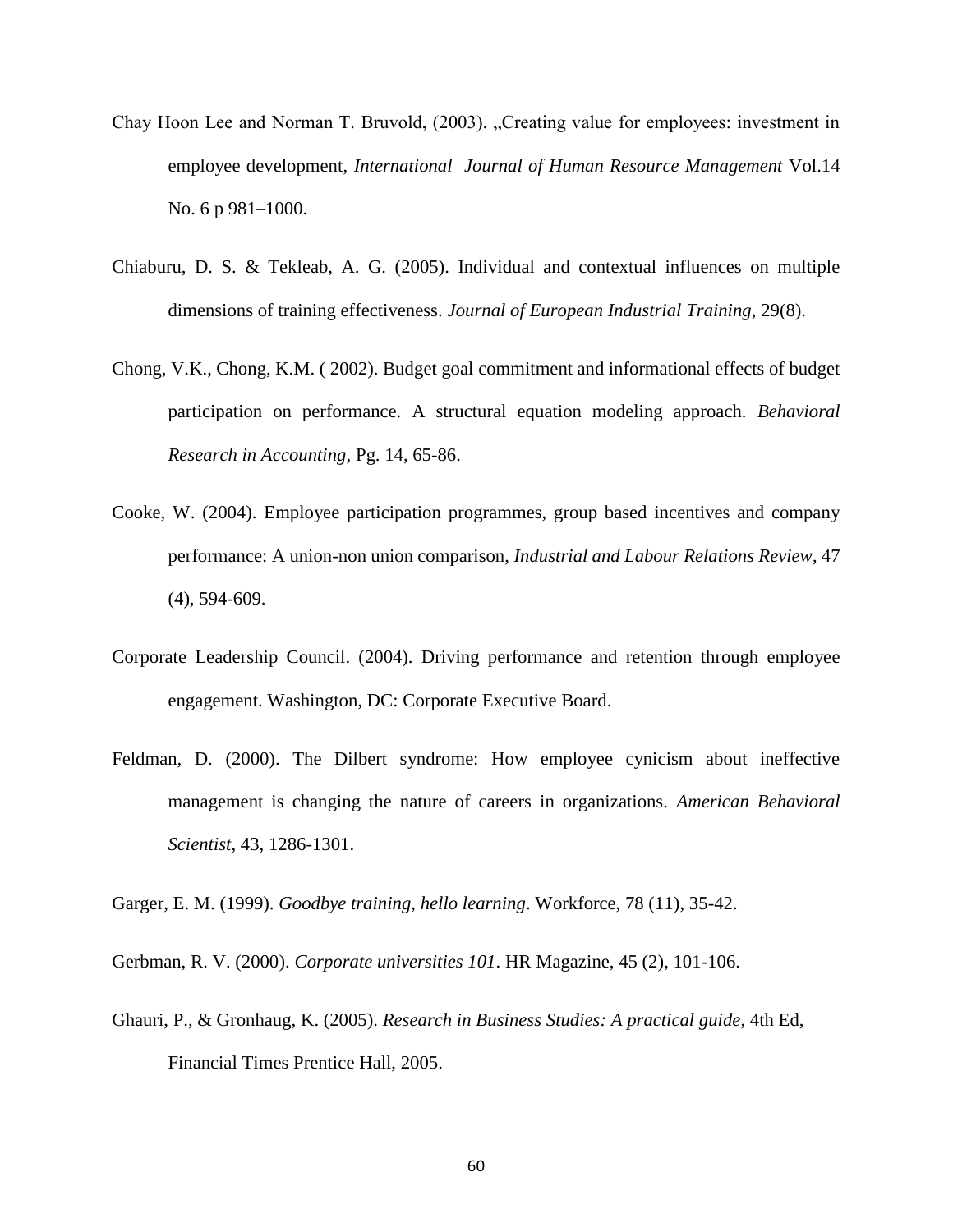- Ghosh, B. (2000). *Human resources development and management*. New Delhi India: Vikas Publishing House PVT Ltd.
- Hameed, A. & Waheed, A. (2011). Employee Development and its Effect on Employee Performance: A conceptual Framework. *International Journal of Business and Social Science*, 2(13), 58-72.
- Hargreaves, P & Jarvis, P. (2005). The Human Resource Development Handbook. Stylus Publishing Limited, London, UK.
- Jain, N.C. & Saakshi, M.S. (2005). *Management: Theory and Practice*, AITBS Publishers: Delhi. Pg. 229.
- Jones, G.R., George, J.M., Hill, C.W.L. (2000). *Contemporary Management* New York, Irwin and McGraw Hills.
- Kaagari, J.R.K., Munene, J.C & Ntayi, J.M. (2010).Performance management practices, Information and Communication Technology (ICT) adoption and managed performance. *Quality Assurance in Education*, 18(2): Pg.106-125.
- Khan, G.A., Khan, A.F., & Dr. Khan, A.M. (2011). Impact of training and development on organizational performance. *Global Journal of Management and Business Research,*11(7), Pg.73-85.
- Kirkpatrick, D. L. & Kirkpatrick, J.D. (2006). E*valuating Training Programs: The Four Levels.*3rd Ed. San Francisco, CA: Berrett-Koehler Publishers, Inc.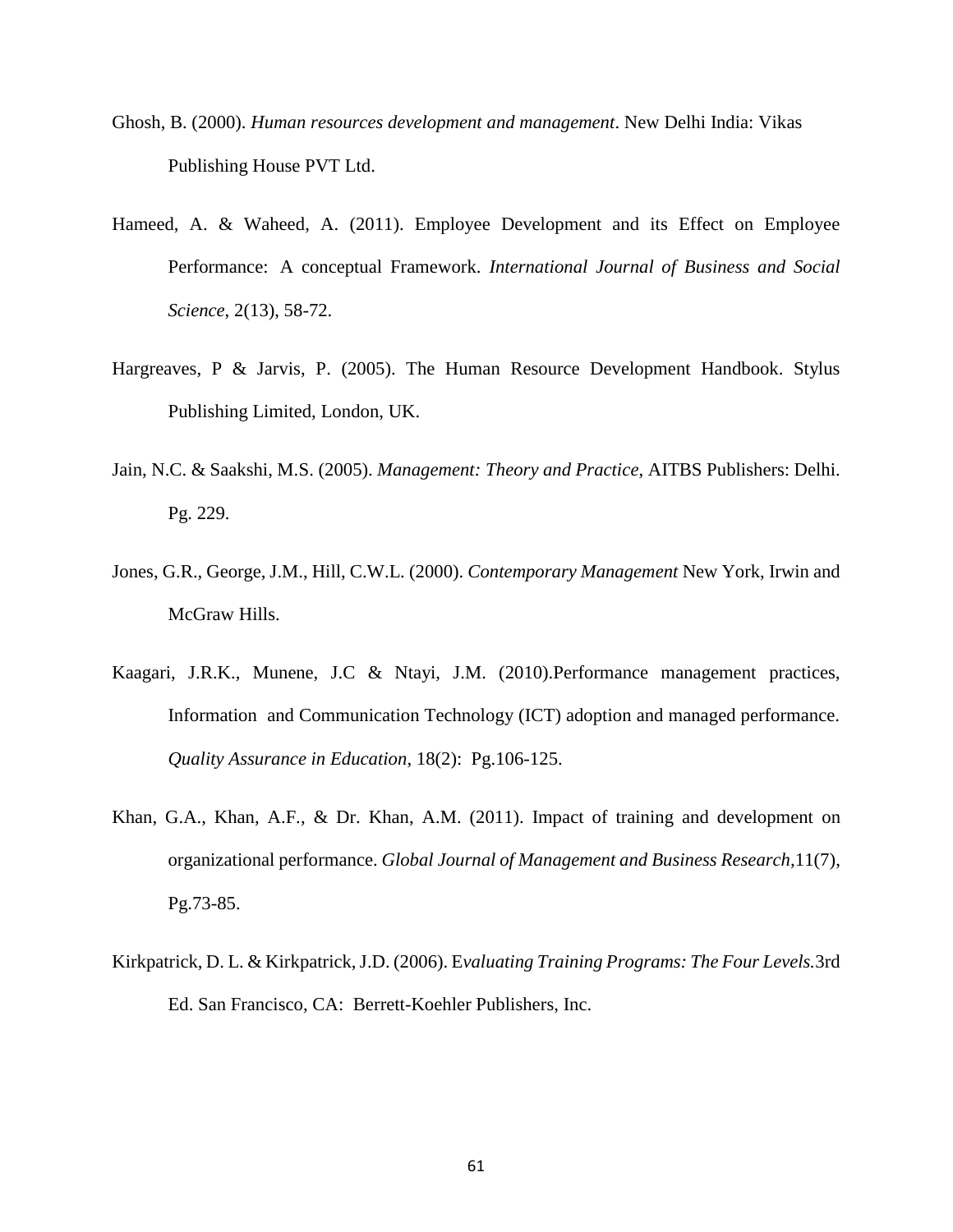- Kothari, C.R. (2005). Research Methodology- Methods and Techniques. New Age International (P) ltd. Pg. 124. *Learning organizations come alive. Training & Development* vol.50, no.12:35-45.
- Krejcie, R.V., & Morgan, D.W. (1970). Determining sample size for research activities. *Educational and Psychological Measurement*, Pg.30,607-610.
- Levine, D.I. (2005). *Reinventing the workplace: How business and employees can both win*. Washington, DC: Brooking Institution.

Mahapatro, B.B. (2010). *Human resource management*. New Age Publishers: New Delhi

Mankin, D. (2009). *Human Resource Development*. Oxford University Press.

- Marchington, M. (2010). *Team working and employee involvement: terminology, evaluation and context*, in S.Procter and F.Mueller (eds) Teamworking. Backingstoke: Macmillian Publishing.
- Mathews, J.J., Megginson, D. and Surtees M. (2004). Human Resource Development, 3rd Ed; Kogan Page Publishers, New York- USA, Pg.309.

McGhee, W. (2010). *Training in business and industry.* New York: John Wiley and Sons.

- Mello, A.J. (2006). *Strategic Human Resource Management*, 2nd Ed, Thomson, South-western.
- Mone, E.M. and London, M. (2010) *Employee engagement through effective performance management: a practical guide for managers*. New York: Routledge.

Mugenda, O.M & Mugenda, A.G. (1999). *Research methods*: qualitative and quantitative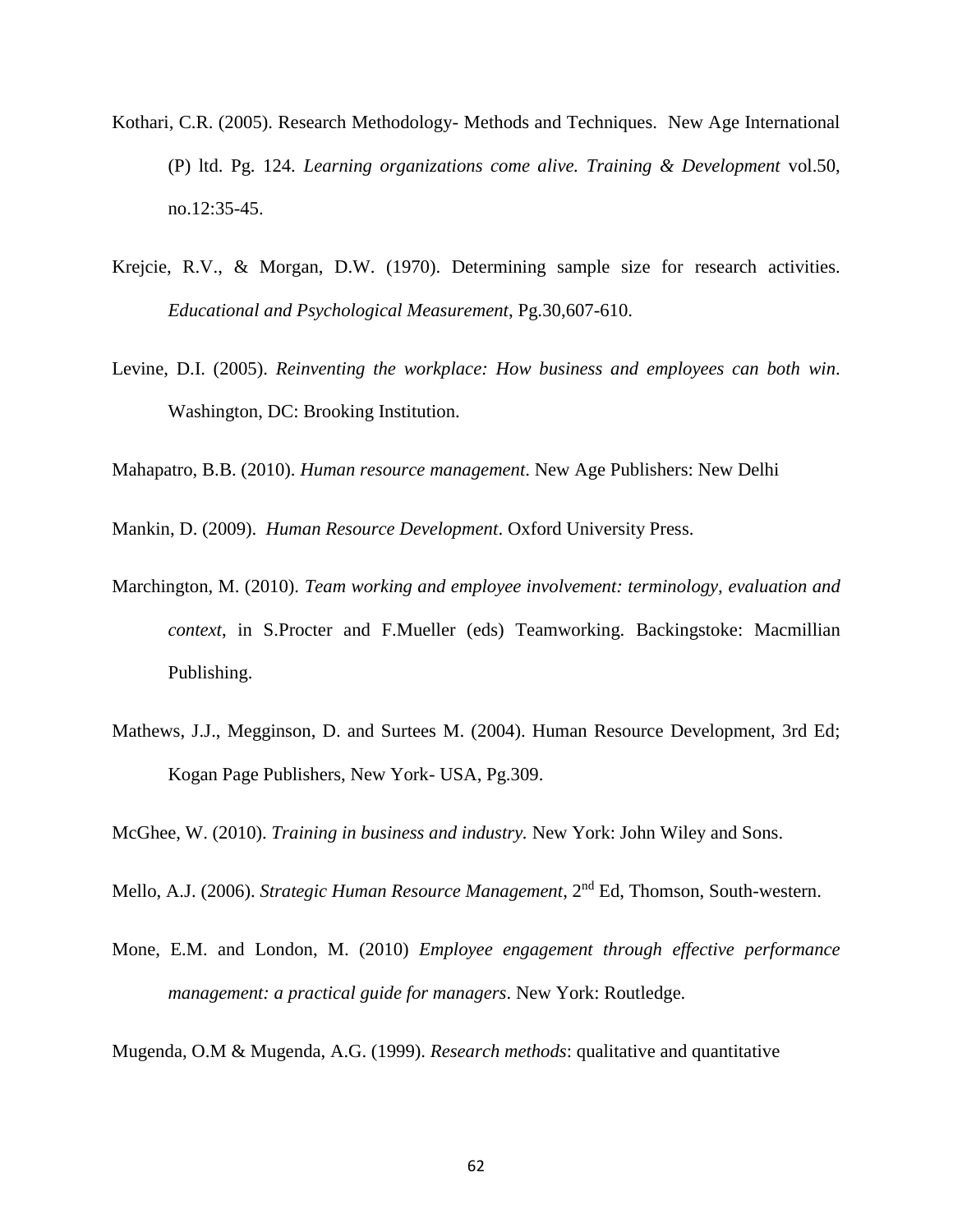approaches. Nairobi: ACTS Publishers.

- Noe, R. A. (2010). *Employee training & development*. McGraw-Hill International edition.
- Olaniyan, D.A & Ojo, B.L. (2008). Staff training and development: A vital tool for organizational effectiveness. European Journal of Science Research, 24(3), Pg. 326-331.
- Olaniyan, D.A & Okemakinde, T. (2008). Human Capital Theory: Implications for Educational Development. *European Journal of Science Research*, 2, Pg. 157-162.
- Olu, O & Erero, J. (2005). Manpower Training and Development in the Nigerian Public Service. AJPAM, 16(1), January 2005.
- Poisat, P. (2006). *A Critical analysis of organizational strategies for Employee Engagement.*  Nelson Mandela Metropolitan University.
- Rugumyamheto, J.A. (2004). Innovative Approaches to Reforming Public Services in Tanzania. *Public Administration and Development*, Pg. 24: 437-446.
- Saunders, M., Lewis P. & Thornhill, A. (2007). *Research Methods for Business Students*, 4th Ed. Prentice Hall. Pearson Education. Pg. 40,146-7, 221,206,257.
- Schaufeli, W.B., Bakker, A.B. and Salanova, M. (2006). The measurement of work engagement with a short questionnaire a cross-national study. *Educational and Psychological Measurement*, 66: 701-716.
- Summers, J & Hyman, J (2005). *Employee participation and company performance*: A literature review. New York: Joseph Rowntree Foundation.
- Tharenou, P., M.A. Saks and C. Moore (2007). A review and Critique of research on training and organisational-level outcomes. *Human Resource Management Review*(17): 251-273.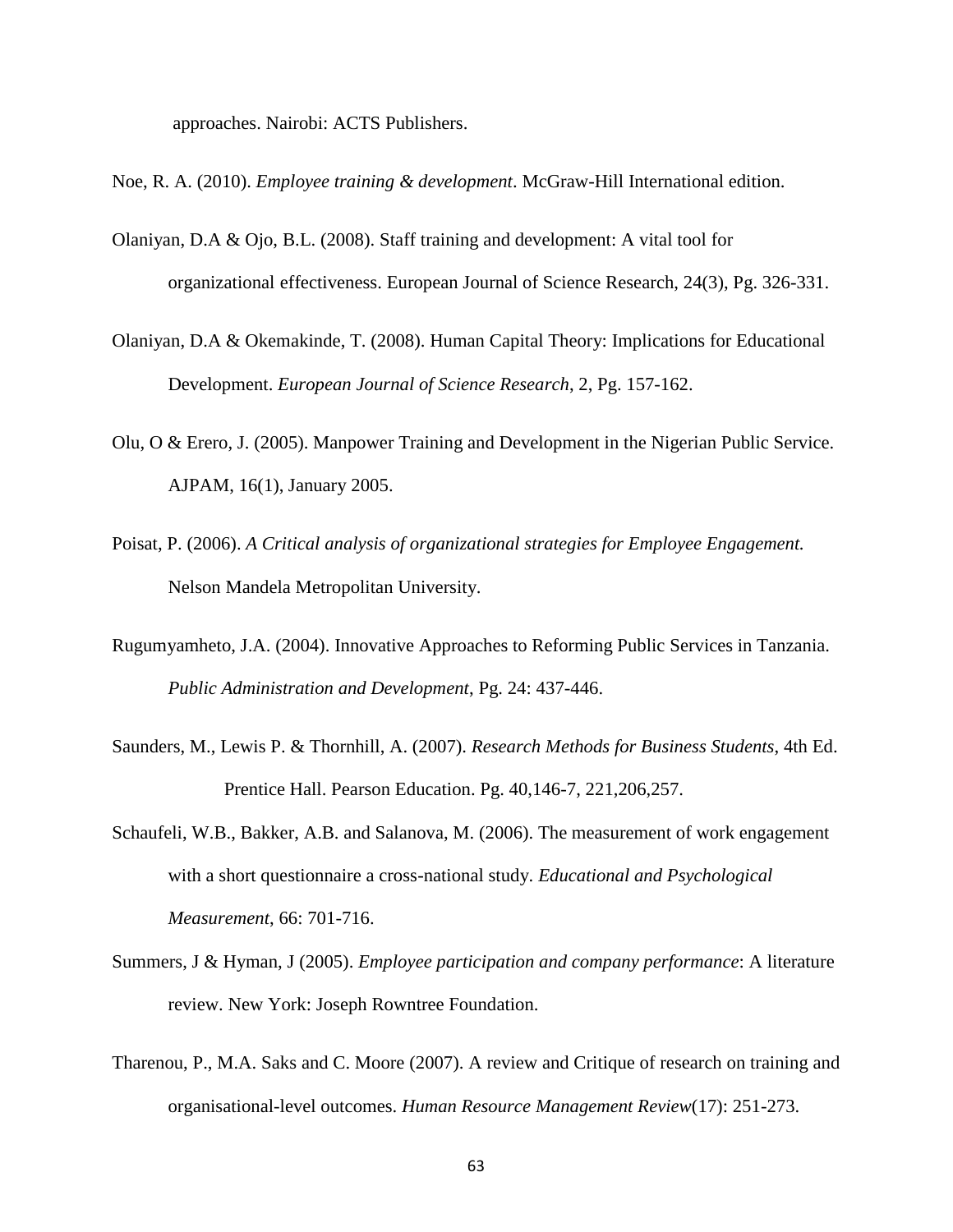#### **APPENDICES**

## **Appendix I: Interview Guide for Senior Immigration officers/Supervisors and Principal Immigration Officers**

Dear respondent, I am a student at Uganda Management Institute undertaking a study on employee development programs and organizational performance. A case study of the Directorate of Citizenship and Immigration Control. The study is in partial fulfillment for the award of a Master's Degree in Business Administration (MBA) of Uganda Management Institute.

You have been identified as one of the people who can provide important information. I kindly request you to answer the questions sincerely and accurately. The information will only be used for academic purposes and also to add to the body of knowledge in the field of development programs and organizational performance at DCIC and it will be treated with be treated with maximum confidentiality. Thank you for your kind cooperation.

Yours faithfully,

## **Can Andrew Junior**

- 1. What is your rank in this organization?
- 2. How long have you been at this rank?
- 3. How long have you been in this organization?
- 4. In which section/department do you work?
- 5. What is your current level of education?
- 6. Do you have employee development programs in this organization?
- 7. Are all employees aware of DCIC's staff development policy?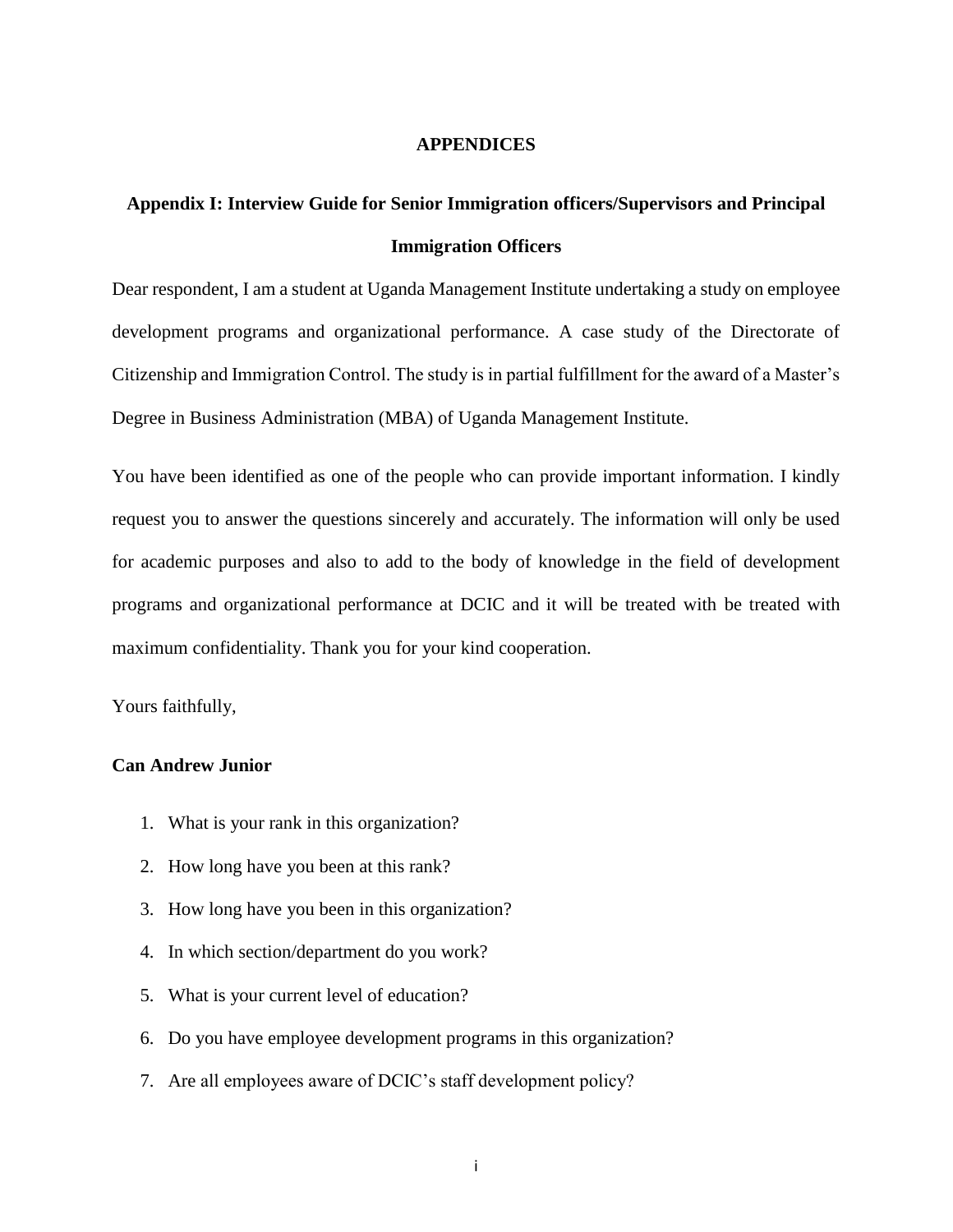- 8. How effective are the training programs?
- 9. What is the impact of training on organizational performance?
- 10. Do you think it is eligible staff members that go for training? why so?
- 11. Do staff members participate in making decisions in the organization?
- 12. What is the impact of employee engagement on organizational performance?
- 13. To what extent are employees developed in this organization?
- 14. What is the impact of employee development on organizational performance?
- 15. What should management do to improve employee development programs at DCIC?
- 16. What can management do to improve organizational performance at DCIC?

## **Thank you**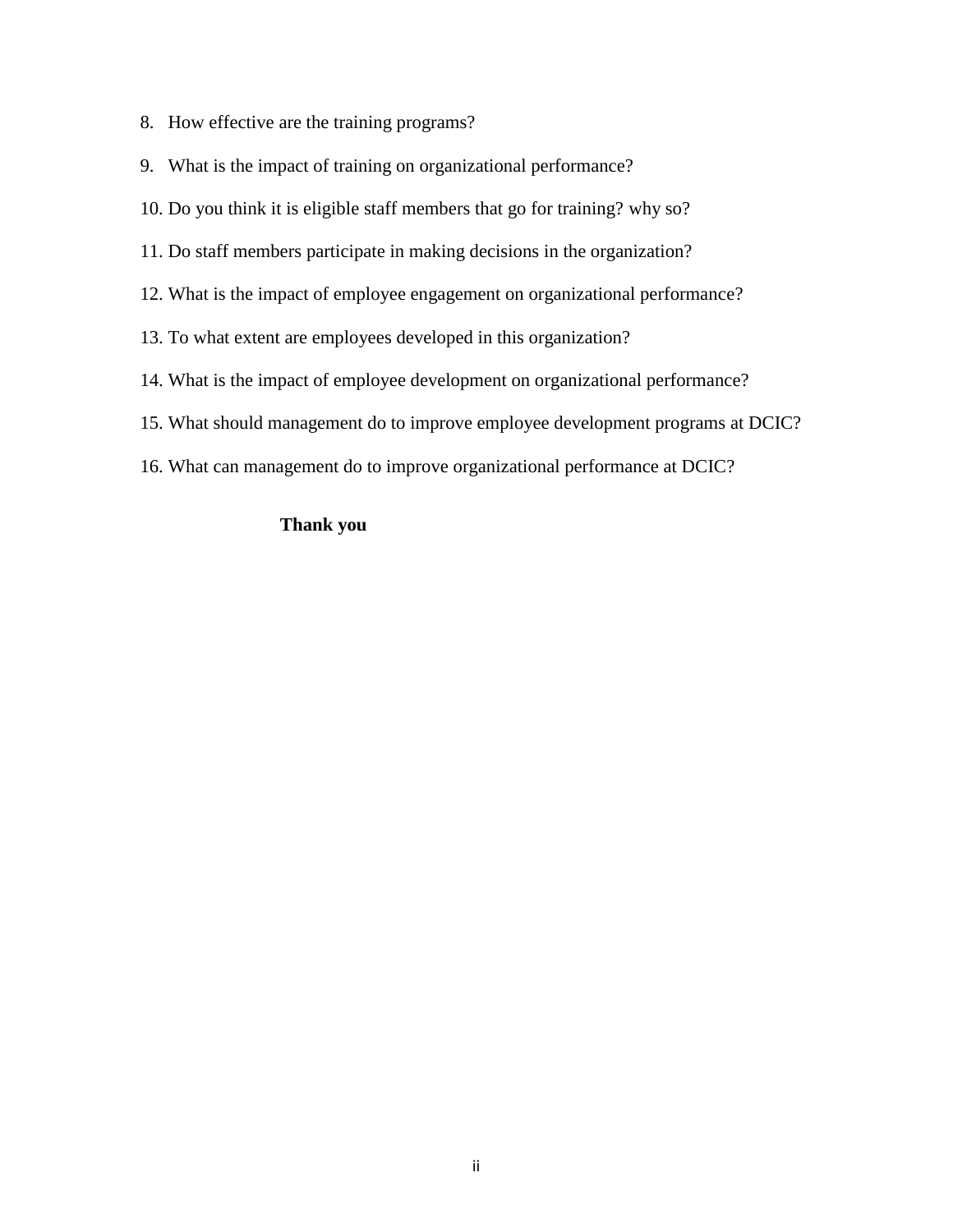**Appendix II: Introductory Letter**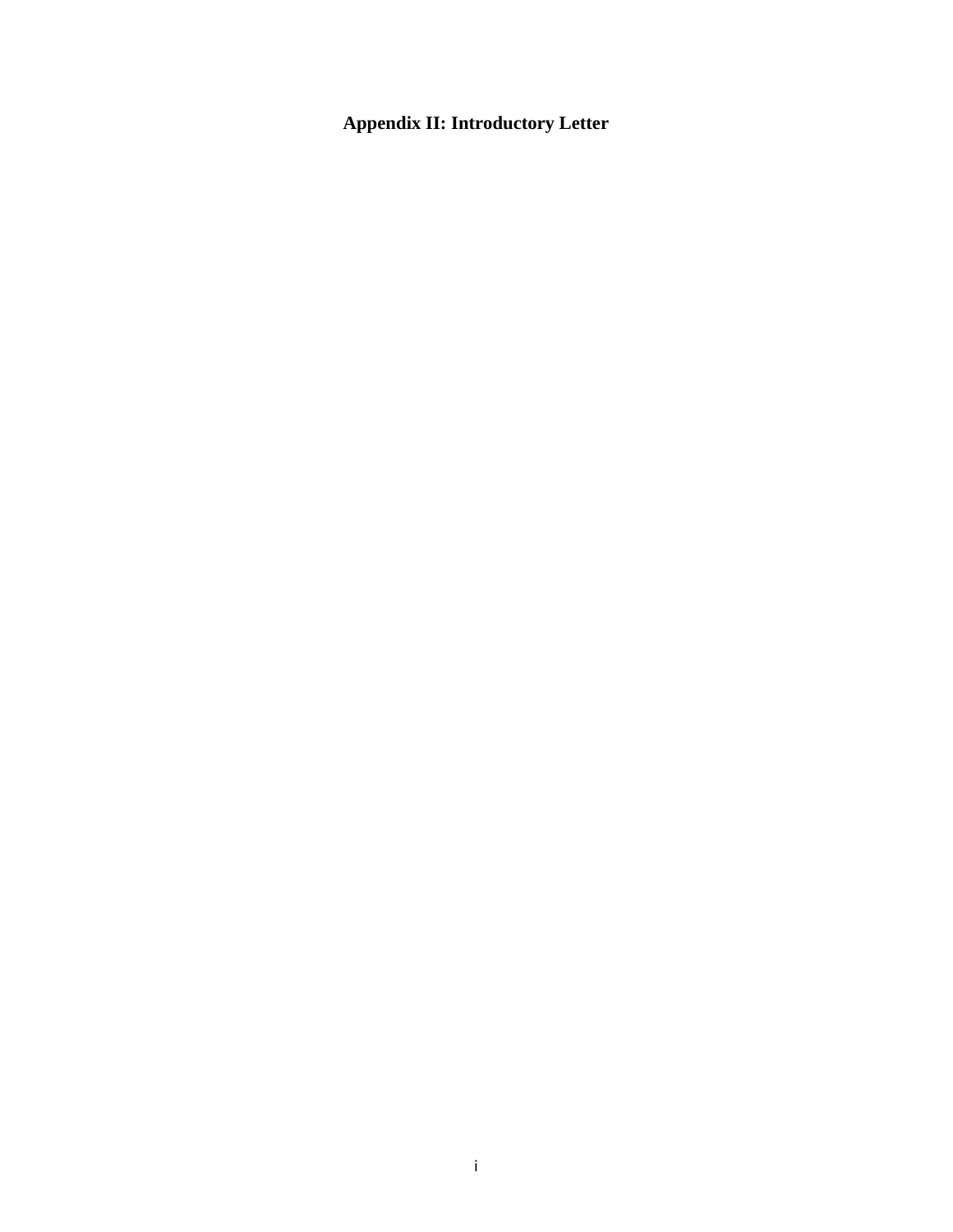# **Appendix III: Field Research**